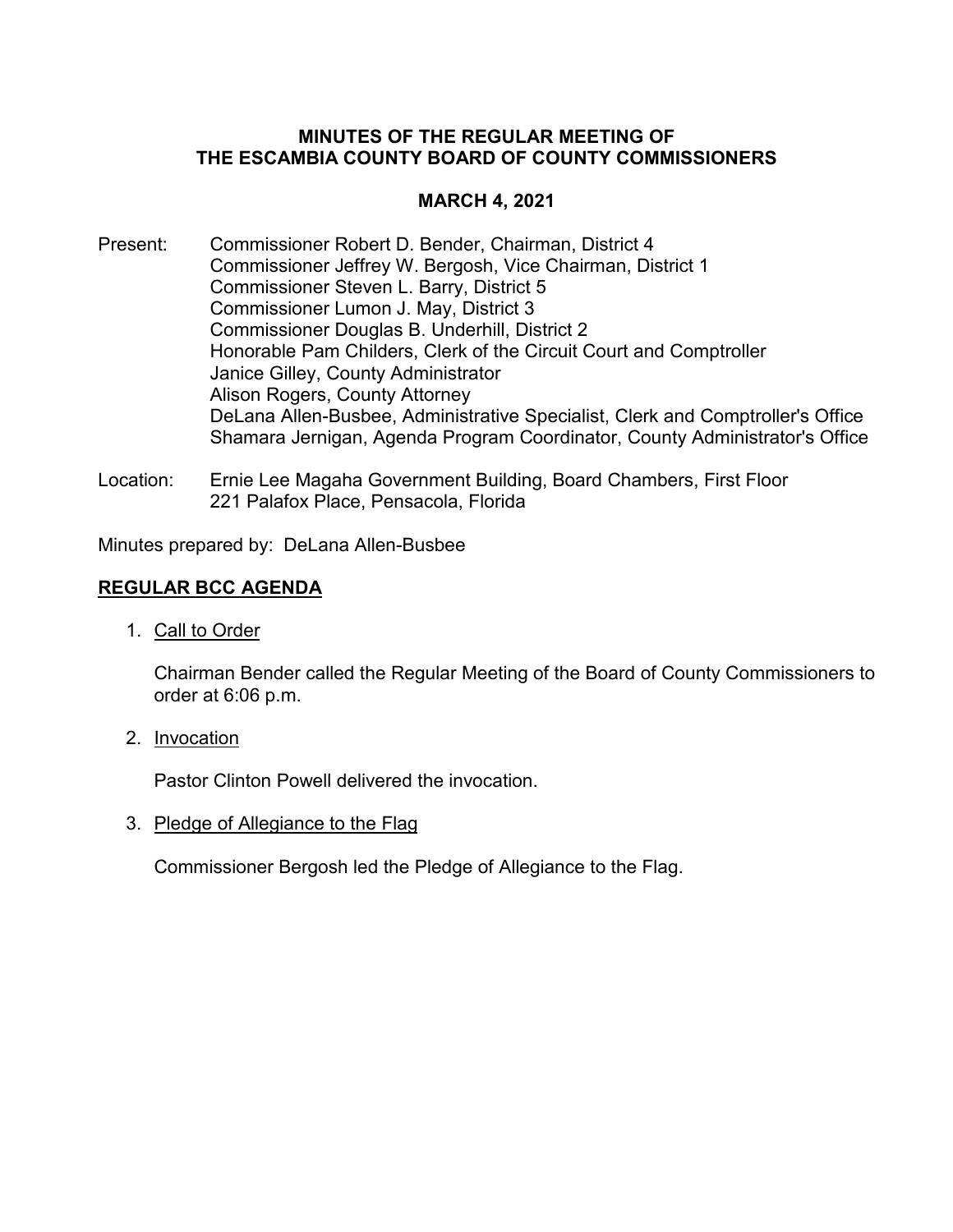### REGULAR BCC AGENDA – Continued

4. Recommendation: That the Board adopt the agenda as prepared (or duly amended).

| <b>Motion:</b> Move the agenda, as amended |
|--------------------------------------------|
| Made by: Commissioner Underhill            |
| <b>Seconded by: Commissioner Barry</b>     |
| <b>Disposition: Carried unanimously</b>    |

- 5. Commissioners' Forum:
	- A. District 5 Commissioner Barry provided comments;
	- B. District 3 Commissioner May provided comments;
	- C. District 1 Commissioner Bergosh provided comments;
	- D. District 4 Commissioner Bender provided comments; and
	- E. County Administrator Gilley also provided comments and introduced the County's female directors for Women's History Month.
- 6. Proclamations.
	- I. Recommendation: That the Board adopt the Proclamation commending and congratulating Lieutenant Wesley Shane Barnett on his selection as the "Employee of the Month" for March 2021.

**Motion:** Move that we adopt the Proclamations as presented **Made by:** Commissioner Underhill **Seconded by:** Commissioner Bergosh **Disposition:** Carried 4-0, with Commissioner May temporarily out of Board Chambers **Speaker(s):** Lieutenant Wesley Barnett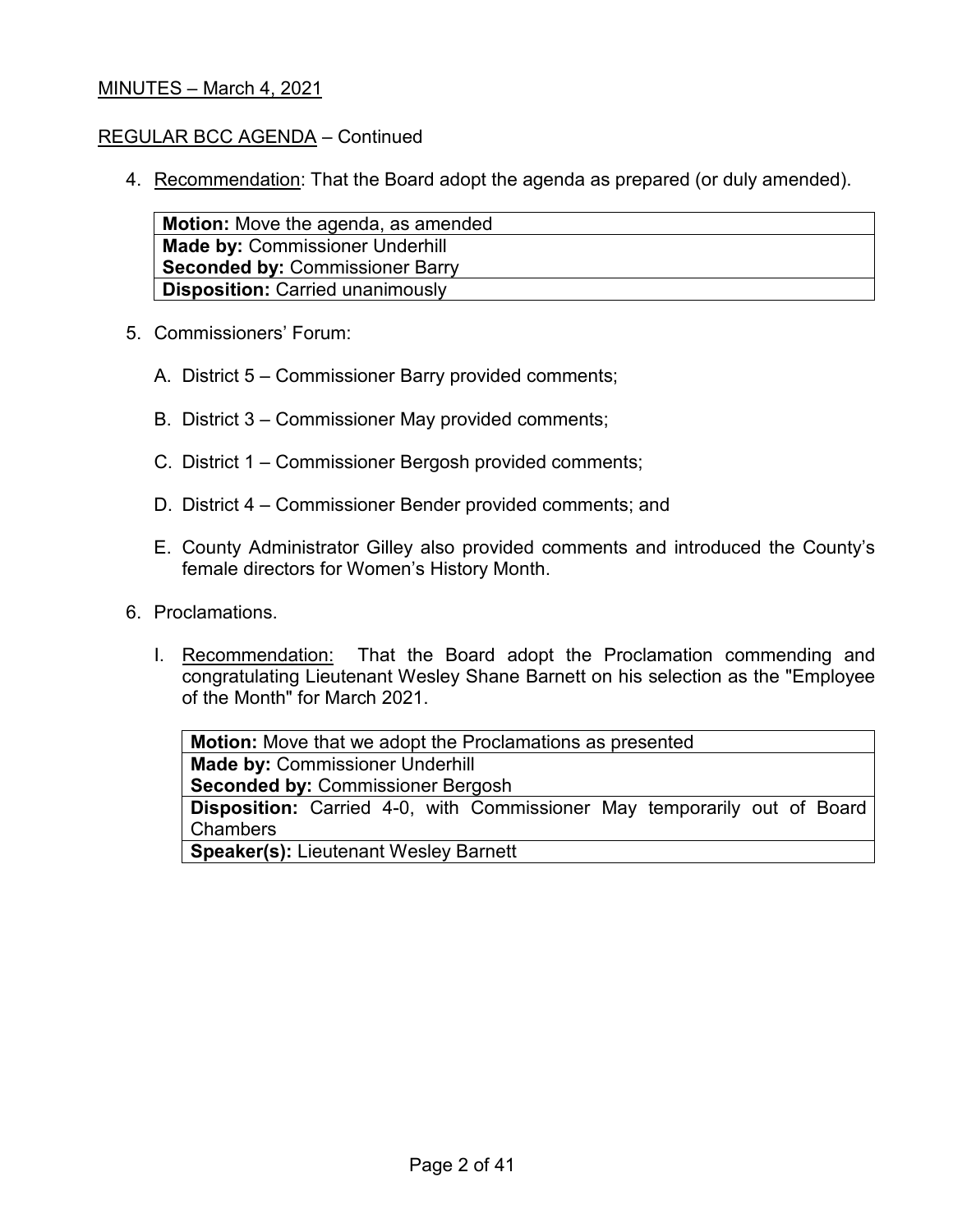#### REGULAR BCC AGENDA – Continued

- 7. Recommendation: That the Board waive the reading of the legal advertisement(s) and accept, for filing with the Board's Minutes, the certified affidavit(s) establishing proof of publication for the Public Hearing(s) on the agenda, and the Board of County Commissioners – Escambia County, Florida, Meeting Schedule:
	- A. The following five Public Hearings on the agenda:
		- (1) The 5:31 p.m. Public Hearing, advertised in the *Pensacola News Journal* on February 20, 2021, for consideration of an Ordinance creating the Redfish Harbor Street Lighting MSBU;
		- (2) The 5:32 p.m. Public Hearing, advertised in the *Pensacola News Journal* on February 20, 2021, for consideration of adopting an Ordinance repealing Ordinance 2019-09 in its entirety;
		- (3) The 5:45 p.m. Public Hearing, advertised in the *Pensacola News Journal* on January 15, 2021, for consideration of adopting an Ordinance amending the Official Zoning Map;
		- (4) The 5:46 p.m. Public Hearing, advertised in the *Pensacola News Journal* on January 15, 2021, for consideration of adopting an Ordinance amending Chapter 4, of the Land Development Code, regarding Santa Rosa Island Authority Floodplain; and
		- (5) The 5:47 p.m. Public Hearing, advertised in the *Pensacola News Journal* on February 12, 2021, for consideration of an Ordinance amending OBJ FLU 1.3, Future Land Use Map Designations and OBJ FLU 3.1 Rural Development; and
	- B. The *Board of County Commissioners – Escambia County, Florida, Meeting Schedule March 1 through March 5, 2021,* as published in the *Pensacola News Journal* on February 27, 2021.

| Motion: Move the waiving of the reading |
|-----------------------------------------|
| <b>Made by: Commissioner Underhill</b>  |
| <b>Seconded by: Commissioner Barry</b>  |
| <b>Disposition: Carried unanimously</b> |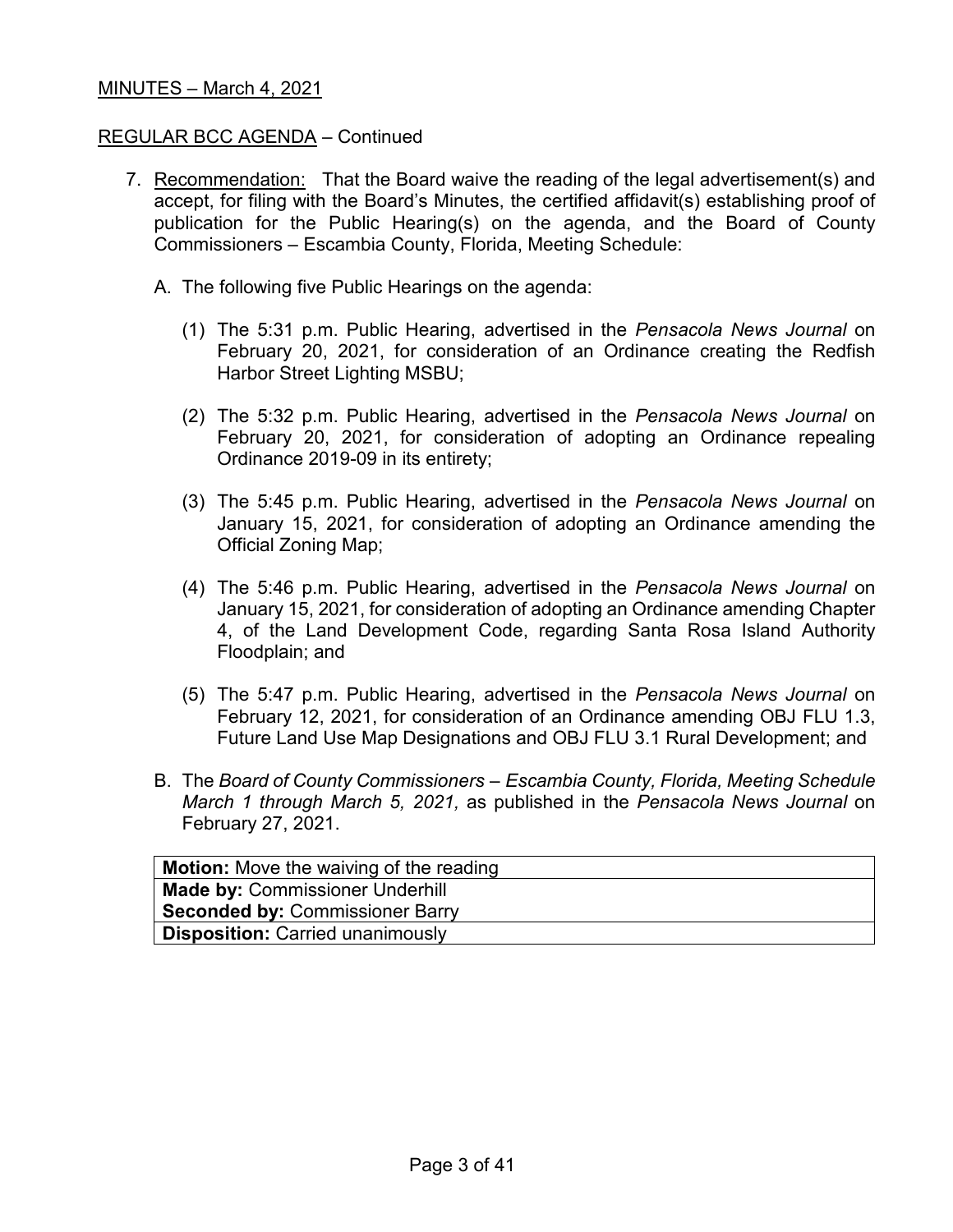#### REGULAR BCC AGENDA – Continued

- 8. Public Hearings.
	- I. Recommendation: That the Board, at the 5:31 p.m. Public Hearing, adopt and authorize the Chairman to sign the Ordinance [Number 2021-13] creating the Redfish Harbor Street Lighting Municipal Services Benefit Unit (MSBU), and all related documents, and make the following findings of fact:
		- A. Lots in the District are specially benefited since street lighting not only increases the market value of an individual lot, but also increases safety in the District surrounding individual lots, and the ability of lot owners to use their individual lots after dark;
		- B. The benefit from improved street lighting varies according to the relative size of the affected lots. Residential lots benefit from improved street lighting uniformly because of the small variation in size throughout the District;
		- C. The non-ad valorem special assessments levied represent a fair and reasonable apportionment of the cost of the special benefit received by each lot, and do not represent a fair share of the cost of general governmental service provided to residents in the unincorporated areas of Escambia County; and
		- D. Lots which do not receive a special benefit have been and shall be excluded from the non-ad valorem special assessment for street lighting.

| Motion: Move the 5:31 p.m. Public Hearing |  |
|-------------------------------------------|--|
| <b>Made by: Commissioner Barry</b>        |  |
| <b>Seconded by: Commissioner Bergosh</b>  |  |
| <b>Disposition: Carried unanimously</b>   |  |
| <b>Speaker(s): None</b>                   |  |

II. Recommendation: That the Board, at the 5:32 p.m. Public Hearing, adopt an Ordinance [Number 2021-14] to repeal Ordinance 2019-09 in its entirety.

**Motion:** Move the 5:32 in the affirmative **For Information:** Ordinance 2019-9 was adopted on February 7, 2019, and amended the Comprehensive Plan OBJ FLU 3.1, Rural Development, deleting FLU 3.1.5 in its entirety. **Made by:** Commissioner Underhill **Seconded by:** Commissioner Bergosh **Disposition:** Carried unanimously

**Speaker(s):** Jacqueline Rogers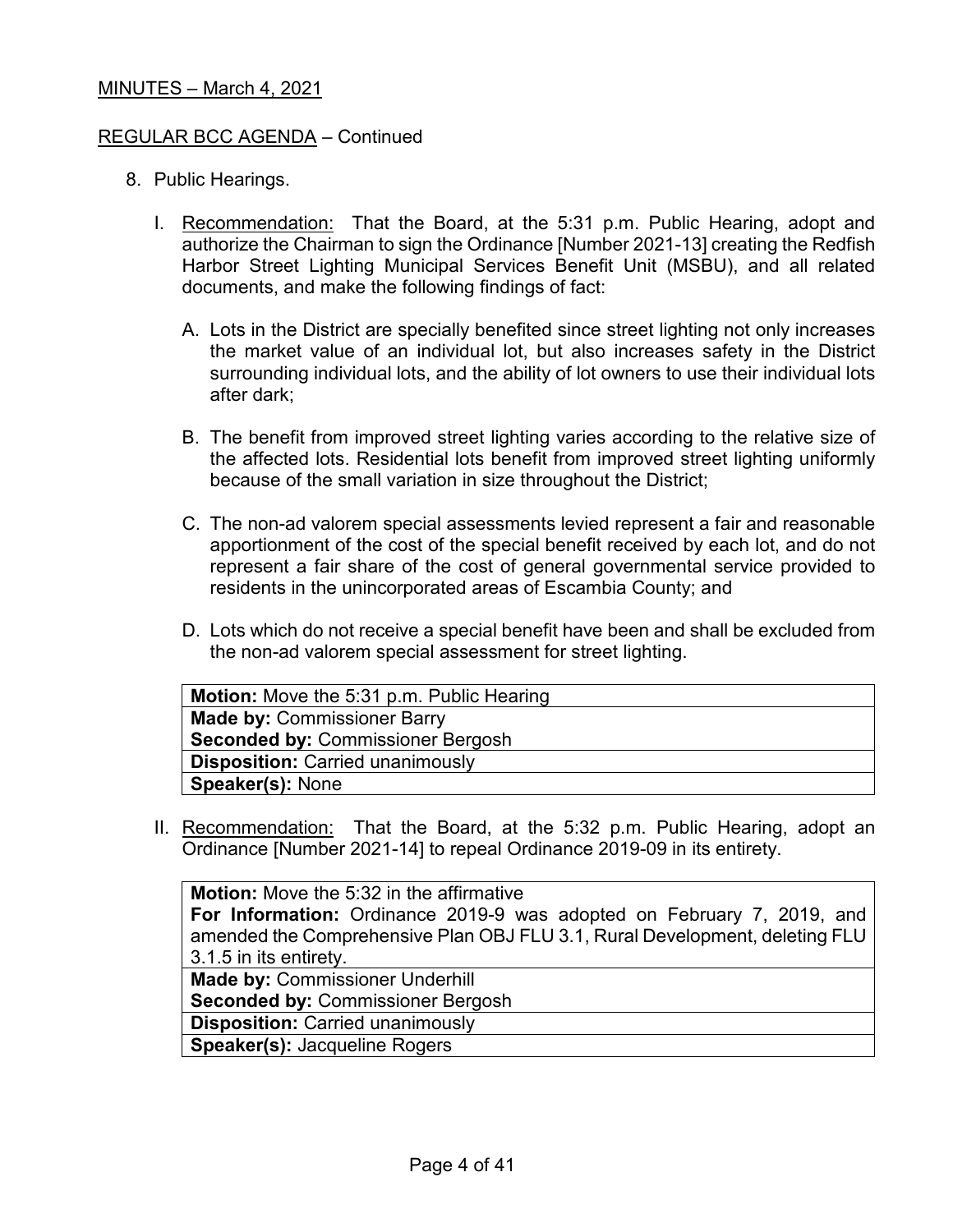**CLERK & COMPTROLLER'S REPORT** – Honorable Pam Childers, Clerk of the Circuit Court and Comptroller

### **I. CONSENT AGENDA**

- 1. Recommendation: That the Board accept, for filing with the Board's Minutes, the following two Comprehensive Annual Financial Reports. The reports will be available online at [https://www.escambiaclerk.com/Archive.aspx?AMID=36.](https://www.escambiaclerk.com/Archive.aspx?AMID=36)
	- 1. The Government Finance Officer's Association version of the Escambia County Florida Comprehensive Annual Financial Report, Fiscal Year Ended September 30, 2020; and
	- 2. The Auditor General version of the Escambia County Florida, Comprehensive Annual Financial Report, Fiscal Year Ended September 30, 2020.

| <b>Motion:</b> Move the Clerk's Report in its entirety |  |
|--------------------------------------------------------|--|
| <b>Made by: Commissioner Underhill</b>                 |  |
| <b>Seconded by: Commissioner May</b>                   |  |
| <b>Disposition: Carried unanimously</b>                |  |
| <b>Speaker(s): Melissa Pino</b>                        |  |

2. Recommendation: That the Board accept, for filing with the Board's Minutes, the Tourist Development Tax (TDT) Collections Data for the December 2020 returns received in the month of January 2021, as prepared by the Finance Department of the Clerk and Comptroller's Office; this is the fourth month of collections for Fiscal Year 2021; total collections for December 2020 were \$545,983.13; this is a 9.23% increase over the December 2019 returns; total collections year-to-date are 12.55% greater than the comparable timeframe in Fiscal Year 2020.

| <b>Made by: Commissioner Underhill</b>  |
|-----------------------------------------|
| <b>Seconded by: Commissioner May</b>    |
| <b>Disposition: Carried unanimously</b> |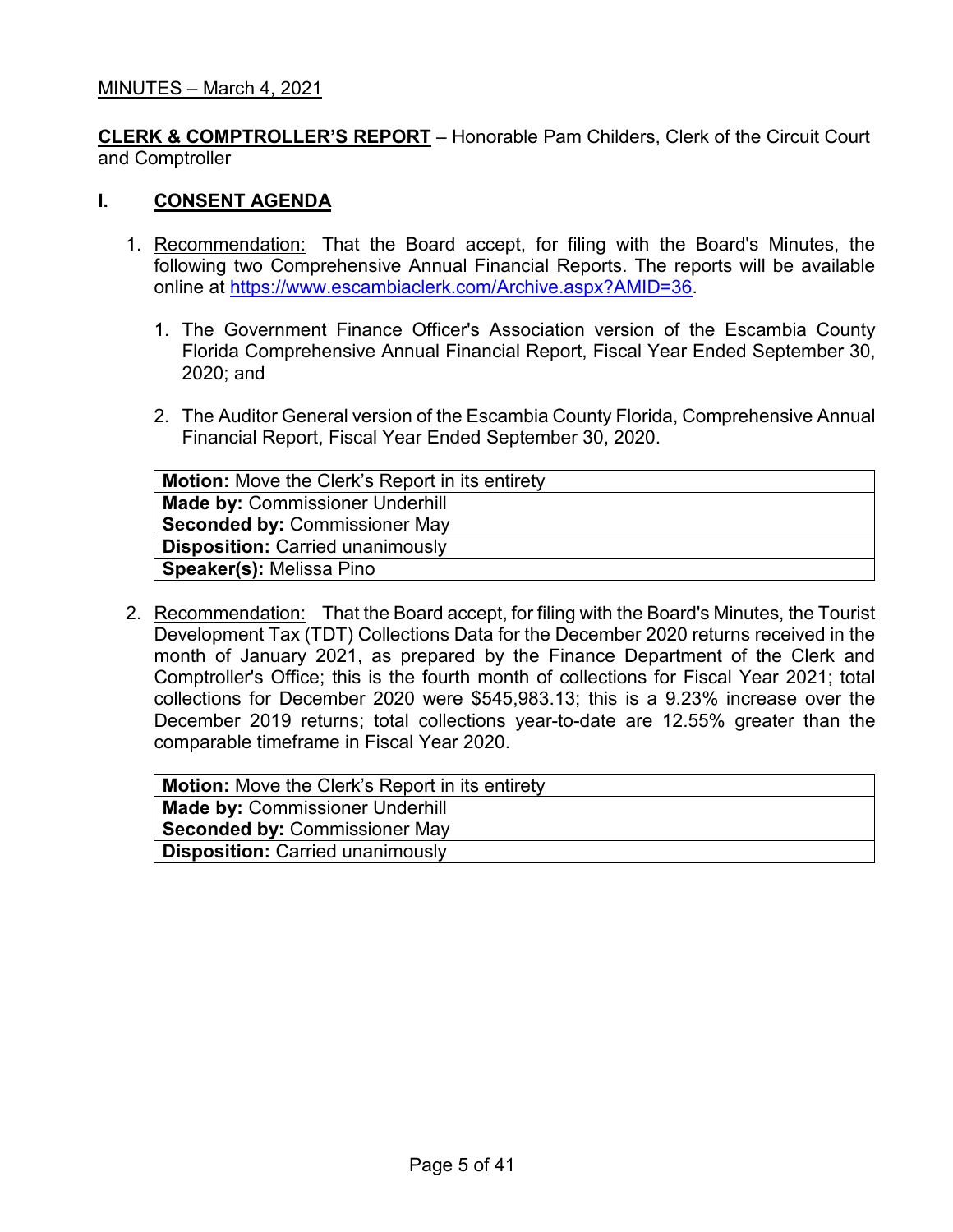### CLERK & COMPTROLLER'S REPORT – Continued

- **I.** CONSENT AGENDA Continued
	- 3. Recommendation: That the Board accept, for filing with the Board's Minutes, the following documents:
		- A. The Escambia County, Florida, Schedule of Activity for the Landfill Management Escrow Cash Account for the year ended September 30, 2020, as provided by Kristen McAllister, Warren Averett;
		- B. The Minutes of the Joint Workshop between the City Council, Mayor, and the Escambia County Board of County Commissioners, held December 4, 2019, as prepared by Robyn Tice, Assistant City Clerk, City of Pensacola; and
		- C. Amendment No. 3 to Agreement No. G0409 between Florida Department of Environmental Protection and Escambia County Board of County Commissioners, based on Board action on July 23, 2015, authorizing the Chairman to sign future Agreement-related documents, pending Legal review and approval, without further action of the Board.

| <b>Motion:</b> Move the Clerk's Report in its entirety |
|--------------------------------------------------------|
| <b>Made by: Commissioner Underhill</b>                 |
| <b>Seconded by: Commissioner May</b>                   |
| <b>Disposition: Carried unanimously</b>                |
|                                                        |

- 4. Recommendation: That the Board take the following action concerning Minutes and Reports prepared by the Clerk to the Board's office:
	- A. Accept, for filing with the Board's Minutes, the Report of the Committee of the Whole Workshop held February 11, 2021;
	- B. Accept, for filing with the Board's Minutes, the Report of the Gary Sansing Public Forum held February 18, 2021; and
	- C. Approve the Minutes of the Regular BCC Meeting held February 18, 2021.

| <b>Motion:</b> Move the Clerk's Report in its entirety |
|--------------------------------------------------------|
| <b>Made by: Commissioner Underhill</b>                 |
| <b>Seconded by: Commissioner May</b>                   |
| <b>Disposition: Carried unanimously</b>                |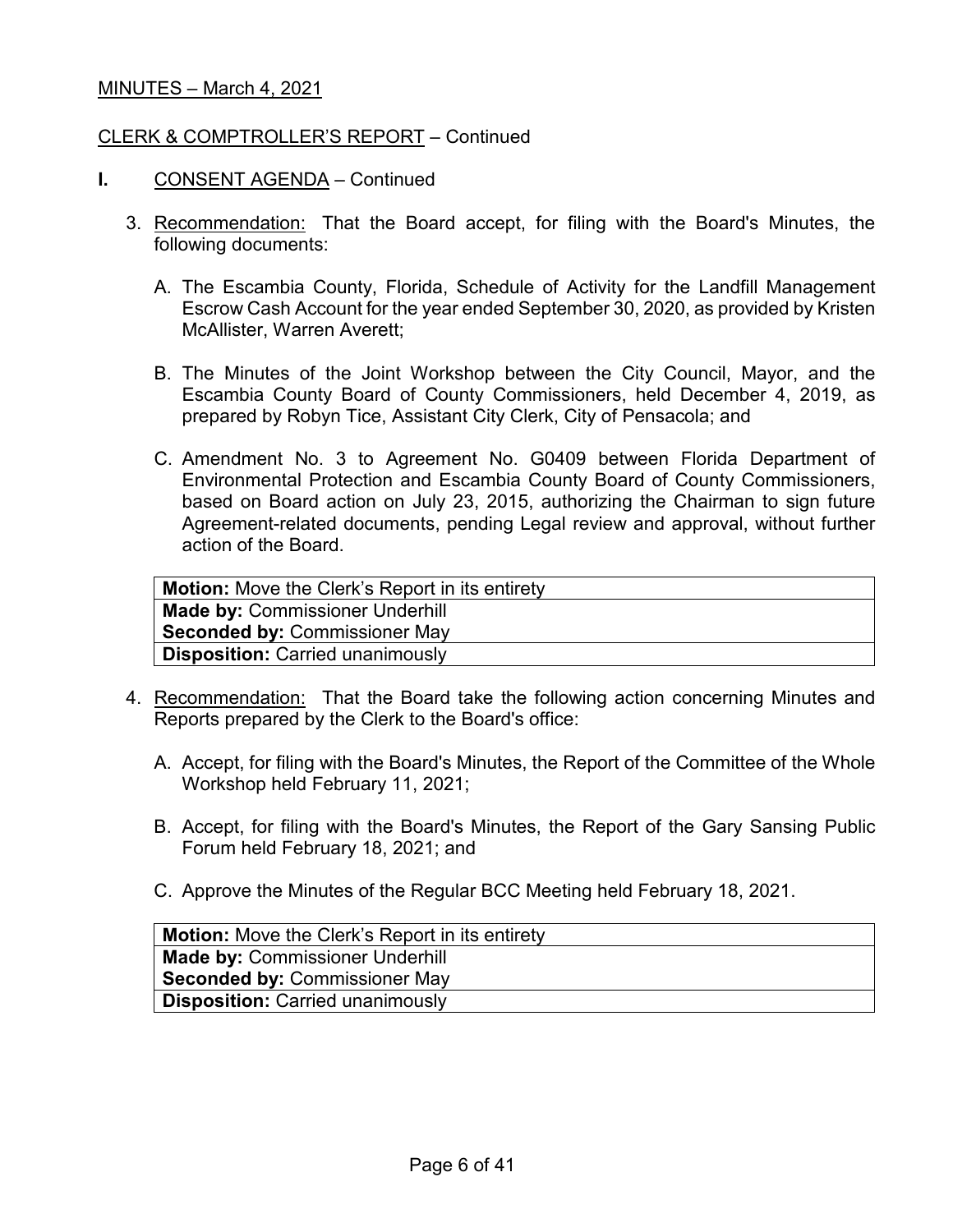**GROWTH MANAGEMENT REPORT –** Horace Jones, Director, Development Services **Department** 

## **I. PUBLIC HEARINGS**

- 1. Recommendation: That the Board take the following action concerning the Rezoning Case heard by the Planning Board on February 2, 2021:
	- A. Review and either adopt, modify, or overturn the Planning Board's recommendation for Rezoning Case Z-2021-01 or remand the case to the Planning Board; and
	- B. Authorize the Chairman to sign the Order of the Escambia County Board of County Commissioners for the Rezoning Case that was reviewed, as follows:

| Case No.:                                | Z-2021-01                                             |
|------------------------------------------|-------------------------------------------------------|
| Address:                                 | 1500 N 65th Avenue                                    |
| <b>Property Reference</b><br>No.         | 35-2S-30-3100-001-007                                 |
| <b>Property Size:</b>                    | $3.89 (+/-)$ acres                                    |
| From:                                    | MDR, Medium Density Residential district (10 du/acre) |
| To:                                      | LDMU, Low Density Mixed-use district (seven du/acre)  |
| <b>FLU Category:</b>                     | <b>MU-S, Mixed-Use Suburban</b>                       |
| Commissioner District:                   | $\mathcal{P}$                                         |
| Requested by:                            | Ken Mackie, Owner                                     |
| <b>Planning Board</b><br>Recommendation: | Approval                                              |
| Speakers:                                | Ken Mackie, Michael Deluca, Larry Downs, Jr.          |

| <b>Motion:</b> Move Zoning Case Z-2021-01 in the affirmative with the proactive stipulation |  |  |
|---------------------------------------------------------------------------------------------|--|--|
| that this is a Rezoning to LDMU and any further activity on that lot will be required to    |  |  |
| meet the criteria of LDMU                                                                   |  |  |
| <b>Made by: Commissioner Underhill</b>                                                      |  |  |
| <b>Seconded by: Commissioner Bergosh</b>                                                    |  |  |
| <b>Disposition: Carried unanimously</b>                                                     |  |  |
| <b>Speaker(s): Ken Mackie and Mike Delucally</b>                                            |  |  |
|                                                                                             |  |  |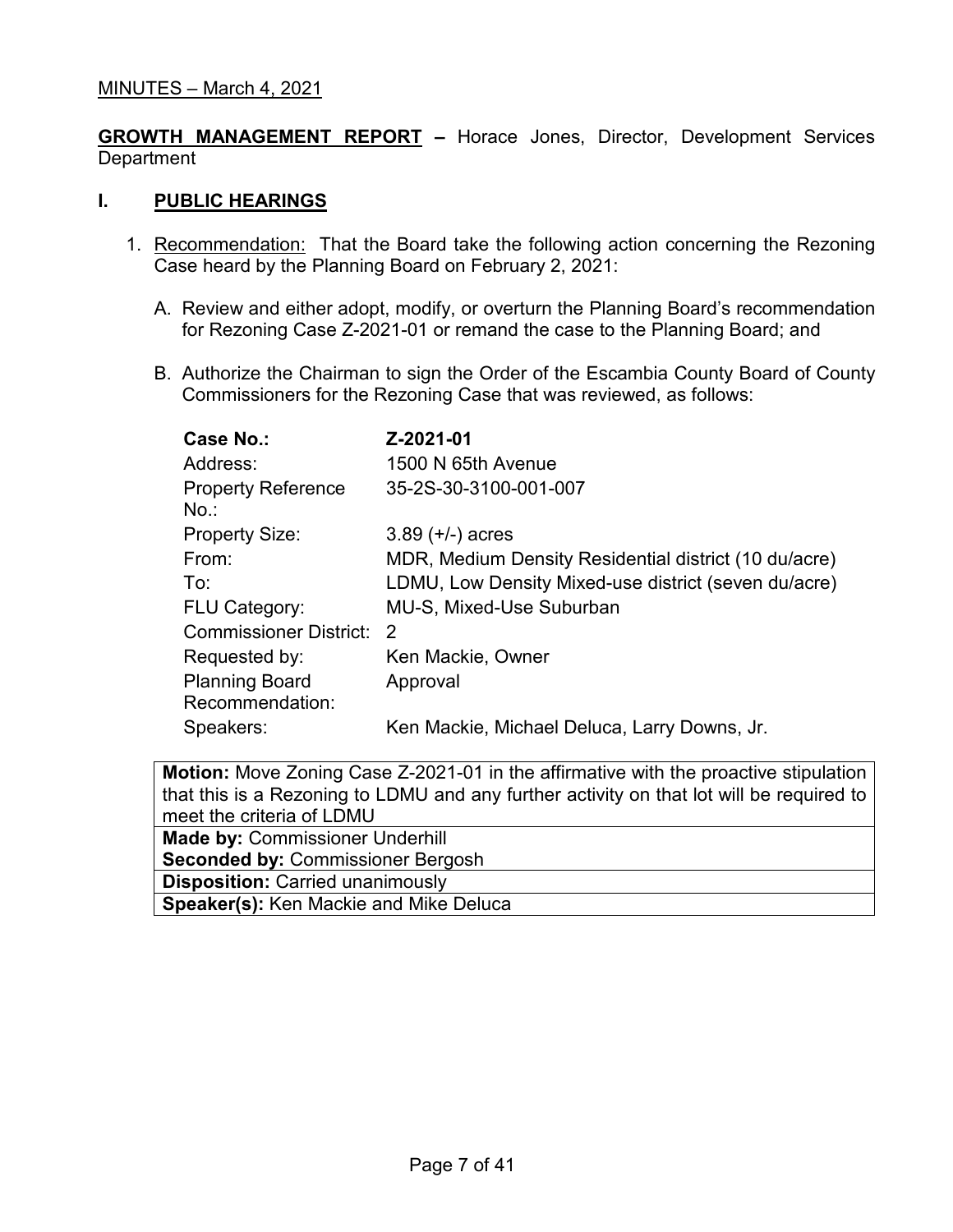### GROWTH MANAGEMENT REPORT – Continued

- I. PUBLIC HEARINGS Continued
	- 2. Recommendation: That the Board, at the 5:45 p.m. Public Hearing, adopt an Ordinance [Number 2021-15] to amend the Official Zoning Map to include the Rezoning Case [Z-2021-01] heard by the Planning Board on February 2, 2021, and approved during the previous agenda item and to provide for severability, inclusion in the code, and an effective date.

| <b>Motion:</b> Move the item in the affirmative |
|-------------------------------------------------|
| <b>Made by: Commissioner Bergosh</b>            |
| <b>Seconded by: Commissioner Underhill</b>      |
| <b>Disposition: Carried unanimously</b>         |
| <b>Speaker(s): None</b>                         |

3. Recommendation: That the Board of County Commissioners (BCC), at the 5:46 p.m. Public Hearing, review and adopt an Ordinance [Number 2021-16] amending the Land Development Code (LDC), Chapter 4, to establish a minimum lowest horizontal structural member of any new construction or substantial improvements to a structure on Santa Rosa Island, regardless of the flood zone shown on the FIRM (Flood Insurance Rate Maps).

| <b>Motion:</b> Move the item in the affirmative |
|-------------------------------------------------|
| <b>Made by: Commissioner Underhill</b>          |
| <b>Seconded by: Commissioner Barry</b>          |
| <b>Disposition: Carried unanimously</b>         |
| <b>Speaker(s): None</b>                         |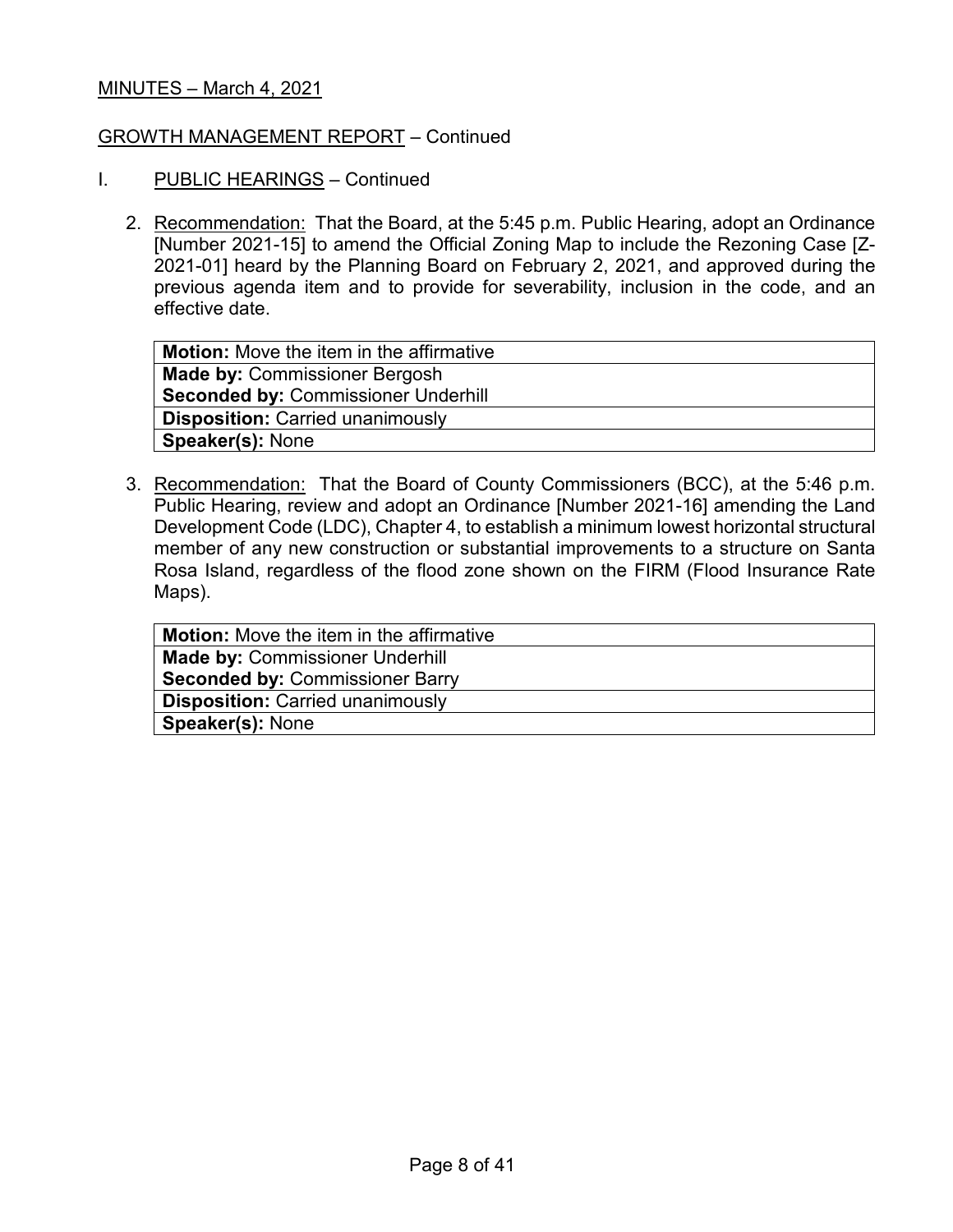## GROWTH MANAGEMENT REPORT – Continued

- I. PUBLIC HEARINGS Continued
	- 4. Recommendation: That the Board of County Commissioners (BCC) review and transmit to the Department of Economic Opportunity (DEO), an Ordinance amending the Comprehensive Plan 2030: amending OBJ FLU 1.3 Future Land Use Map designations; and amending OBJ FLU 3.1 Rural Development.

## **Option A**

The Comprehensive Plan amendment ordinance as presented to the Planning Board, which contains the following language:

### **FLUM Agriculture Residential (AR)**

**General Description**: Intended for routine agricultural and silvicultural related activities and low **to medium** density residential uses. Also allows for commercial activity limited to those endeavors ancillary to agricultural and silvicultural pursuits or in support of agricultural activities such as seed, feed and food outlets, farm equipment and repair and veterinary services.

### **Range of Allowable Uses:**

Agriculture, silviculture, residential, recreational, public and civic, limited ancillary or supportive, commercial.

#### **Standards:**

**Residential** Maximum Density: 1 du/4 acres **Non-Residential** Minimum Intensity: None Maximum Intensity: 0.25 Floor Area Ratio (FAR)

(Continued on Page 10)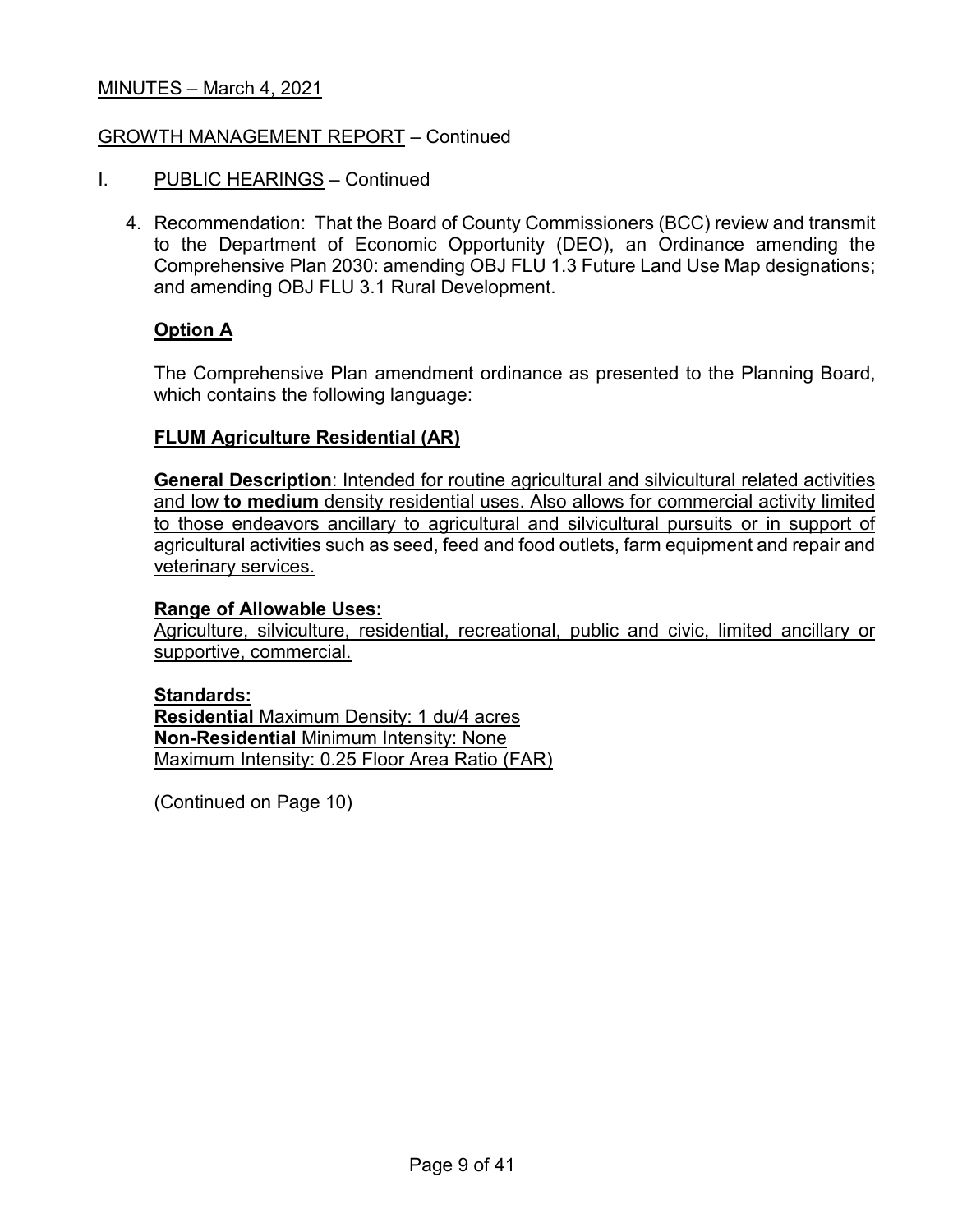## GROWTH MANAGEMENT REPORT – Continued

- I. PUBLIC HEARINGS Continued
	- 4. Continued…

**OR**

## **Option B**

A revised Comprehensive Plan amendment ordinance, as recommended by staff and the Planning Board, that removes the "to medium" language from the proposed AR FLUM language:

### **FLUM Agriculture Residential (AR)**

**General Description**: Intended for routine agricultural and silvicultural related activities and low density residential uses. Also allows for commercial activity limited to those endeavors ancillary to agricultural and silvicultural pursuits or in support of agricultural activities such as seed, feed and food outlets, farm equipment and repair and veterinary services.

### **Range of Allowable Uses:**

Agriculture, silviculture, residential, recreational, public and civic, limited ancillary or supportive, commercial.

#### **Standards**:

**Residential** Maximum Density: 1 du/4 acres **Non-Residential** Minimum Intensity: None Maximum Intensity: 0.25 Floor Area Ratio (FAR)

This hearing serves as the first of two public hearings.

**Motion:** Move the 5:47, Option B **Made by:** Commissioner Barry **Seconded by:** Commissioner May **Disposition:** Carried 4-1, with Commissioner Underhill voting "no" **Speaker(s):** Jacqueline Rogers and Al Cheney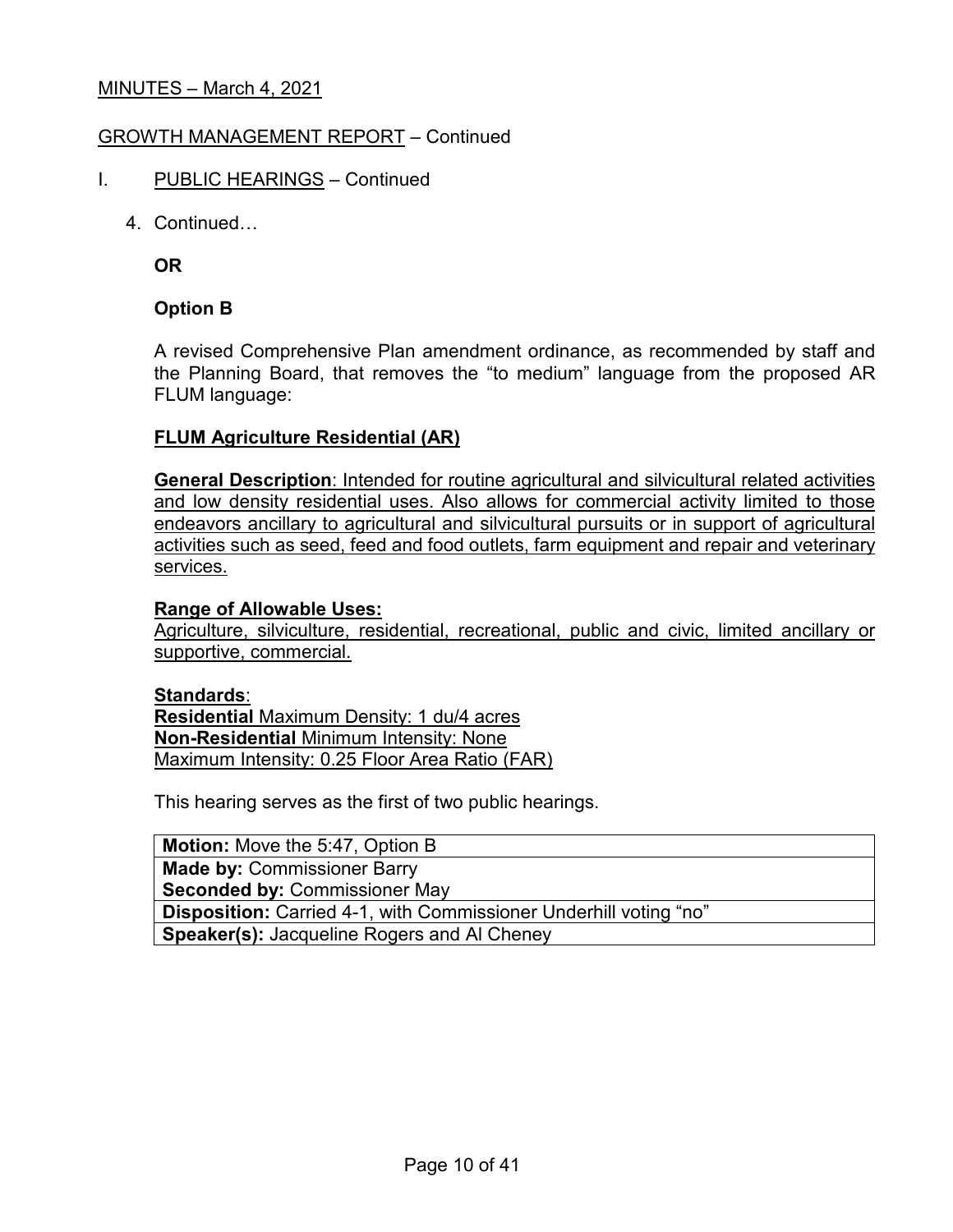#### GROWTH MANAGEMENT REPORT – Continued

#### **II. FOR ACTION**

- 1. Recommendation: That the Board take the following action concerning recording Embers Ridge (a 62-lot single-family residential subdivision), located in the Bellview Community, lying south off Godwin Lane and east of North Blue Angel Parkway. Owned and developed by Esplanade Communities of Florida, LLC. Prior to recording the County Surveyor and the Clerk of the Circuit Court must sign the subdivision plat as set forth in Section 2-5.7, of the Escambia Land Development Code; also, prior to recording the County Surveyor must sign the Final Plat as set forth in Chapter 177.081 (1) Florida Statute:
	- A. Approve the subdivision plat for recording in the Public Records;
	- B. Approve the street names "Embers Ridge Drive," "Charred Oak Lane," "Campfire Way," and "Bonfire Lane";
	- C. Accept all public easements, ponds, and drainage improvements within public easements as depicted upon the subdivision plat for permanent County maintenance; the cost of maintenance is to be funded through the establishment of a storm water management Municipal Services Benefit Unit (MSBU); and
	- D. Authorize Chairman or Vice-Chairman to execute a Two-Year Warranty Agreement without Surety.

| <b>Motion:</b> Move to drop the item     |
|------------------------------------------|
| <b>Made by: Commissioner Underhill</b>   |
| <b>Seconded by: Commissioner Bergosh</b> |
| <b>Disposition: Carried unanimously</b>  |
| <b>Speaker(s): Andrew Blewer</b>         |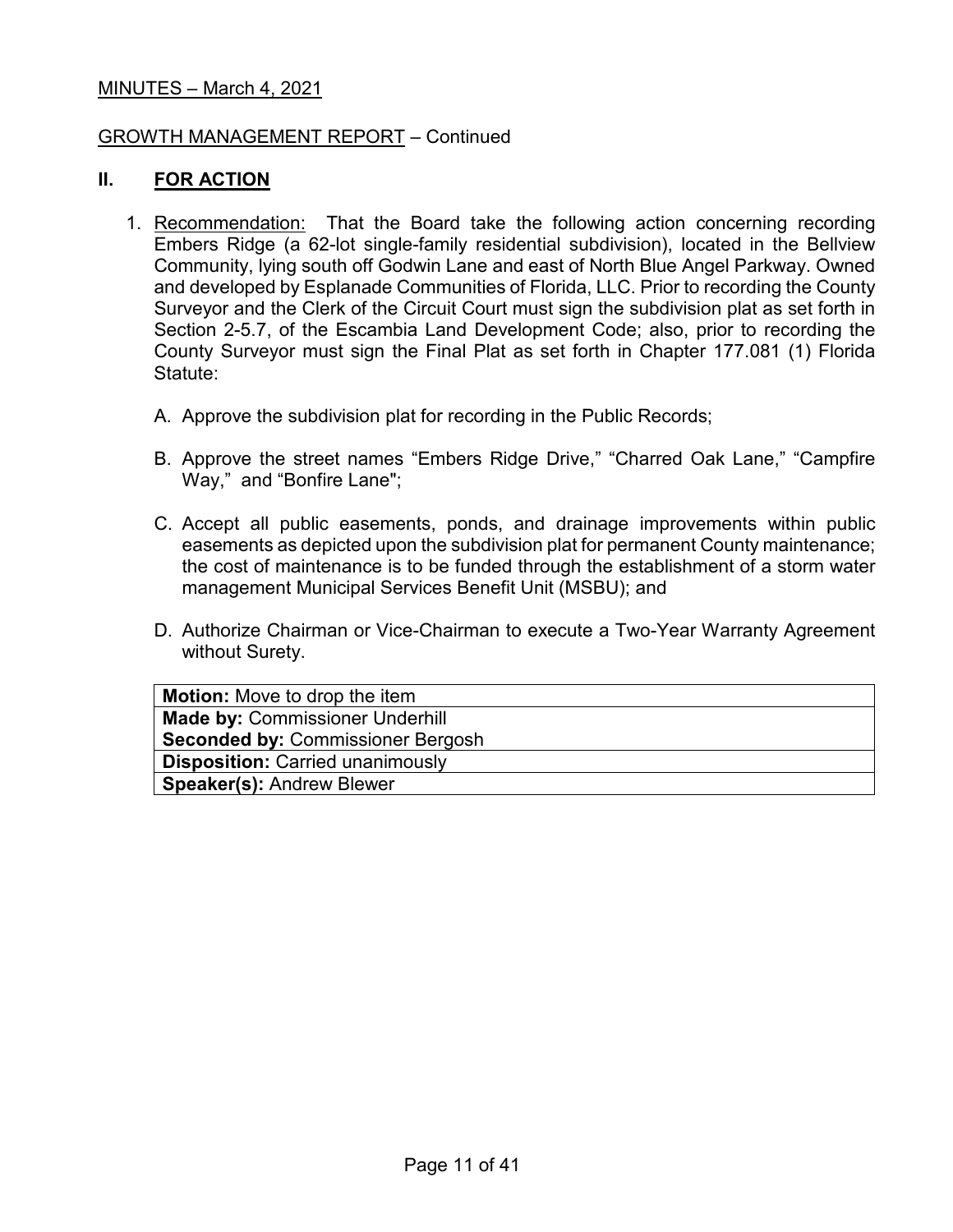#### GROWTH MANAGEMENT REPORT – Continued

### **III. CONSENT AGENDA**

- 1. Recommendation: That the Board authorize the scheduling of the following Public Hearings on April 8, 2021:
	- A. 5:45 p.m. A Public Hearing to amend the Official Zoning map to include the following Case heard by the Planning Board on March 2, 2021.

| Case No.:                            | Z-2021-02                                             |
|--------------------------------------|-------------------------------------------------------|
| Address:                             | 6042 Mobile Highway                                   |
| <b>Property Reference</b><br>$No.$ : | 35-1S-31-4409-001-001                                 |
| From:                                | MDR, Medium Density Residential district (10 du/acre) |
| To:                                  | Com, Commercial district (25 du/acre)                 |
| <b>FLU Category:</b>                 | MU-U, Mixed-Use Urban                                 |
| Commissioner<br>District:            |                                                       |
| Requested by:                        | Buddy Page, Agent for Jupiter's Gold/Culver's, Owner  |

B. 5:46 p.m. - A Public Hearing - CIP Ordinance

*Summary: The purpose of this ordinance is to fulfill the requirements of Section 163.3177(3)(b), Florida Statutes and Objective CIE 1.2, Five-Year Schedule, Escambia County Comprehensive Plan: 2030 by adopting the 2020-2024 update to the Five-Year Schedule of Capital Improvements.*

| <b>Motion:</b> Move the Consent Agenda as presented |
|-----------------------------------------------------|
| <b>Made by: Commissioner Underhill</b>              |
| <b>Seconded by: Commissioner Bergosh</b>            |
| <b>Disposition: Carried unanimously</b>             |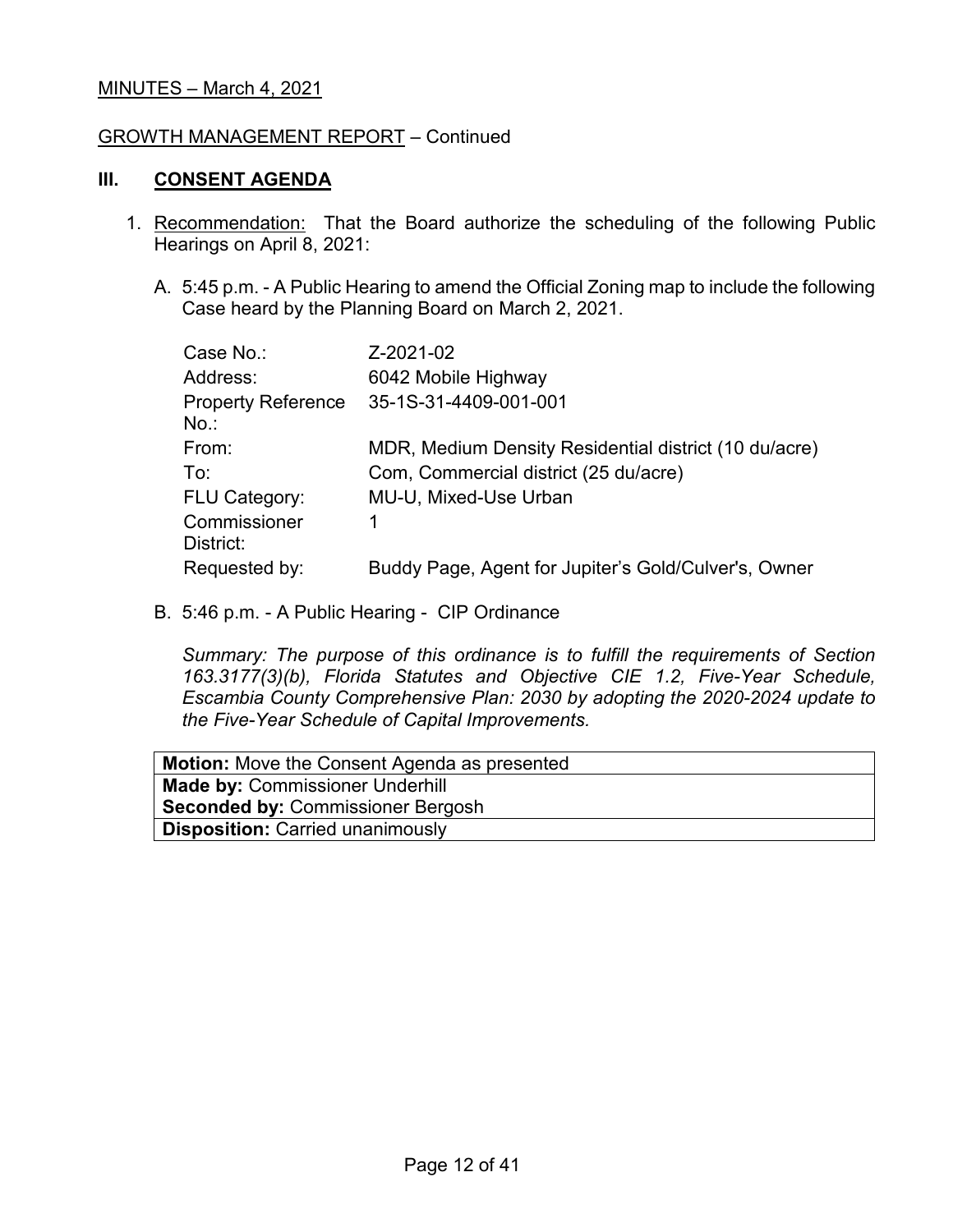## **COUNTY ADMINISTRATOR'S REPORT –** Janice Gilley, County Administrator

#### **I. TECHNICAL/PUBLIC SERVICE CONSENT AGENDA**

1. Recommendation: That the Board accept for filing with the Board's Minutes, the February 4, 2021, Community Redevelopment Agency's (CRA) Meeting Minutes, prepared by Lily Blackburn, CRA Redeveloper 1.

**Motion:** Move the balance **For Information:** The "balance" refers to Technical/Public Service Consent Agenda items 1 through 6. Item 7 was voted on separately. **Made by:** Commissioner Bergosh **Seconded by: Commissioner Underhill Disposition:** Carried unanimously

2. Recommendation: That the Board appoint Crystal Scott to fill a member's unexpired term on the Escambia Pensacola Affordable Housing Advisory Committee (AHAC), as a member who is a representative of a not-for-profit provider of affordable housing, and to serve the remainder of the term through September 30, 2021.

Ms. Scott responded to the General Alerts posted on the County's website on January 8, 2021, and February 3, 2021, seeking residents interested in volunteering to be considered for an appointment on the AHAC.

**Motion:** Move the balance **For Information:** The "balance" refers to Technical/Public Service Consent Agenda items 1 through 6. Item 7 was voted on separately. **Made by:** Commissioner Bergosh **Seconded by: Commissioner Underhill Disposition:** Carried unanimously

- 3. Recommendation: That the Board take the following action:
	- A. Authorize the scheduling of a Public Hearing for April 8, 2021, at 5:32 p.m., to consider the Petition to Vacate the Alleyway Located in Block "28" of Englewood Heights (approximately 0.14 acres), as petitioned by the School District of Escambia County, represented by its Agent, Nicholas King, P.E.; and
	- B. Require the Petitioner to notify all property owners within a 1,500 feet radius.

**Motion:** Move the balance **For Information:** The "balance" refers to Technical/Public Service Consent Agenda items 1 through 6. Item 7 was voted on separately. **Made by:** Commissioner Bergosh **Seconded by:** Commissioner Underhill **Disposition:** Carried unanimously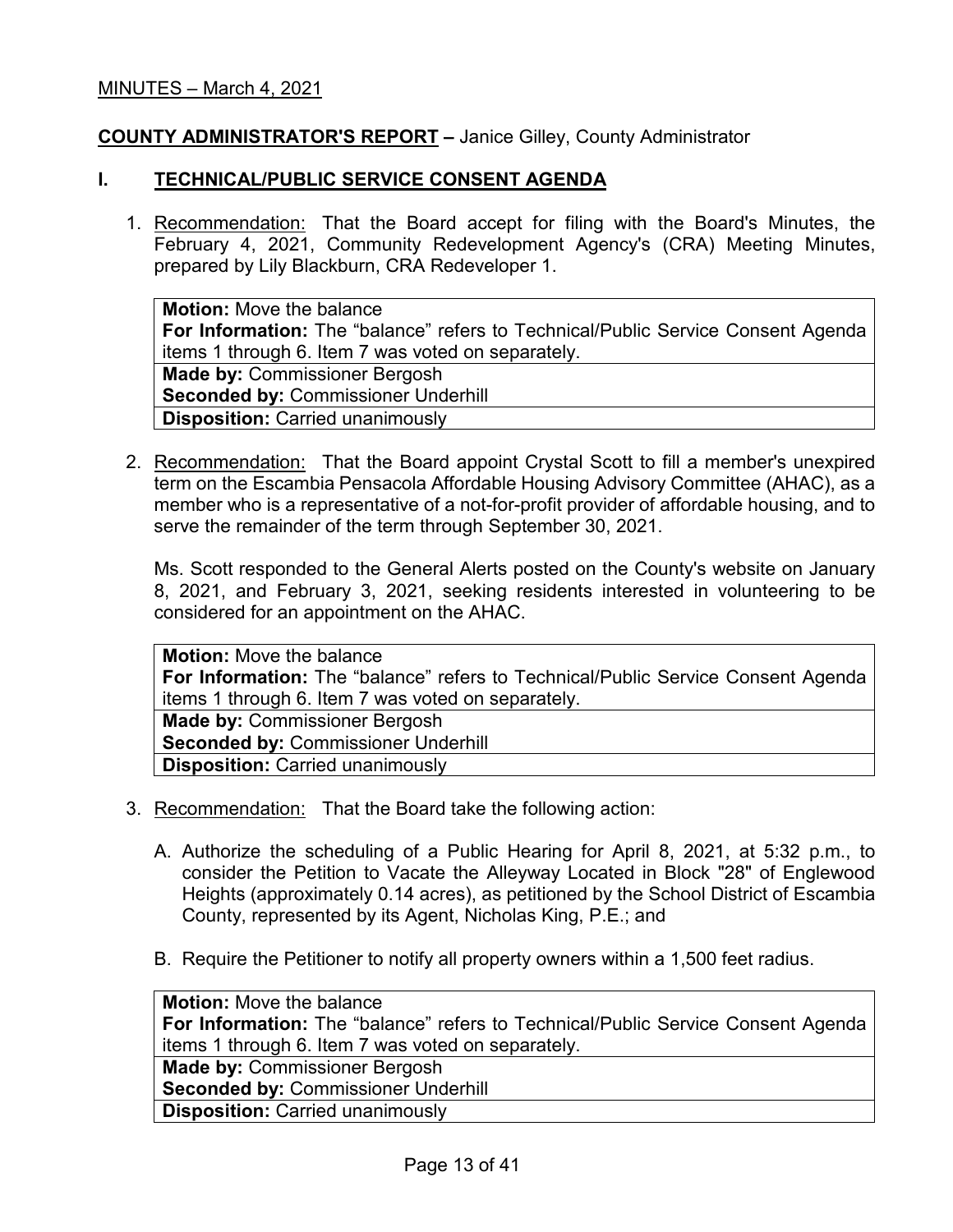### COUNTY ADMINISTRATOR'S REPORT – Continued

### I. TECHNICAL/PUBLIC SERVICE CONSENT AGENDA – Continued

4. Recommendation: That the Board authorize the scheduling of a Public Hearing on March 25, 2021, at 9:01 a.m., to consider adopting an Ordinance to establishing an Economic Development Ad Valorem Tax Exemption (EDATE), for the Navy Federal Credit Union Expansion. The Board adopted a Resolution supporting the expansion and subsequent, anticipated EDATE request on June 10, 2013.

**Motion:** Move the balance **For Information:** The "balance" refers to Technical/Public Service Consent Agenda items 1 through 6. Item 7 was voted on separately. **Made by:** Commissioner Bergosh **Seconded by:** Commissioner Underhill **Disposition:** Carried unanimously

5. Recommendation: That the Board approve the Request for Disposition of Property Form for the Supervisor of Elections Office, for property described and listed on the Request Form, with reason for disposition stated. The items have been found to be of no further usefulness to the County and will be disposed of properly.

**Motion:** Move the balance **For Information:** The "balance" refers to Technical/Public Service Consent Agenda items 1 through 6. Item 7 was voted on separately. **Made by:** Commissioner Bergosh **Seconded by:** Commissioner Underhill **Disposition:** Carried unanimously

6. Recommendation: That the Board adopt the updated BCC pay scale in order to establish a structured pay plan that will ensure compliance with the change in the minimum wage approved by the State.

**Motion:** Move the balance **For Information:** The "balance" refers to Technical/Public Service Consent Agenda items 1 through 6. Item 7 was voted on separately. **Made by:** Commissioner Bergosh **Seconded by:** Commissioner Underhill **Disposition:** Carried unanimously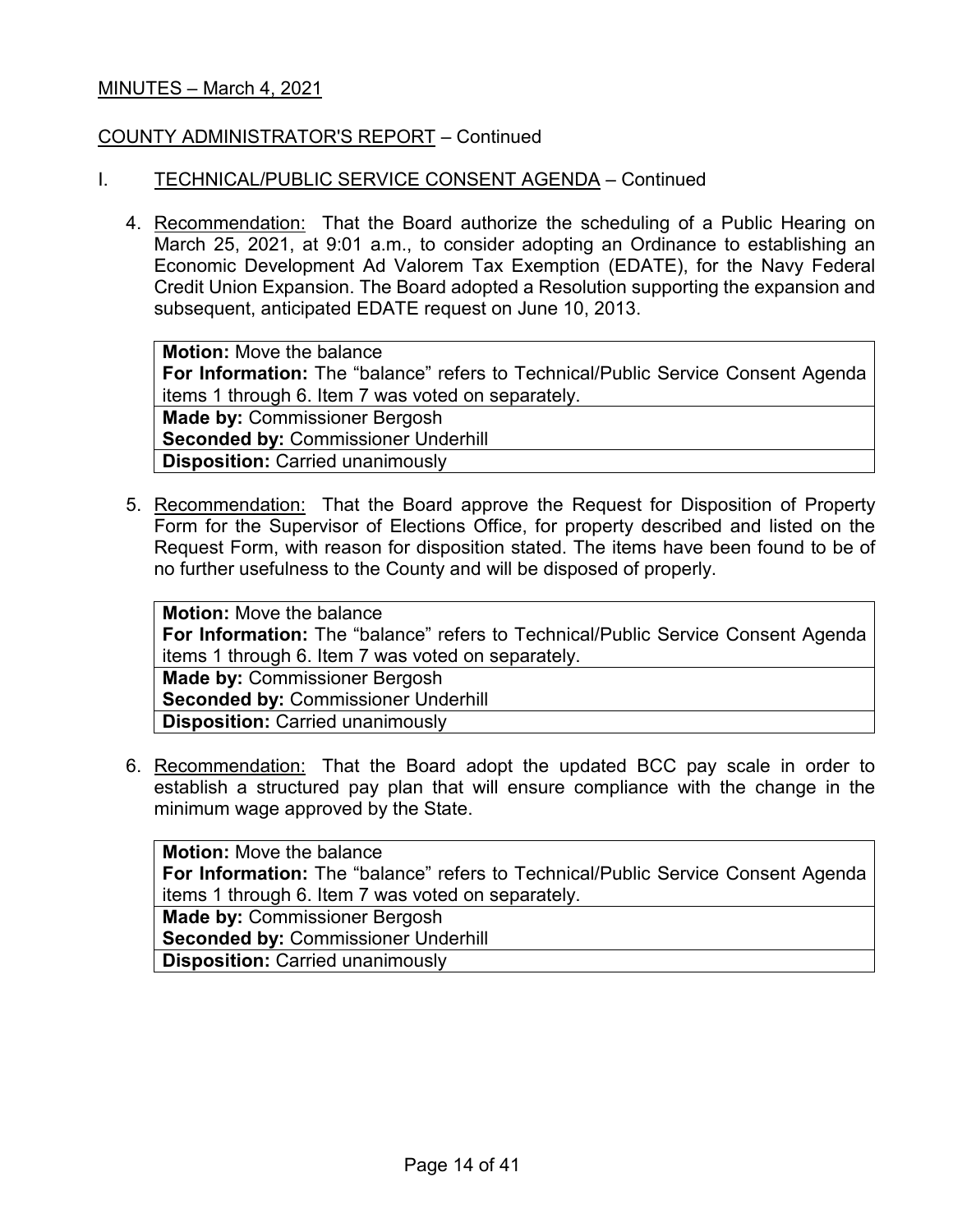### COUNTY ADMINISTRATOR'S REPORT – Continued

### I. TECHNICAL/PUBLIC SERVICE CONSENT AGENDA - Continued

- 7. Recommendation: That the Board approve the following:
	- A. Remove Megan N. Walters from the Escambia County Mass Transit Advisory Committee and replace with Michael P. Bearden, effective March 4, 2021. This appointment will run concurrent with Commissioner Bergosh's term of office or at his discretion; and
	- B. Remove Mary C. Watson from the Escambia Marine Advisory Committee and replace with Melissa Pino, effective March 4, 2021. This appointment will run concurrent with Commissioner Bergosh's term of office or at his discretion.

| <b>Motion:</b> Move the item in the affirmative |
|-------------------------------------------------|
| <b>Made by: Commissioner Bergosh</b>            |
| <b>Seconded by: Commissioner Barry</b>          |
| <b>Disposition: Carried unanimously</b>         |
| <b>Speaker(s): Andrew Blewer</b>                |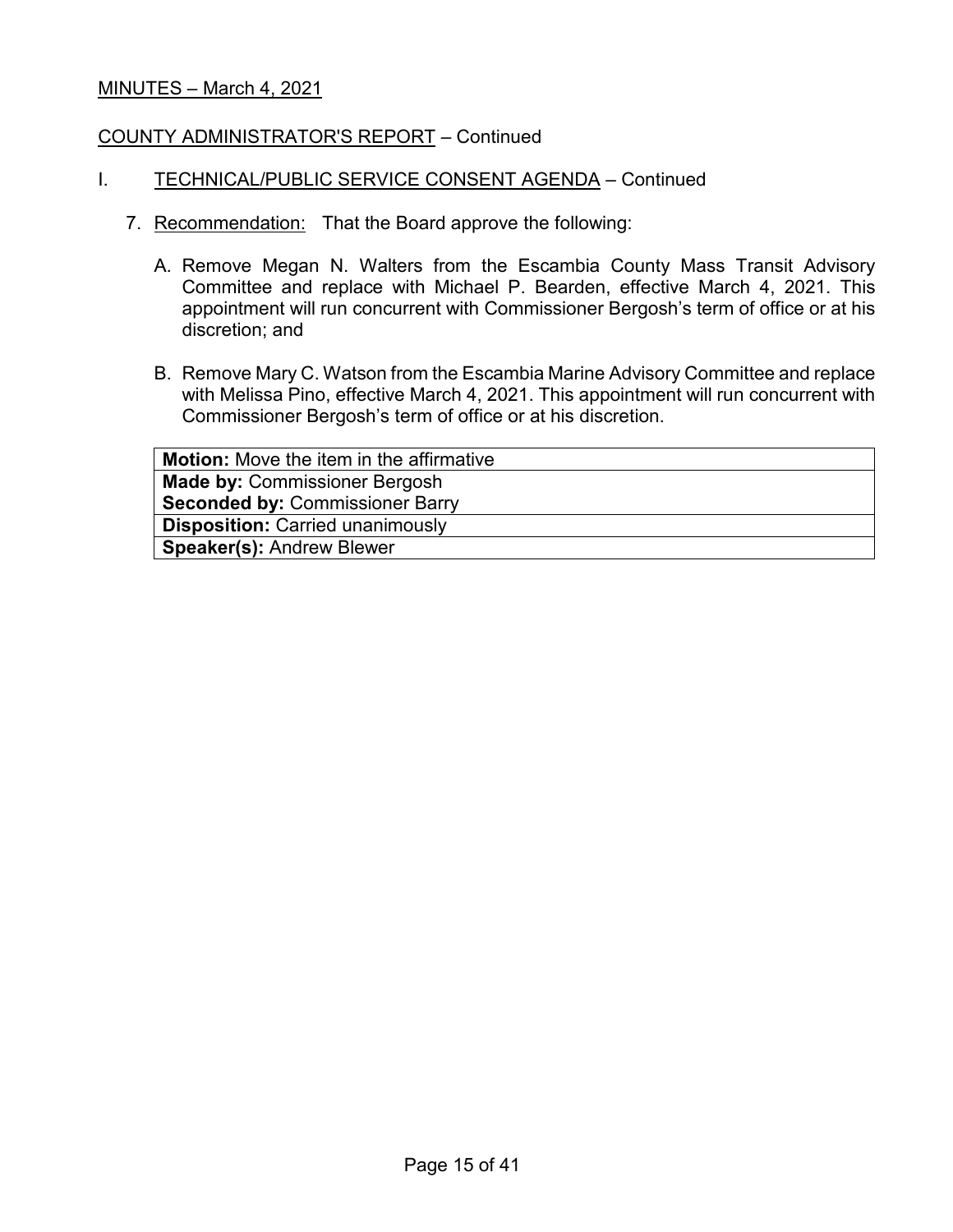### COUNTY ADMINISTRATOR'S REPORT – Continued

## **II. BUDGET/FINANCE CONSENT AGENDA**

- 1. Recommendation: That the Board ratify the following March 4, 2021, action of the Board of County Commissioners of Escambia County, acting in its capacity as the Escambia County Community Redevelopment Agency (CRA), concerning the Residential Rehab Grant Program Funding and Lien Agreements:
	- A. Approving the Residential Rehab Grant Program Funding and Lien Agreements between Escambia County CRA and Property Owner:

| <b>Property</b><br>Owner                             | <b>Address</b>                             | <b>Fund</b> | Cost<br><b>Center</b> | <b>Improvement</b>            | Amount  | <b>Homestead</b> |
|------------------------------------------------------|--------------------------------------------|-------------|-----------------------|-------------------------------|---------|------------------|
| <b>Markus</b><br>Saage<br>and<br>Juelee E.<br>Riesau | 129<br><b>Brandon</b><br>Avenue            | 151         | Warrington-<br>370114 | Roof<br>Replacement           | \$4,443 | <b>YES</b>       |
| Susan<br>Smith                                       | 429<br><b>Baublits</b><br>Court            | 151         | Warrington-<br>370114 | Roof<br>Replacement           | \$5,400 | <b>YES</b>       |
| Linda J.<br><b>Stark</b>                             | 7091<br><b>Kelvin</b><br>Terrace           | 151         | Oakfield-<br>370121   | Roof<br>Replacement           | \$6,000 | <b>YES</b>       |
| Norman<br>and Ella<br>K. Toler                       | 1216<br><b>Mazurek</b><br><b>Boulevard</b> | 151         | Ensley-<br>370119     | <b>Windows</b><br>Replacement | \$3,118 | <b>YES</b>       |

B. Authorizing the Chairman to sign the Funding and Lien Agreements and any related documents necessary to implement the Grant awards.

| <b>Motion:</b> Move [Budget/Finance Consent Agenda] items 1 through 10 |
|------------------------------------------------------------------------|
| <b>Made by: Commissioner Barry</b>                                     |
| <b>Seconded by: Commissioner Bergosh</b>                               |
| <b>Disposition: Carried unanimously</b>                                |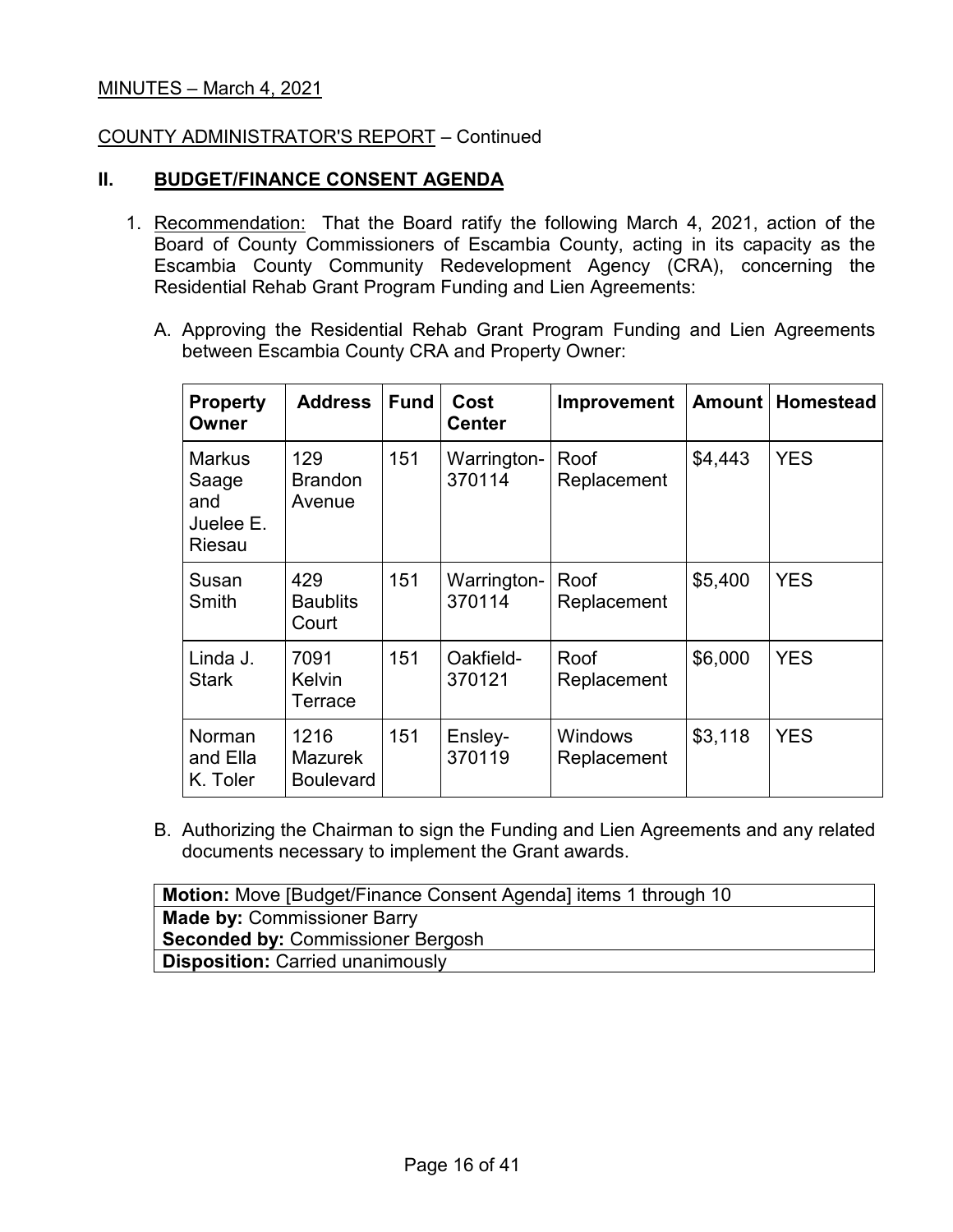### COUNTY ADMINISTRATOR'S REPORT – Continued

- II. BUDGET/FINANCE CONSENT AGENDA Continued
	- 2. Recommendation: That the Board ratify the following March 4, 2021, action of the Board of County Commissioners of Escambia County, acting in its capacity as the Escambia County Community Redevelopment Agency (CRA), concerning the Residential Rehab Grant Program Funding and Lien Agreements:
		- A. Approving the following cancellations of 11 Residential Rehab Grant Program Liens, as the Grant recipients have met their one-year of compliance with the Residential Rehab Grant Program:

| <b>Property Owners</b>                    | <b>Address</b>                        | <b>Fund</b> | <b>Cost Center</b>          | <b>Amount</b> |
|-------------------------------------------|---------------------------------------|-------------|-----------------------------|---------------|
| <b>Chad and Catherine</b><br>Anderson     | 3 Glendower<br>Court                  | 151         | 370114-<br>Warrington       | \$6,000       |
| Catherine V. Barron                       | 6224 Vicksburg<br><b>Drive</b>        | 151         | 370121-<br>Oakfield         | \$4,772       |
| Sandra Campbell                           | 691 Beck<br>Avenue                    | 151         | 370119-<br>Ensley           | \$3,000       |
| Robin E. Doyle                            | 210 West<br><b>Sunset Avenue</b>      | 151         | 370114-<br>Warrington       | \$4,807       |
| Gayle and Bernard J. Duffy                | 6043 Songbird<br><b>Drive</b>         | 151         | 370121-<br>Oakfield         | \$5,491       |
| Ellen D. Lawrence                         | 1043 Meyer<br>Way                     | 151         | 370119-<br>Ensley           | \$5,971       |
| Viner S. Lewis and Robert<br>A. Lewis     | 24 Archer<br>Avenue                   | 151         | 370117-<br>Englewood        | \$3,700       |
| Marian F. Phillips                        | 25 Audusson<br>Avenue                 | 151         | 370116-<br><b>Barrancas</b> | \$6,000       |
| Kenneth Staruk and<br>Susanne Staruk      | 16 Northwest<br><b>Gilliland Road</b> | 151         | 370114-<br>Warrington       | \$2,475       |
| Alain P. Vachon and<br>Donna T. Englehart | 502 East Sunset<br>Avenue             | 151         | 370114-<br>Warrington       | \$3,975       |
| David A. York                             | 316 Bryant<br>Road                    | 151         | 370114-<br>Warrington       | \$2,675       |

(Continued on Page 18)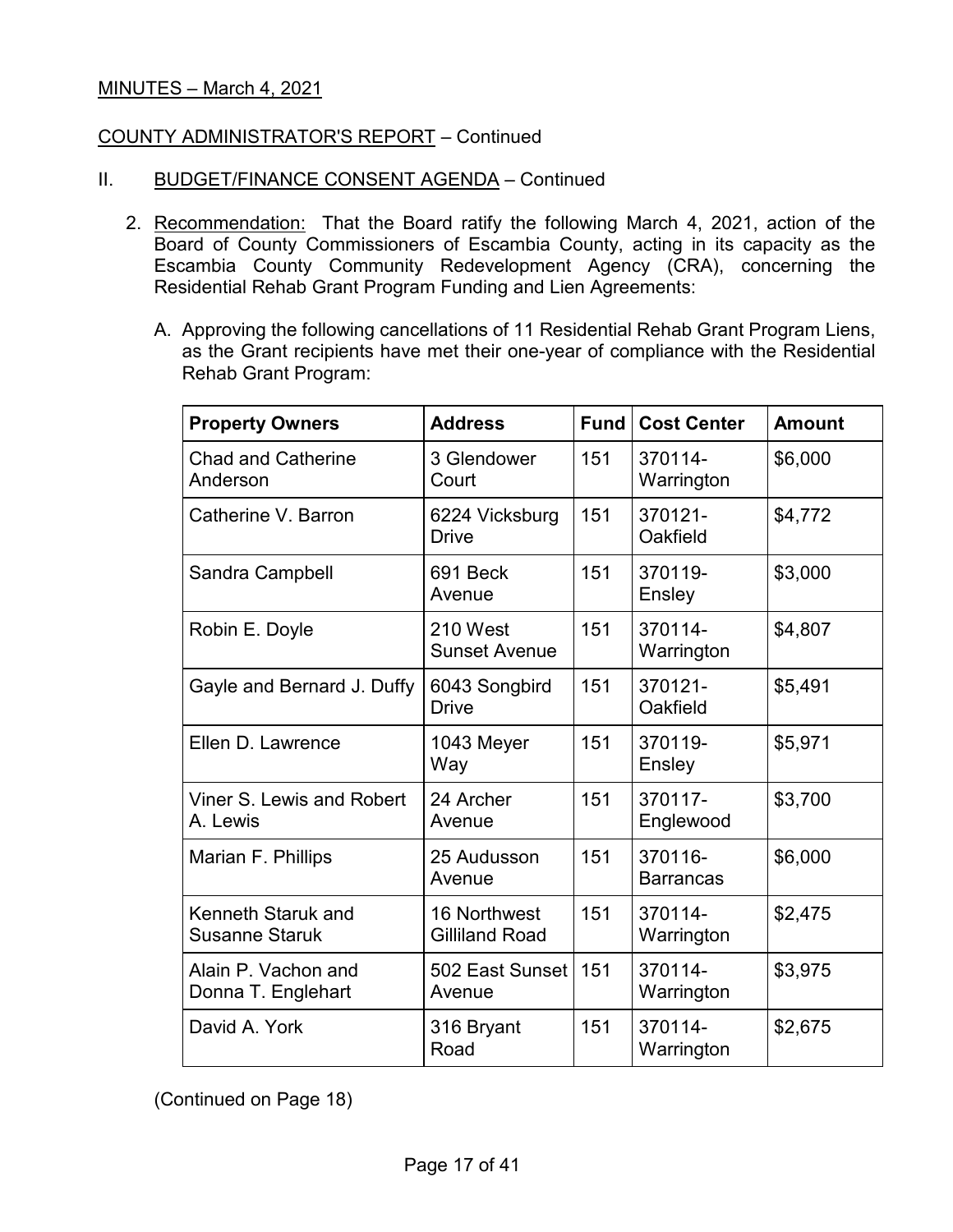### COUNTY ADMINISTRATOR'S REPORT – Continued

### II. BUDGET/FINANCE CONSENT AGENDA - Continued

### 2. Continued…

B. Authorizing the Chairman to execute the Cancellation of Lien documents.

| <b>Motion:</b> Move [Budget/Finance Consent Agenda] items 1 through 10 |
|------------------------------------------------------------------------|
| <b>Made by: Commissioner Barry</b>                                     |
| <b>Seconded by: Commissioner Bergosh</b>                               |
| <b>Disposition: Carried unanimously</b>                                |

- 3. Recommendation: That the Board ratify the following March 4, 2021, action of the Board of County Commissioners of Escambia County, acting in its capacity as the Escambia County Community Redevelopment Agency (CRA), concerning the Residential Roof Program Funding and Lien Agreements:
	- A. Approving the Residential Roof Program Funding and Lien Agreements between Escambia County CRA and Property Owners:

| <b>Property</b><br>Owner                                | <b>Address</b>                          | <b>Fund</b> | <b>Cost Center</b>   | <b>Improvement</b>  | <b>Amount</b> |
|---------------------------------------------------------|-----------------------------------------|-------------|----------------------|---------------------|---------------|
| Betty J. Carter<br>and Willie<br>Carter Jr.             | 1103 W.<br><b>Jordan Street</b>         | 151         | Englewood-<br>370117 | Roof<br>Replacement | \$6,700       |
| Roy Irby                                                | 1007 W. Cross<br><b>Street</b>          | 151         | Palafox-<br>370115   | Roof<br>Replacement | \$6,125       |
| Janet M.<br>Kennedy n/k/a<br>Janice<br>Kennedy<br>Adams | 4535 Havre<br>Way                       | 151         | Palafox-<br>370115   | Roof<br>Replacement | \$10,300      |
| Peggy<br><b>Mattheiss</b>                               | <b>5805 Saint</b><br><b>Elmo Street</b> | 151         | Oakfield-<br>370121  | Roof<br>Replacement | \$16,702      |
| Jacqueline<br><b>Nelson</b>                             | 5105<br><b>Burlington</b><br>Avenue     | 151         | Palafox-<br>370115   | Roof<br>Replacement | \$7,800.40    |

(Continued on Page 19)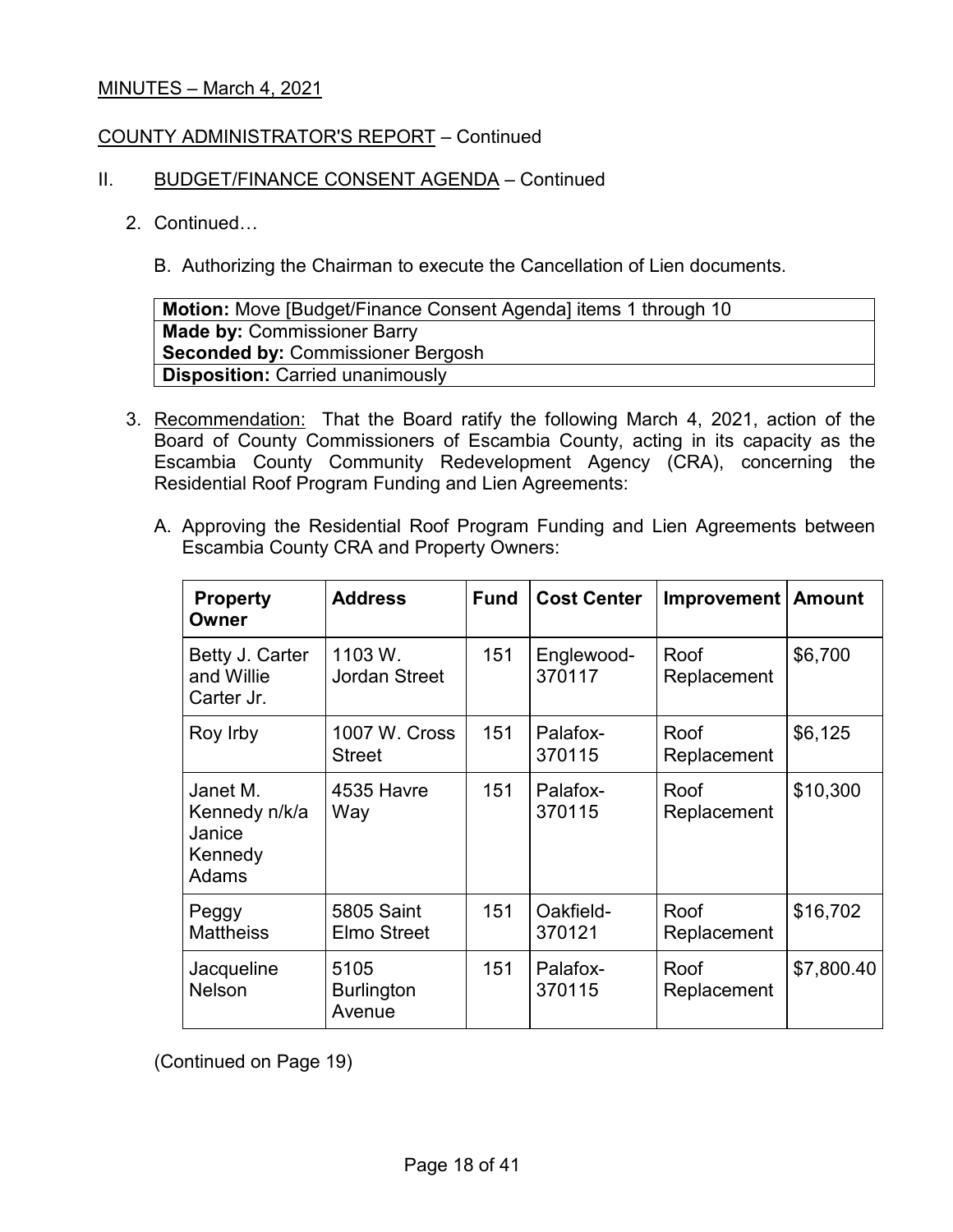### COUNTY ADMINISTRATOR'S REPORT – Continued

### II. BUDGET/FINANCE CONSENT AGENDA - Continued

- 3. Continued…
	- B. Authorizing the Chairman to sign the Funding and Lien Agreements and any related documents necessary to implement the Grant awards.

**Motion:** Move [Budget/Finance Consent Agenda] items 1 through 10 **Made by:** Commissioner Barry **Seconded by:** Commissioner Bergosh **Disposition:** Carried unanimously

- 4. Recommendation: That the Board take the following action concerning the CDBG-CV Senior Assistance COVID-19 Program Agreement between Escambia County and Council on Aging of West Florida, Inc.:
	- A. Approve the CDBG-CV Senior Assistance COVID-19 Program Agreement between Escambia County and Council on Aging of West Florida, Inc. (COA), in the amount of \$200,000; and
	- B. Authorize the Chairman or Vice Chairman to execute the Agreement and related documents required to implement the program.

| Vendor/Contractor                         | <b>Funding</b>                                                   | <b>Amount   Contract Number</b> |
|-------------------------------------------|------------------------------------------------------------------|---------------------------------|
| Council on Aging of<br>West Florida, Inc. | Fund 129/CDBG-CV, Cost   \$200,000   N/A<br><b>Center 370238</b> |                                 |

| <b>Motion:</b> Move [Budget/Finance Consent Agenda] items 1 through 10 |
|------------------------------------------------------------------------|
| <b>Made by: Commissioner Barry</b>                                     |
| <b>Seconded by: Commissioner Bergosh</b>                               |
| <b>Disposition: Carried unanimously</b>                                |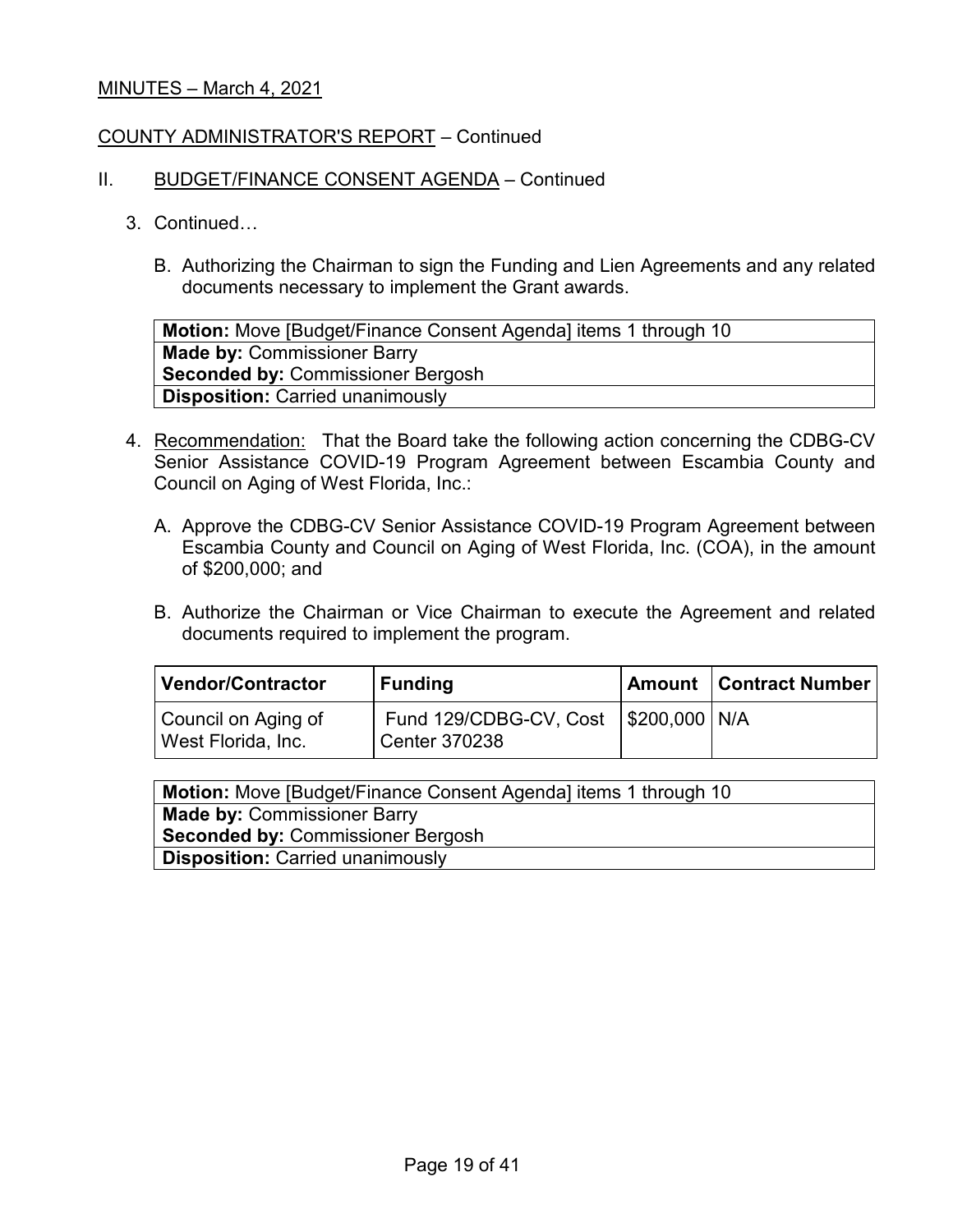### COUNTY ADMINISTRATOR'S REPORT – Continued

- II. BUDGET/FINANCE CONSENT AGENDA Continued
	- 5. Recommendation: That the Board take the following action concerning the SHIP Loan Agreement with Brownsville Manor, LP. for the Brownsville Manor Elderly Apartments:
		- A. Approve the SHIP Loan Agreement with Brownsville Manor, LP, for the Brownsville Manor Elderly Apartments, in the amount of \$37,500, and
		- B. Authorize the Chairman to sign the Agreement and all related documents or forms as required to fully implement the Agreement.

| <b>Vendor/Contractor</b> | <b>Funding</b>                                                                | <b>Amount</b> | <b>Contract</b><br><b>Number</b> |
|--------------------------|-------------------------------------------------------------------------------|---------------|----------------------------------|
| Brownsville Manor, LP    | Fund 120/2019 SHIP, Cost<br>Center 370206 or 2020 SHIP,<br>Cost Center 370207 | \$37,500      | N/A                              |

| <b>Motion:</b> Move [Budget/Finance Consent Agenda] items 1 through 10 |
|------------------------------------------------------------------------|
| <b>Made by: Commissioner Barry</b>                                     |
| <b>Seconded by: Commissioner Bergosh</b>                               |
| <b>Disposition: Carried unanimously</b>                                |

6. Recommendation: That the Board approve the issuance of a Purchase Order, in the amount of \$40,157.20, to Staples Business Advantage for seating and meeting tables in the public lobbies of the M.C. Blanchard Judicial Building. The quote includes pricing for a total of 170 chairs and two meeting tables. Pricing obtained is pursuant to Florida DMS State Contract # 56120000-19-ACS.

| <b>Vendor/Contractor</b>             | <b>Funding</b>                                                         | <b>Amount</b> | <b>Contract Number</b>       |
|--------------------------------------|------------------------------------------------------------------------|---------------|------------------------------|
| <b>Staples Business</b><br>Advantage | Fund 115, Article V<br>Fund<br>Cost Center 410506<br>Object Code 55201 | \$40,157.20   | I FL DMS#<br>56120000-19-ASC |

| <b>Motion:</b> Move [Budget/Finance Consent Agenda] items 1 through 10 |  |  |
|------------------------------------------------------------------------|--|--|
| <b>Made by: Commissioner Barry</b>                                     |  |  |
| <b>Seconded by: Commissioner Bergosh</b>                               |  |  |
| <b>Disposition: Carried unanimously</b>                                |  |  |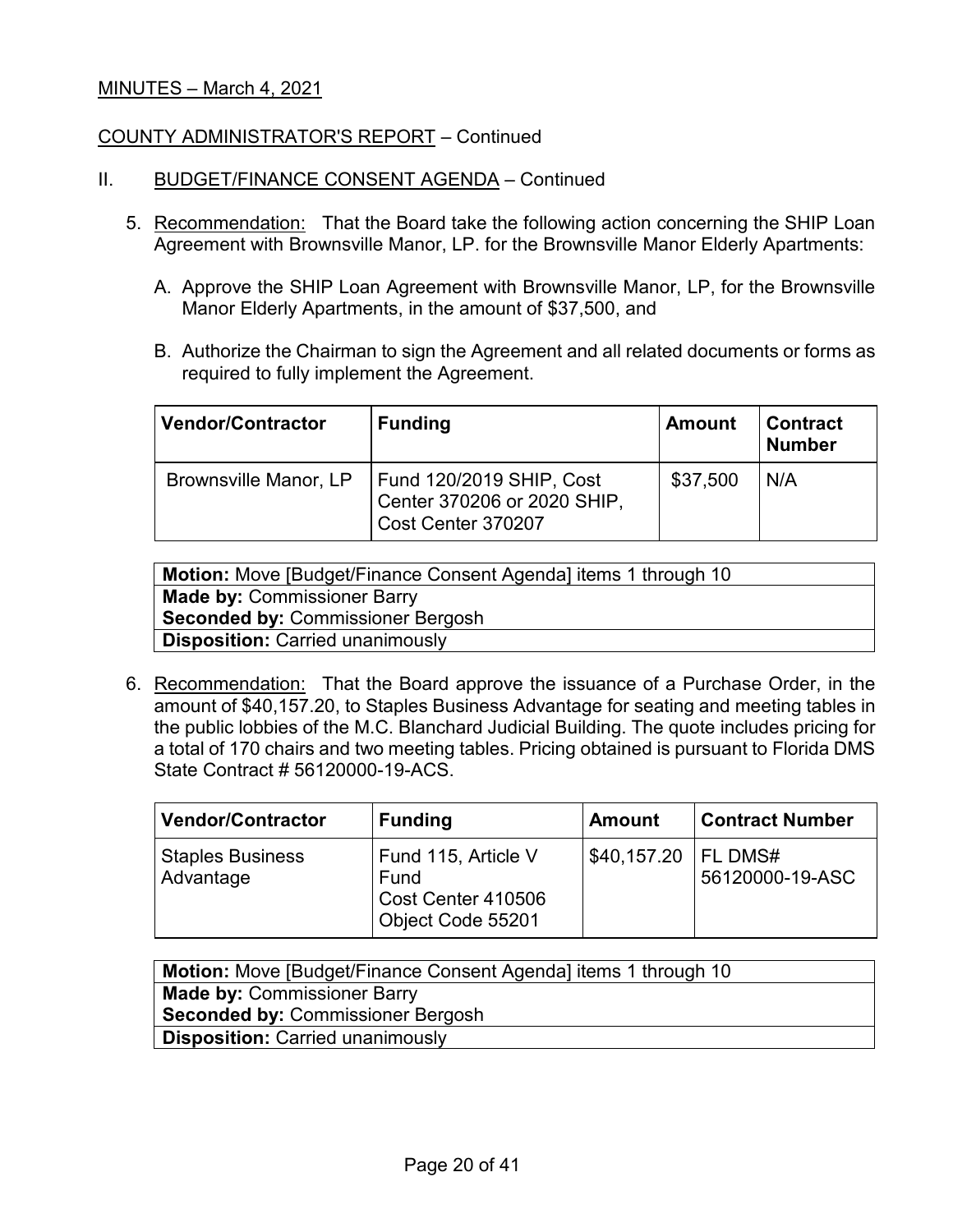#### COUNTY ADMINISTRATOR'S REPORT – Continued

- II. BUDGET/FINANCE CONSENT AGENDA Continued
	- 7. Recommendation: That the Board take the following action concerning the award of Florida Department of Environmental Protection Grant Agreement No. RES09, for the Bayou Chico Contaminated Sediment Remediation Project:
		- A. Approve the award of DEP Grant Agreement No. RES09, in the amount of \$335,510, for the Bayou Chico Contaminated Sediment Remediation Project; and
		- B. Authorize the Chairman to sign the Agreement, the FFATA Form, and any future Amendments related to no-cost time extensions, subject to Legal review and signoff, without further action of the Board.

Note: The County Attorney's Office has requested that the Board be made aware of paragraph 23 (d) of the Agreement: "Jurisdiction for any damages arising under the terms of the Agreement will be in the courts of the State, and venue will be in the Second Judicial Circuit, in and for Leon County."

| <b>Vendor/Contractor</b>                                                  | <b>Funding</b>                                                    | <b>Amount</b> | <b>Contract</b><br><b>Number</b> |
|---------------------------------------------------------------------------|-------------------------------------------------------------------|---------------|----------------------------------|
| <b>Florida Department of</b><br><b>Environmental Protection</b><br>(FDEP) | Fund 118, Gulf Coast<br><b>Restoration, Cost Center</b><br>222006 | \$335,510     | <b>FDEP</b><br>RES <sub>09</sub> |

| <b>Motion:</b> Move [Budget/Finance Consent Agenda] items 1 through 10 |  |  |
|------------------------------------------------------------------------|--|--|
| <b>Made by: Commissioner Barry</b>                                     |  |  |
| <b>Seconded by: Commissioner Bergosh</b>                               |  |  |
| <b>Disposition: Carried unanimously</b>                                |  |  |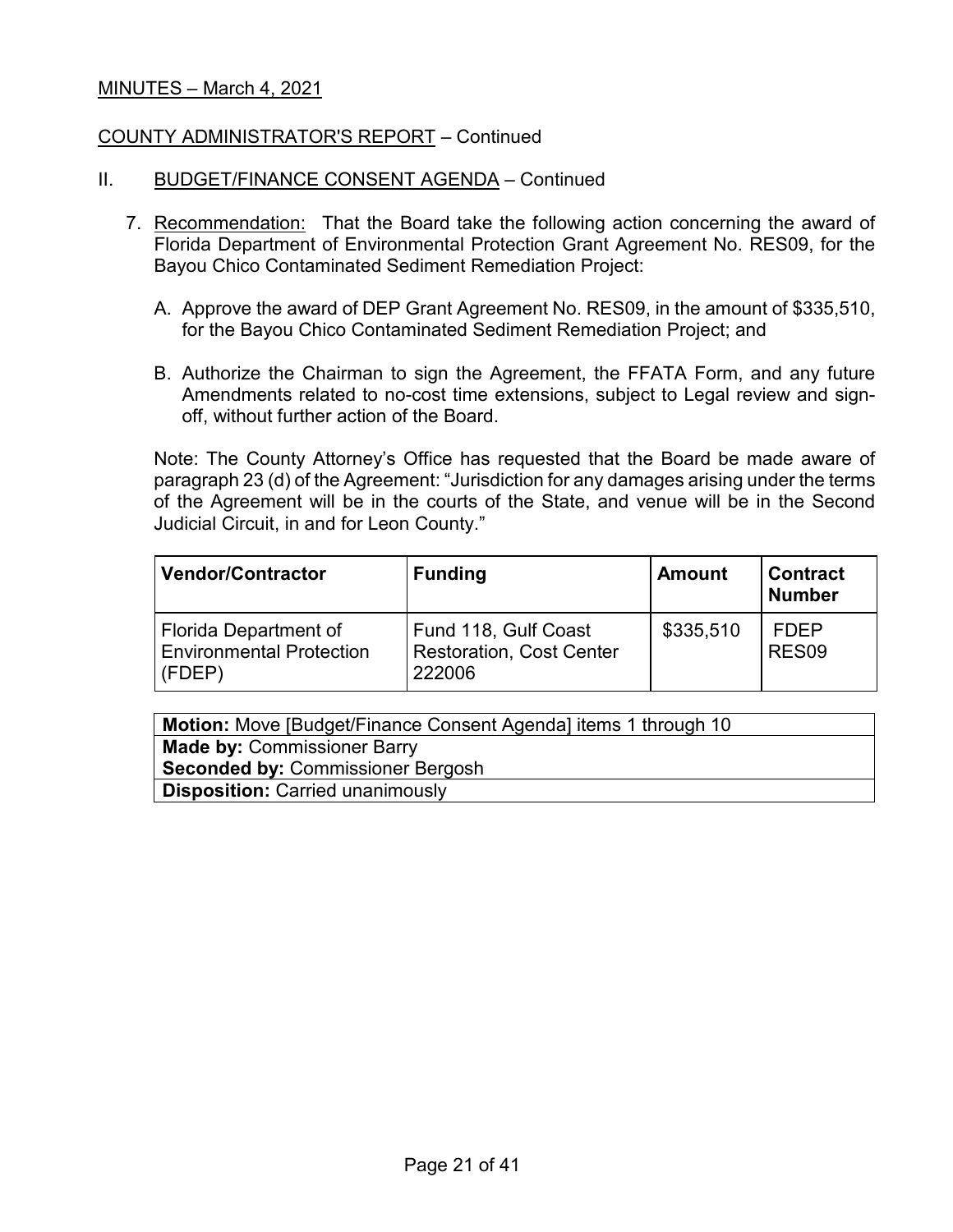## COUNTY ADMINISTRATOR'S REPORT – Continued

- II. BUDGET/FINANCE CONSENT AGENDA Continued
	- 8. Recommendation: That the Board take the following action concerning the Defense Infrastructure Grant Agreement (No. S0162) with the State of Florida, Department of Economic Opportunity, for the traffic improvements at NAS Pensacola's West Gate:
		- A. Approve the Defense Infrastructure Grant (DIG) Grant Agreement No. S0162, in the amount of \$200,000, with the State of Florida, Department of Economic Opportunity (DEO), to develop and install a Public Information Virtual Message System that is adjacent to the Naval Air Station Pensacola (NASP) West Gate, and to install additional traffic signal control devices to improve traffic flow and conditions;
		- B. Authorize the Chairman to sign the Grant Agreement and any future documents related to no-cost time extensions, subject to Legal review and sign-off, without further action of the Board; and
		- C. Adopt and authorize the Chairman to sign the Resolution [R2021-42] approving Supplemental Budget Amendment #061, Fund 110, in the amount of \$200,000, to recognize proceeds from the Florida Department of Economic Opportunity and to appropriate these funds for the development and installation of a Public Information Virtual Message System, and the installation of additional traffic signal control devices to improve traffic flow and conditions.

| Contractor /<br><b>Vendor</b>                                      | <b>Funding</b><br><b>Information</b>                                                                               | <b>Amount</b> | <b>Grant Agreement</b><br>No. |
|--------------------------------------------------------------------|--------------------------------------------------------------------------------------------------------------------|---------------|-------------------------------|
| State of Florida<br>Department of<br>Economic<br>Opportunity (DEO) | <b>Fund 110</b><br>Other Grants &<br><b>Projects</b><br>Cost Center 221020<br><b>Defense</b><br>Infrastructure DEO | \$200,000     | S0162                         |
| <b>Escambia County</b><br>(Match)                                  | <b>Fund 110,</b><br>Other Grants &<br><b>Projects</b><br>Cost Center 221030<br><b>DIG Navy Match</b>               | \$60,000      | N/A                           |

| <b>Motion:</b> Move [Budget/Finance Consent Agenda] items 1 through 10 |  |  |
|------------------------------------------------------------------------|--|--|
| <b>Made by: Commissioner Barry</b>                                     |  |  |
| <b>Seconded by: Commissioner Bergosh</b>                               |  |  |
| <b>Disposition: Carried unanimously</b>                                |  |  |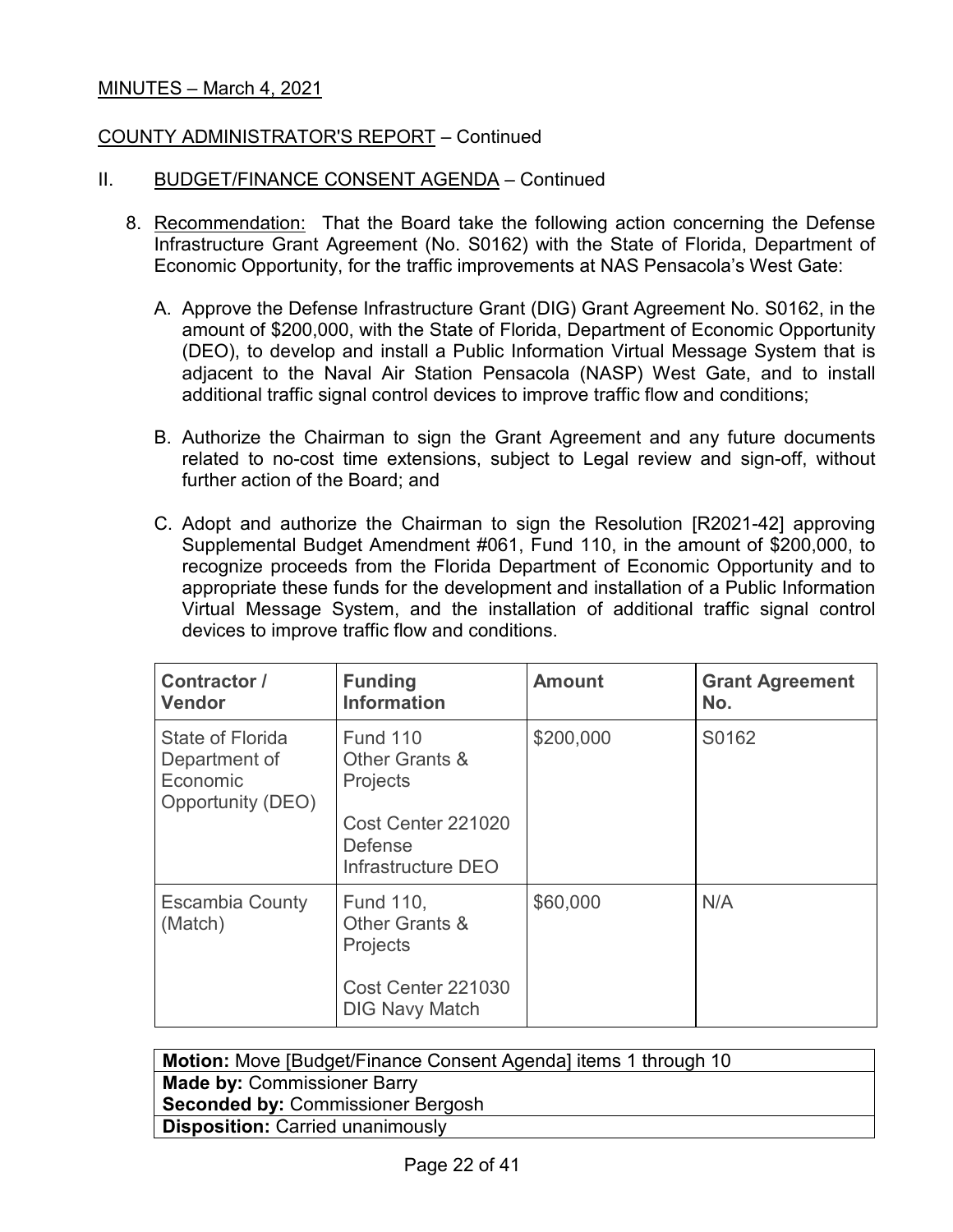### COUNTY ADMINISTRATOR'S REPORT – Continued

- II. BUDGET/FINANCE CONSENT AGENDA Continued
	- 9. Recommendation: That the Board take the following action:
		- A. Authorize the reallocation of funds from Fund 353, Local Option Sales Tax (LOST) IV, from the West Roberts Road/Eleven Mile Creek Regional Stormwater Ponds Project to the Town of Century Wastewater Improvement Project; and

|    | <b>FUND</b>                        | <b>PROJECT NAME</b>                                                      | <b>AMOUNT</b> |
|----|------------------------------------|--------------------------------------------------------------------------|---------------|
|    | FROM   Fund 353,<br><b>LOST IV</b> | West Roberts Road/Eleven Mile Creek<br>Regional Stormwater Ponds Project | \$450,000     |
| TO | Fund 353,<br><b>LOST IV</b>        | Town of Century Wastewater Improvement   \$450,000<br>Project            |               |

B. Authorize the reallocation of funds in the RESTORE Direct Component Multi-Year Implementation Plan (MYIP) from the Town of Century Wastewater Improvement Project to the Eleven Mile Creek Regional Stormwater Ponds Project.

|    | <b>FUND</b> | <b>PROJECT NAME</b>                                                       | <b>Amount</b> |
|----|-------------|---------------------------------------------------------------------------|---------------|
|    | <b>MYIP</b> | FROM   RESTORE   Town of Century Wastewater<br><b>Improvement Project</b> | \$500,000     |
| TO | <b>MYIP</b> | RESTORE   Eleven Mile Creek Regional Stormwater<br><b>Ponds Project</b>   | \$500,000     |

**Motion:** Move [Budget/Finance Consent Agenda] items 1 through 10 **Made by:** Commissioner Barry **Seconded by:** Commissioner Bergosh **Disposition:** Carried unanimously

10.Recommendation: That the Board approve and authorize the County Administrator to sign the Amended and Restated Agreement between Escambia County and Image Development Marketing Group "IDG", per the terms and conditions of PD 20-21.004, Consulting Services Relating to Estuary Program Strategic Planning and Branding Development, in the amount of \$37,500.

| <b>Motion:</b> Move [Budget/Finance Consent Agenda] items 1 through 10 |  |  |
|------------------------------------------------------------------------|--|--|
| <b>Made by: Commissioner Barry</b>                                     |  |  |
| <b>Seconded by: Commissioner Bergosh</b>                               |  |  |
| <b>Disposition: Carried unanimously</b>                                |  |  |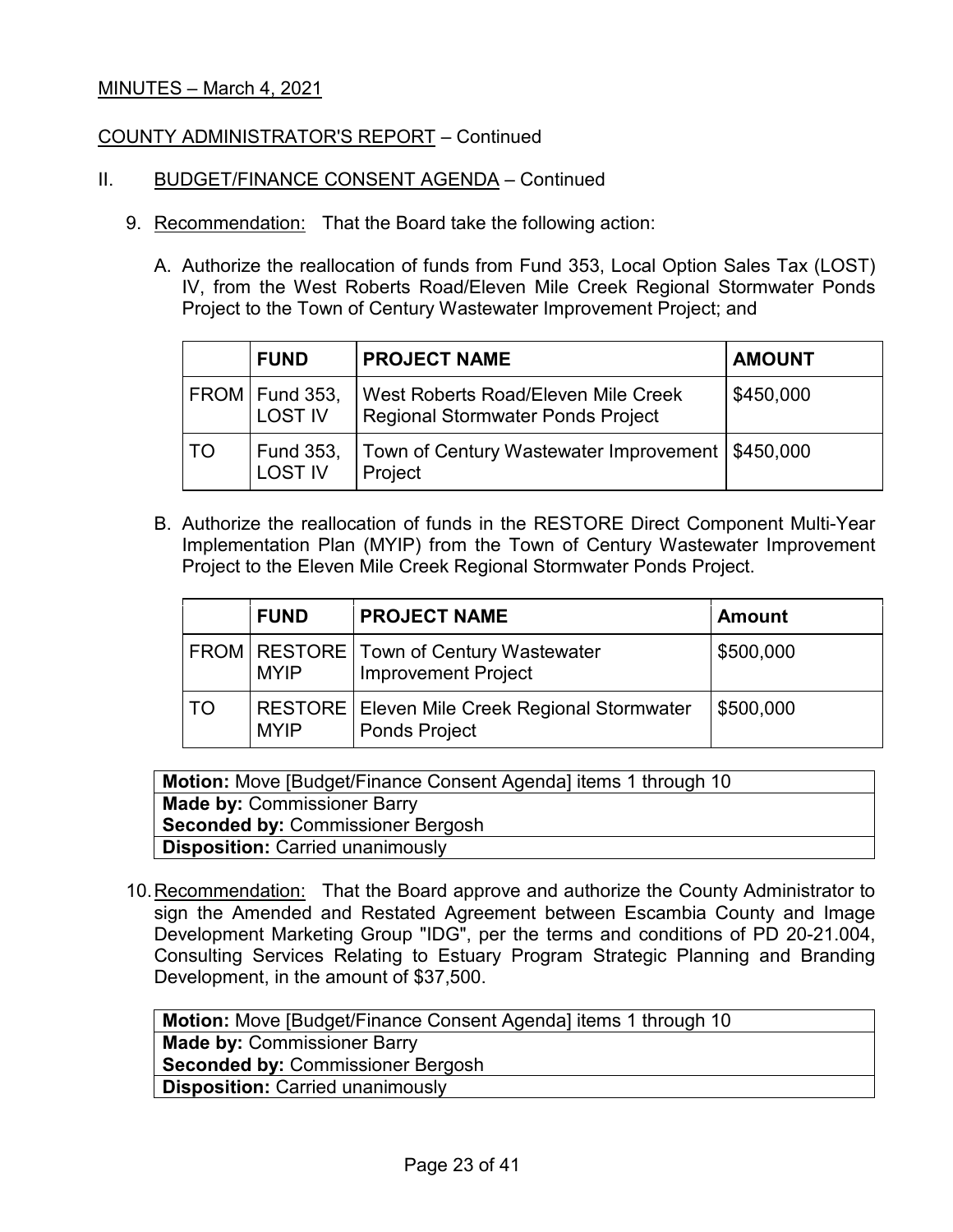#### COUNTY ADMINISTRATOR'S REPORT – Continued

#### II. BUDGET/FINANCE CONSENT AGENDA – Continued

11.Recommendation: That the Board approve the first of two possible one-year renewals, to be effective per the individual Agreements, per the Agreement between Escambia County, Florida, and the firms listed below, per the terms and conditions of PD 18- 19.027, Debris Hauling Services for Escambia County, to be available in the event of a declared disaster in Escambia County with the firms listed below:

AshBritt, Inc.; Bergeron Emergency Services, Inc.; Ceres Environmental Services, Inc.; Crowder-Gulf Joint Venture, Inc.; Custom Tree Care, Inc.; D & J of Alabama, Inc.; DRC Emergency Services, LLC; Panhandle Grading & Paving, Inc.; Phillips and Jordan, Inc.; Roads, Inc. of NWF; Southern Disaster Recovery, LLC; and T.F.R., Inc., of Texas.

**Motion:** Move to drop this item **For Information:** The Board agreed to renew the current contracts for 60 days to allow staff to work on a plan to include smaller, local vendors if they meet the same standards for requirements.

**Made by:** Commissioner Underhill

**Seconded by:** Commissioner Barry

**Disposition:** Carried unanimously

**Speaker(s):** Andrew Blewer, Melissa Pino, and Kevin Wade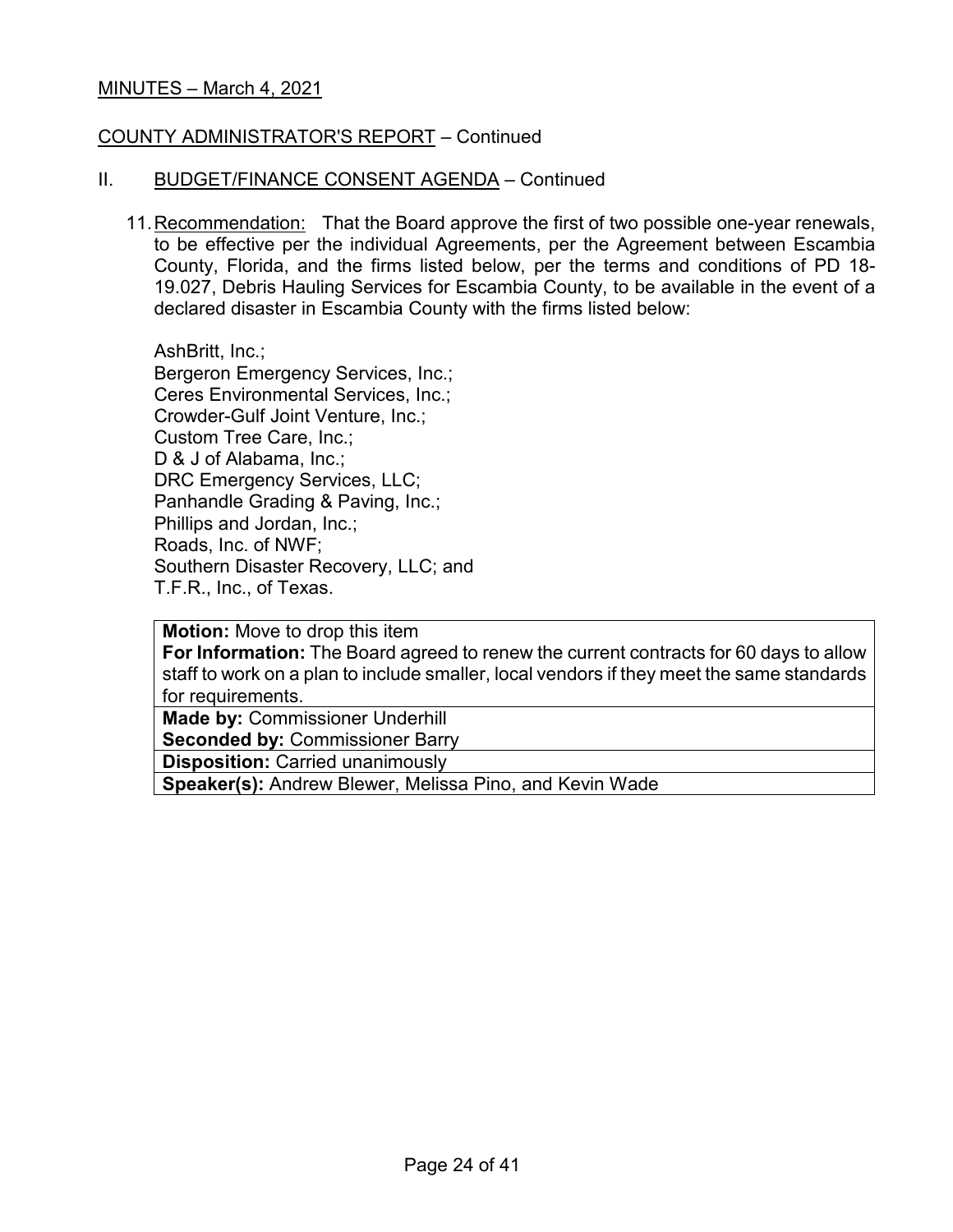### COUNTY ADMINISTRATOR'S REPORT – Continued

### II. BUDGET/FINANCE CONSENT AGENDA – Continued

- 12.Recommendation: That the Board take the following action:
	- A. Approve the usage of State Contract # 081419-SHI, Sourcewell Technology Catalog Solutions, effective October 30,2019, expiration October 30, 2023;
	- B. Approve the issuance of a Purchase Order, in excess of \$25,000, to SHI International for the Renewal of the Smarsh Platform for County Phone Archiving Procedures, for the term of April 18, 2021 - April 17, 2022 ; and
	- C. Authorize the County Administrator to sign the Purchase Order.

| <b>Vendor/Contractor</b>                                             | <b>Funding</b>                                                             | <b>Amount</b> | <b>Contract</b><br><b>Number</b>                                                                                                |
|----------------------------------------------------------------------|----------------------------------------------------------------------------|---------------|---------------------------------------------------------------------------------------------------------------------------------|
| <b>SHI International</b><br>Vendor # 193696<br><b>Smarsh Renewal</b> | <b>Fund: 001</b><br>Cost Center:<br>270102<br><b>Object Code:</b><br>54601 | \$34,887.05   | Quote $#$<br>20059340<br>Contract#<br>Sourcewell<br>Awarded<br>Contract<br>081419-SHI<br>Effective:<br>10/30/2019<br>10/30/2023 |

(Funding Impact: Funding, in the amount of \$34,887.05, is available in Fund 001, Cost Center 270102, Object Code 54601)

**Motion:** Move the balance **For Information:** The "balance" refers to Budget/Finance Consent Agenda items 12 through 27, with the exception of items 13, 15, 18, 19, 21, 22, 23, and 24, which were held for separate votes, as amended to drop item 17, which was also voted on separately. **Made by:** Commissioner Underhill

**Seconded by:** Commissioner Bergosh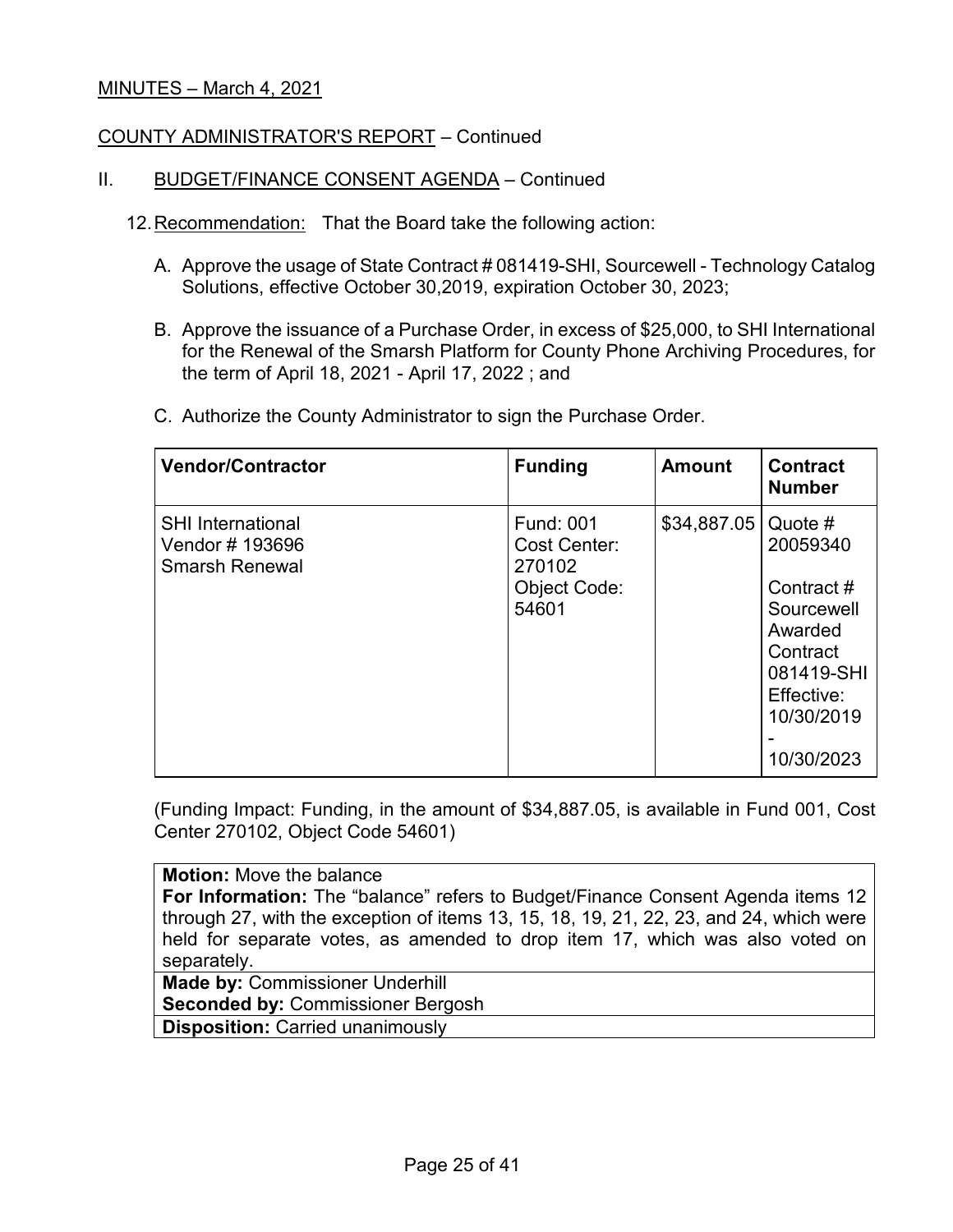#### COUNTY ADMINISTRATOR'S REPORT – Continued

- II. BUDGET/FINANCE CONSENT AGENDA Continued
	- 13.Recommendation: That the Board approve and authorize the County Administrator to execute the Assignment of Agreement for PD 19-20.076, for temporary medical staffing services for Escambia County Corrections, between Escambia County, Florida, and Staff Today, Inc., to Health Advocates Network, Inc.

**Motion:** Move the item in the affirmative **Made by:** Commissioner Bergosh **Seconded by:** Commissioner Underhill **Disposition:** Carried unanimously

14.Recommendation: That the Board approve the second of two possible one-year renewals, between Escambia County, Florida, and Diamond Drugs Inc. d/b/a Diamond Pharmacy Services, per the terms and conditions of PD16-17.005, Pharmacy Services for the Escambia County Jail, with an estimated \$1,507,536 for Fiscal Year 2020-2021.

| Vendor/Contractor                                                  | Funding                                                                                                     | Amount      | Contract<br><b>Number</b> |
|--------------------------------------------------------------------|-------------------------------------------------------------------------------------------------------------|-------------|---------------------------|
| Diamond Drugs,<br>Inc d/b/a Diamond<br>Pharmacy<br><b>Services</b> | Fund 001, Corrections, Cost<br>Center 290402, Medical,<br>Object Code 53101<br><b>Professional Services</b> | \$1,507,536 | PD16-17.005               |

#### **Motion:** Move the balance

**For Information:** The "balance" refers to Budget/Finance Consent Agenda items 12 through 27, with the exception of items 13, 15, 18, 19, 21, 22, 23, and 24, which were held for separate votes, as amended to drop item 17, which was also voted on separately.

**Made by:** Commissioner Underhill **Seconded by:** Commissioner Bergosh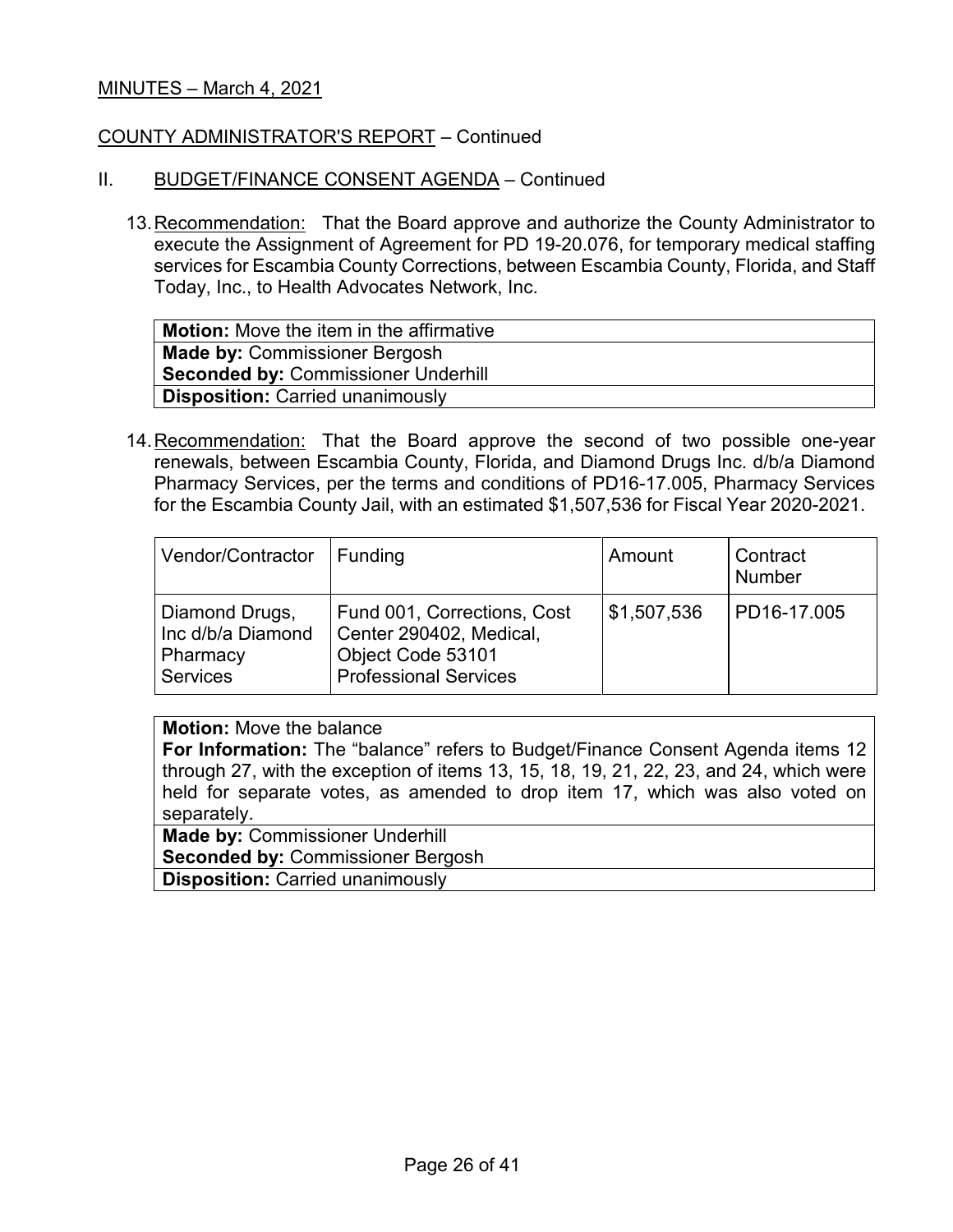### COUNTY ADMINISTRATOR'S REPORT – Continued

#### II. BUDGET/FINANCE CONSENT AGENDA – Continued

15.Recommendation: That the Board, for Fiscal Year 2020/2021, approve the issuance of a Blanket Purchase Order, in excess of \$25,000, to George Stone Technical School for tuition for the enrollment of approximately 25 students for the Corrections Department.

| Vendor/Contractor                                                               | Funding                                                             | Amount   | Contract Number                  |
|---------------------------------------------------------------------------------|---------------------------------------------------------------------|----------|----------------------------------|
| George Stone Vo-Tech<br>Center<br>Project: 20 to 25 Students<br>For the Academy | Fund 115, Article<br>V. Cost Center<br>290206, Object<br>Code 55501 | \$47,000 | <b>Blanket Purchase</b><br>Order |

**Motion:** Move the item **Made by:** Commissioner May **Seconded by:** Commissioner Underhill **Disposition:** Carried unanimously

16. Recommendation: That the Board approve the first of two possible one-year renewals, between Escambia County, Florida, and Alcohol Monitoring Systems, Inc., per the terms and conditions of PD17-18.009, Secure Continuous Remote Alcohol Monitoring Equipment and Services for the Escambia County Corrections, with an estimated cost of \$14,394 for Fiscal Year 2020-2021.

| Vendor/Contractor                          | Funding                                                                                                                           | Amount             | <b>Contract Number</b> |
|--------------------------------------------|-----------------------------------------------------------------------------------------------------------------------------------|--------------------|------------------------|
| <b>Alcohol Monitoring</b><br>Systems, Inc. | <b>Fund 114/Fund 001</b><br><b>Corrections, Cost</b><br><b>Center 290301</b><br>Probation and<br>290307 PTR, Object<br>Code 53401 | \$7,394<br>\$7,000 | PD17-18.009            |

## **Motion:** Move the balance

**For Information:** The "balance" refers to Budget/Finance Consent Agenda items 12 through 27, with the exception of items 13, 15, 18, 19, 21, 22, 23, and 24, which were held for separate votes, as amended to drop item 17, which was also voted on separately.

**Made by:** Commissioner Underhill

**Seconded by:** Commissioner Bergosh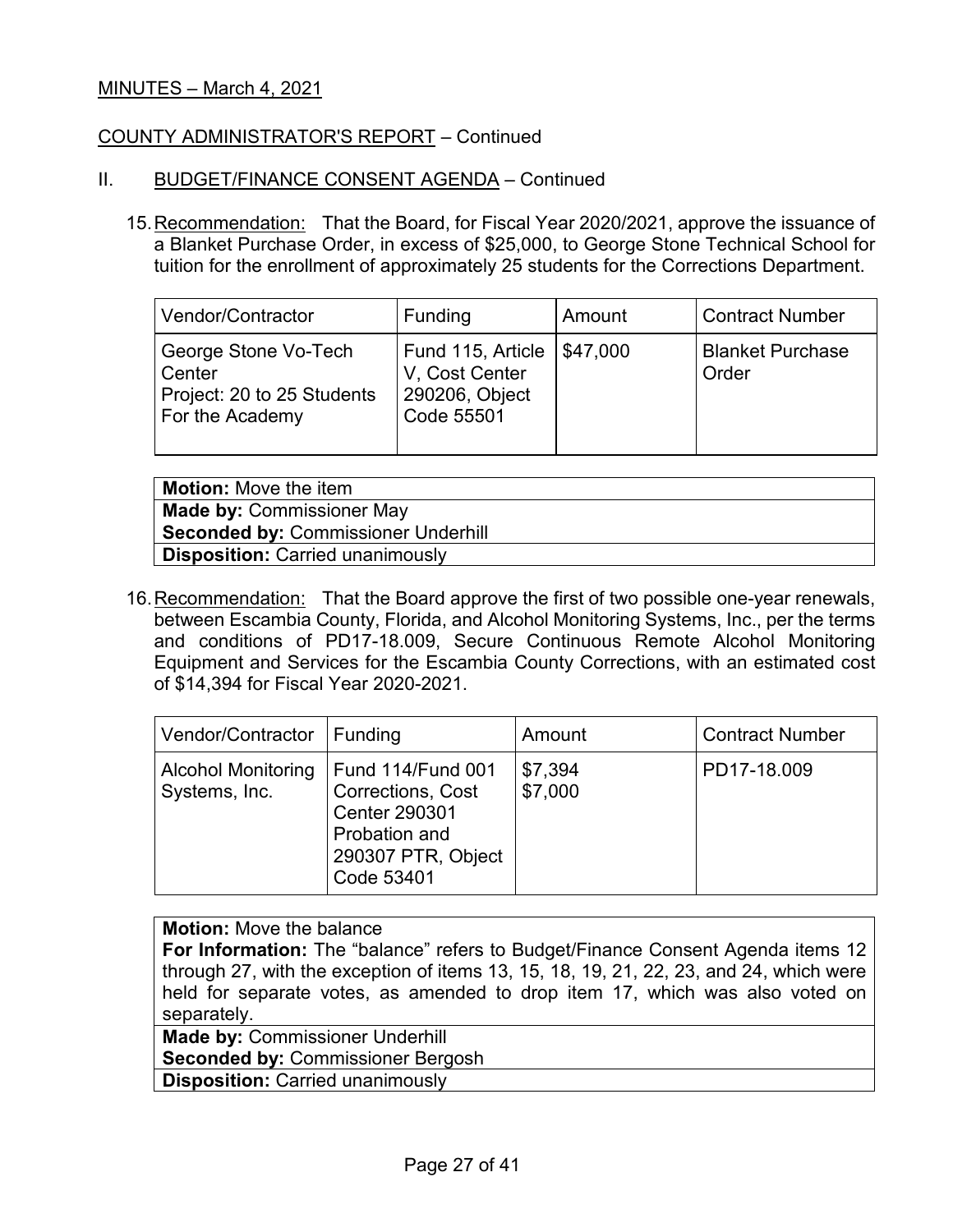#### COUNTY ADMINISTRATOR'S REPORT – Continued

#### II. BUDGET/FINANCE CONSENT AGENDA – Continued

17.Recommendation: That the Board adopt the Resolution approving Supplemental Budget Amendment #068, in the amount of \$226,145,038, to recognize certain revenues and adjust fund balance and expenditure appropriations.

| <b>Motion:</b> Move to drop the item     |
|------------------------------------------|
| <b>Made by: Commissioner May</b>         |
| <b>Seconded by: Commissioner Bergosh</b> |
| <b>Disposition: Carried unanimously</b>  |
| <b>Speaker(s): Andrew Blewer</b>         |

18.Recommendation: That the Board support and approve the following action for Fleet maintenance management to include the addition of a maintenance facility for emergency vehicles, the addition of three emergency vehicle technician positions, and the purchase of vehicles and equipment for Fire Services and Public Works, as well as the adoption of the Resolution [R2021-43] for Supplemental Budget Amendment #065, in the amount of \$3,896,056.

The Public Works Department, Fleet Services Division, has assumed management and oversight of Fire Service's and Emergency Medical Service's first responder fleet – 400 vehicles and 200 pieces of support equipment. Historically, nearly all emergency vehicle maintenance has been accomplished by outsourcing the work to outside vendors. The cost of this business model has been approximately \$1 million per year.

Staff, recognizing the importance of optimal management of the County's fleet, recommends the following:

- Currently, there is \$2,912,891 allocated in the Fiscal Year 2021 LOST IV Budget, for construction of a fleet maintenance building at Public Safety. Alternatively utilize \$1Million to construct a maintenance facility at the Cantonment Public Works compound. This facility would be utilized exclusively for maintenance activities of the Fire and Emergency Medical fleets. Additionally, it will allow for efficient oversight of Fleet Maintenance, and
- Utilize the remaining \$1,912,891 to purchase four fire apparatus to replace aging, maintenance heavy vehicles. The new apparatus are: 100' Ladder Truck, Pumper Truck, Fire Engine, and a Squad Truck.

(Continued on Page 29)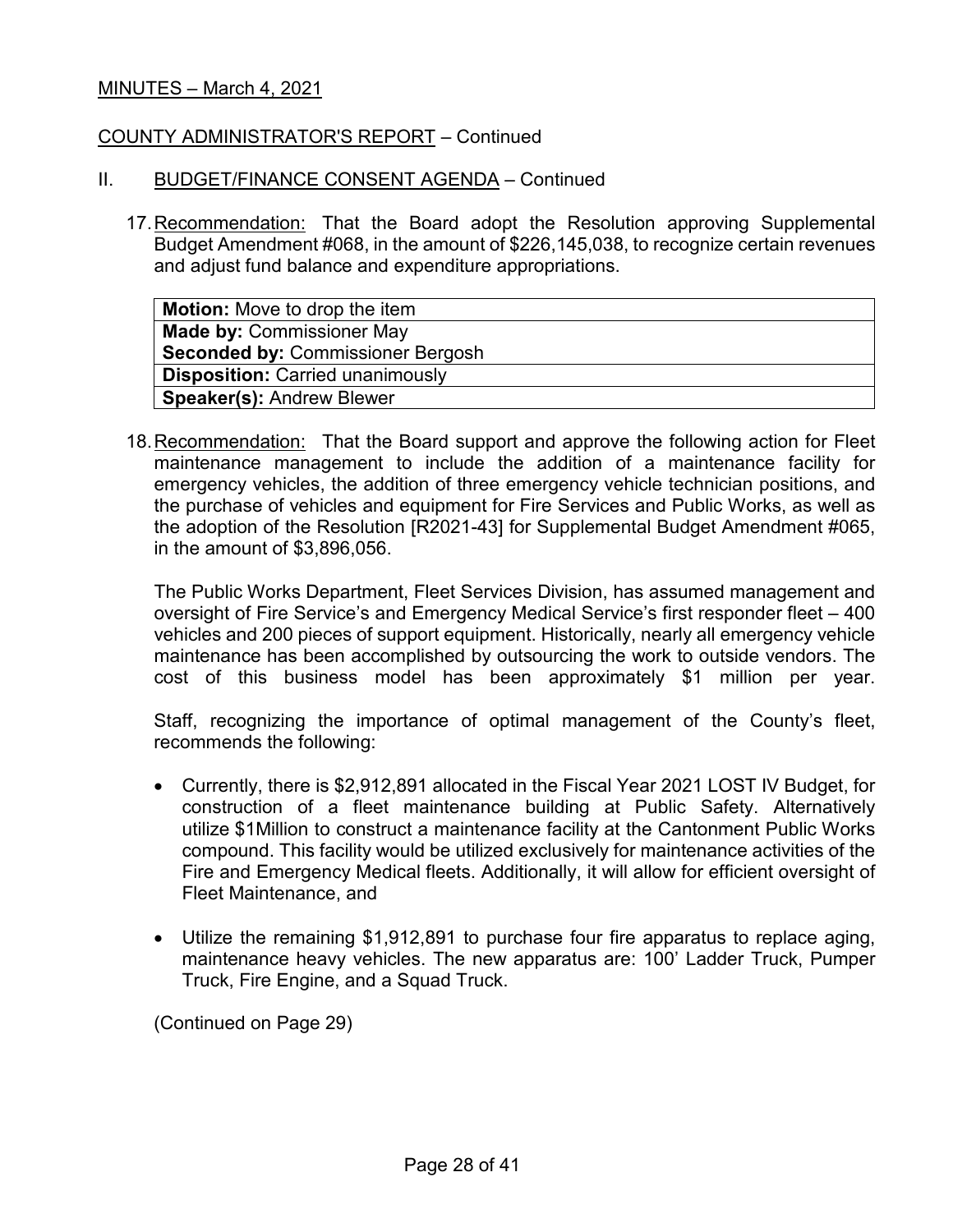## COUNTY ADMINISTRATOR'S REPORT – Continued

#### II. BUDGET/FINANCE CONSENT AGENDA – Continued

18.Continued…

- Utilize General Fund fund balance of \$94,056 for the addition of three levels of Emergency Vehicle Technicians – Levels One, Two, and a Master Level as EVT certified technicians are specially trained and certified in the maintenance, inspection, and testing of emergency vehicles and equipment.
- Utilize \$3,802,000 of LOST fund balance to purchase vehicles and equipment for the Public Works Department. Public Works utilizes a wide variety of vehicles and equipment in the maintenance of the County's road and drainage infrastructure. These vehicles and equipment operate daily and acquire much wear and tear resulting in high maintenance costs and equipment down time. Excavators, Wheel Loaders, Slope Mowers, Tractors and Bush Hogs, Dump Trucks, and Pick Up Trucks are the types of equipment to be purchased.

The construction of a maintenance facility, the addition of Emergency Vehicle Technician positions, and the replacement of aged/maintenance heavy equipment is a strategy that will reduce the County's reliance on outside vendors, lower maintenance costs, and allow for direct control of maintenance priorities and schedules.

| <b>Motion: So moved</b>                           |
|---------------------------------------------------|
| <b>Made by: Commissioner Barry</b>                |
| <b>Seconded by: Commissioner Bergosh</b>          |
| <b>Disposition: Carried unanimously</b>           |
| <b>Speaker(s): Andrew Blewer and Melissa Pino</b> |
|                                                   |

19.Recommendation: That the Board approve the Community Partners Application for Fiscal Year 2021-2022.

| <b>Motion:</b> Move the item in the affirmative                                              |
|----------------------------------------------------------------------------------------------|
| <b>For Information:</b> The Board requested that staff provide updated financial information |
| on community partners closer to actual budget time.                                          |
| <b>Made by: Commissioner Underhill</b>                                                       |
| <b>Seconded by: Commissioner Bergosh</b>                                                     |
| <b>Disposition: Carried unanimously</b>                                                      |
| <b>Speaker(s): Andrew Blewer</b>                                                             |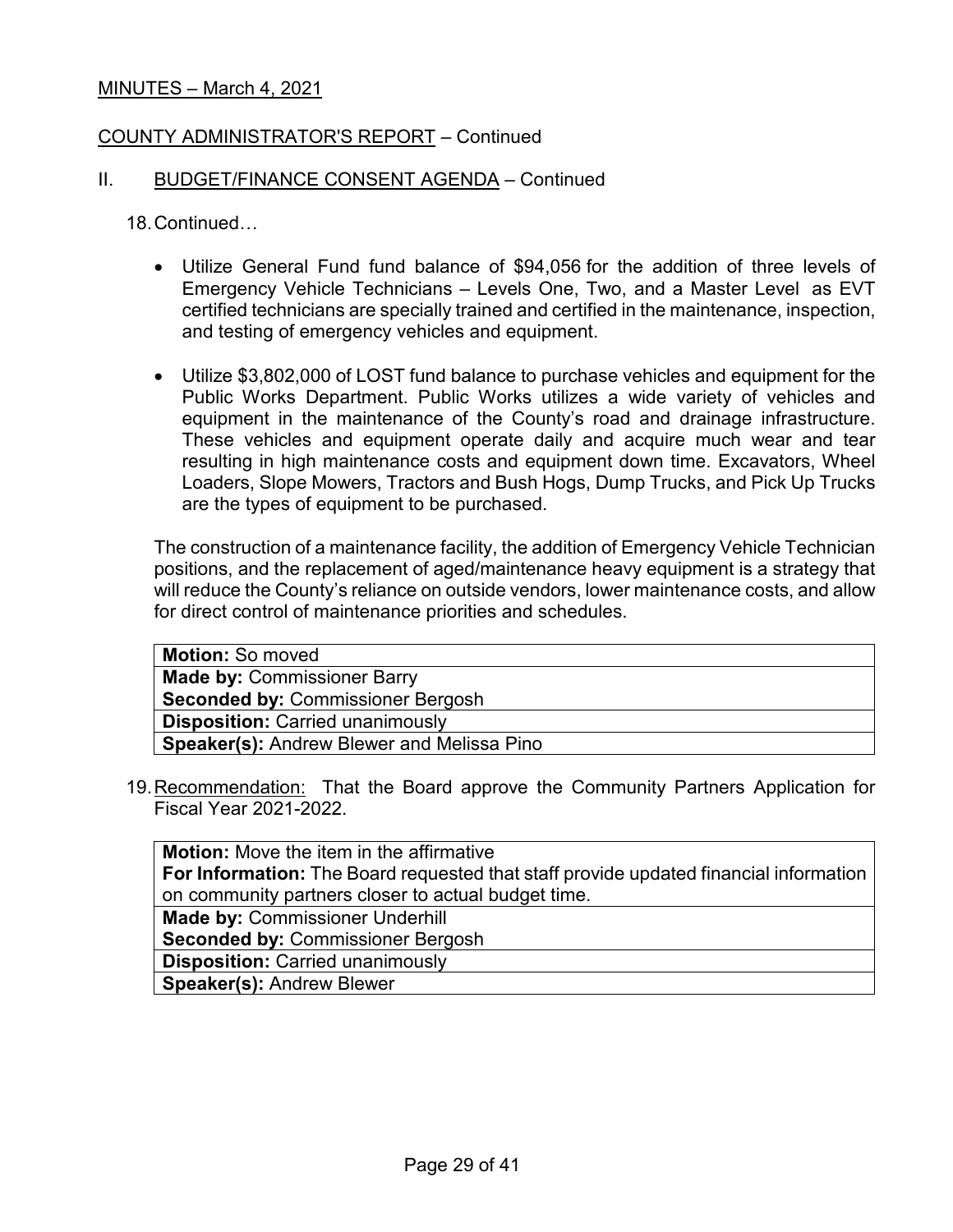## COUNTY ADMINISTRATOR'S REPORT – Continued

### II. BUDGET/FINANCE CONSENT AGENDA - Continued

20.Recommendation: That the Board approve the issuance of a Purchase Order to the Pensacola Bay Center for its concessions project, in the amount of \$250,000, with \$200,000 funded by a cash deposit from ASM, and a Purchase Order to the Pensacola Bay Center for its Wi-Fi project, in the amount of \$126,561. In addition, an update of funding source on the capital projects in accordance with the existing Contracts is provided in the table below. Funding has been appropriated from the Bay Center Fund Renewal and Replacement reserves, in addition to the \$200,000 capital budget included in the Fiscal Year 2021 Adopted Budget.

| Project<br>Description                                                                                                                          | <b>Funding</b><br>Source                                                             | <b>BCC</b><br>Approval<br>Request | County<br>Funded<br>Portion | <b>ASM</b><br>Funded<br>Portion                | Total<br>Amount      | Contract<br>Reference                                                                           |
|-------------------------------------------------------------------------------------------------------------------------------------------------|--------------------------------------------------------------------------------------|-----------------------------------|-----------------------------|------------------------------------------------|----------------------|-------------------------------------------------------------------------------------------------|
| County<br>funded<br>portion of<br>new<br>Videoboard<br>(ASM funded<br>an additional<br>\$600,000<br>including<br>wireless<br>intercom<br>system | Fund<br>409;<br>Cost<br>Center<br>350402;<br>Object<br>code<br>56201<br>and<br>56401 | Previously<br>approved            | \$293,804.20<br>to date     | \$750,000<br>(\$150,000<br>from Ice<br>Flyers) | Up to<br>\$1,070,000 | As agreed<br>upon in<br>Second<br>Amendment<br>to<br>Management<br><b>Services</b><br>Agreement |
| Concession<br>upgrades<br>including<br>POS system,<br>rebranding<br>and menu<br>displays<br>(ASM funded<br>\$200,000                            | Fund<br>409;<br>Cost<br>Center<br>350402;<br>Object<br>code<br>56401<br>and<br>56201 | \$50,000                          | \$50,000.00                 | \$200,000                                      | \$250,000            | As agreed<br>upon in<br>Second<br>Amendment<br>to<br>Management<br><b>Services</b><br>Agreement |

(Continued on Page 31)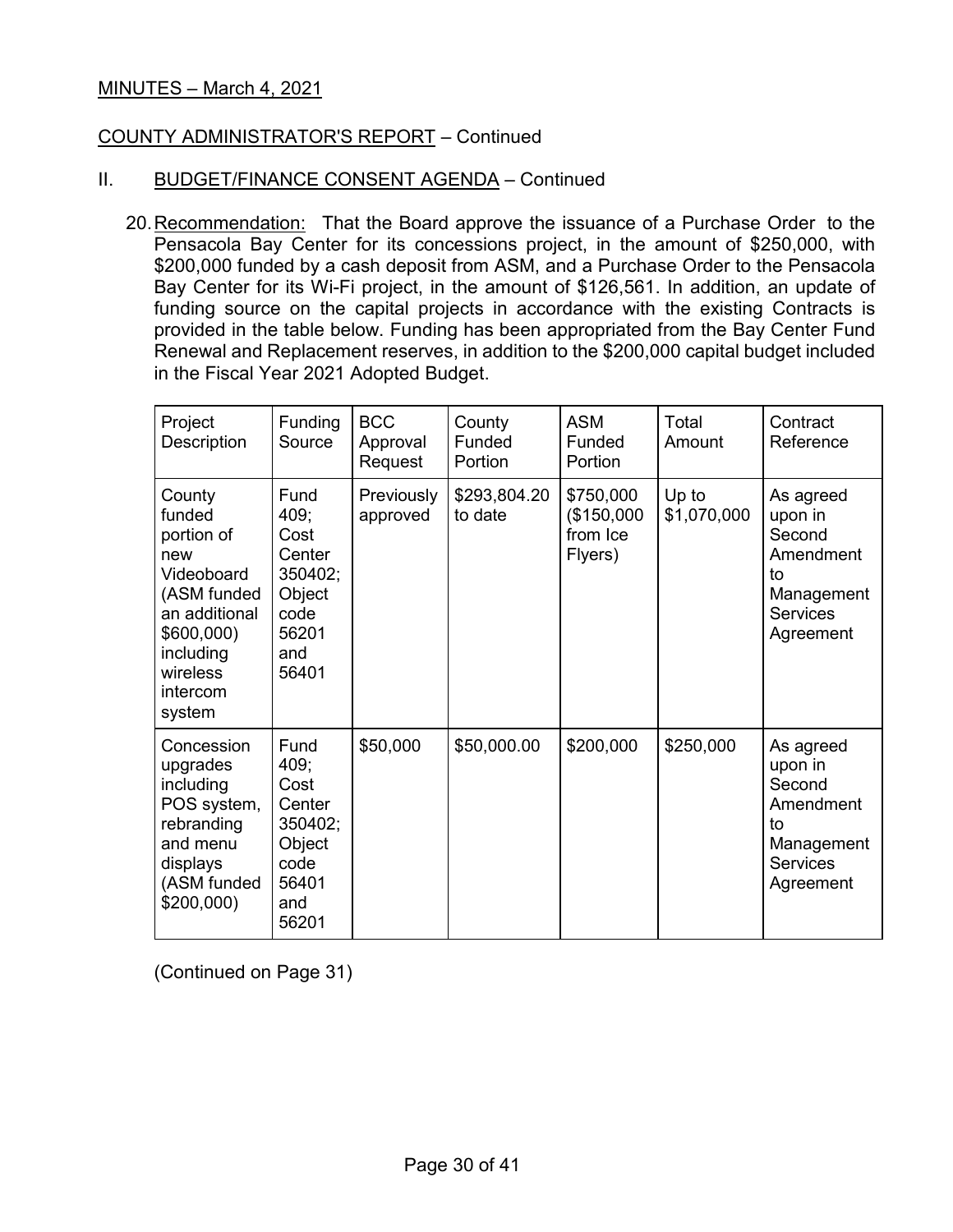## COUNTY ADMINISTRATOR'S REPORT – Continued

## II. BUDGET/FINANCE CONSENT AGENDA - Continued

#### 20.Continued…

| Project<br>Description                                                       | Funding<br>Source                                                    | <b>BCC</b><br>Approval<br>Request | County<br>Funded<br>Portion | <b>ASM</b><br>Funded<br>Portion | Total<br>Amount    | Contract<br>Reference                                                                           |
|------------------------------------------------------------------------------|----------------------------------------------------------------------|-----------------------------------|-----------------------------|---------------------------------|--------------------|-------------------------------------------------------------------------------------------------|
| Locker room<br>upgrades                                                      | Fund<br>409;<br>Cost<br>Center<br>350402;<br>Object<br>code<br>56201 | Previously<br>approved            | \$88,551                    | N/A                             | \$88,551           | As agreed<br>upon in the<br>Letter of<br>Agreement<br>with The Sun<br><b>Belt</b><br>Conference |
| Wi-fi project<br>for internet,<br>wireless and<br>production<br>transmission | Fund<br>409;<br>Cost<br>Center<br>350402;<br>Object<br>code<br>56401 | \$126,561                         | \$126,561                   | N/A                             | \$126,561          | As agreed<br>upon in the<br>Letter of<br>Agreement<br>with The Sun<br><b>Belt</b><br>Conference |
| Total                                                                        |                                                                      | \$176,560.<br>82                  | \$558,915.53                | \$950,000                       | \$1,508,915.<br>53 |                                                                                                 |

# **Motion:** Move the balance

**For Information:** The "balance" refers to Budget/Finance Consent Agenda items 12 through 27, with the exception of items 13, 15, 18, 19, 21, 22, 23, and 24, which were held for separate votes, as amended to drop item 17, which was also voted on separately.

**Made by: Commissioner Underhill Seconded by:** Commissioner Bergosh **Disposition:** Carried unanimously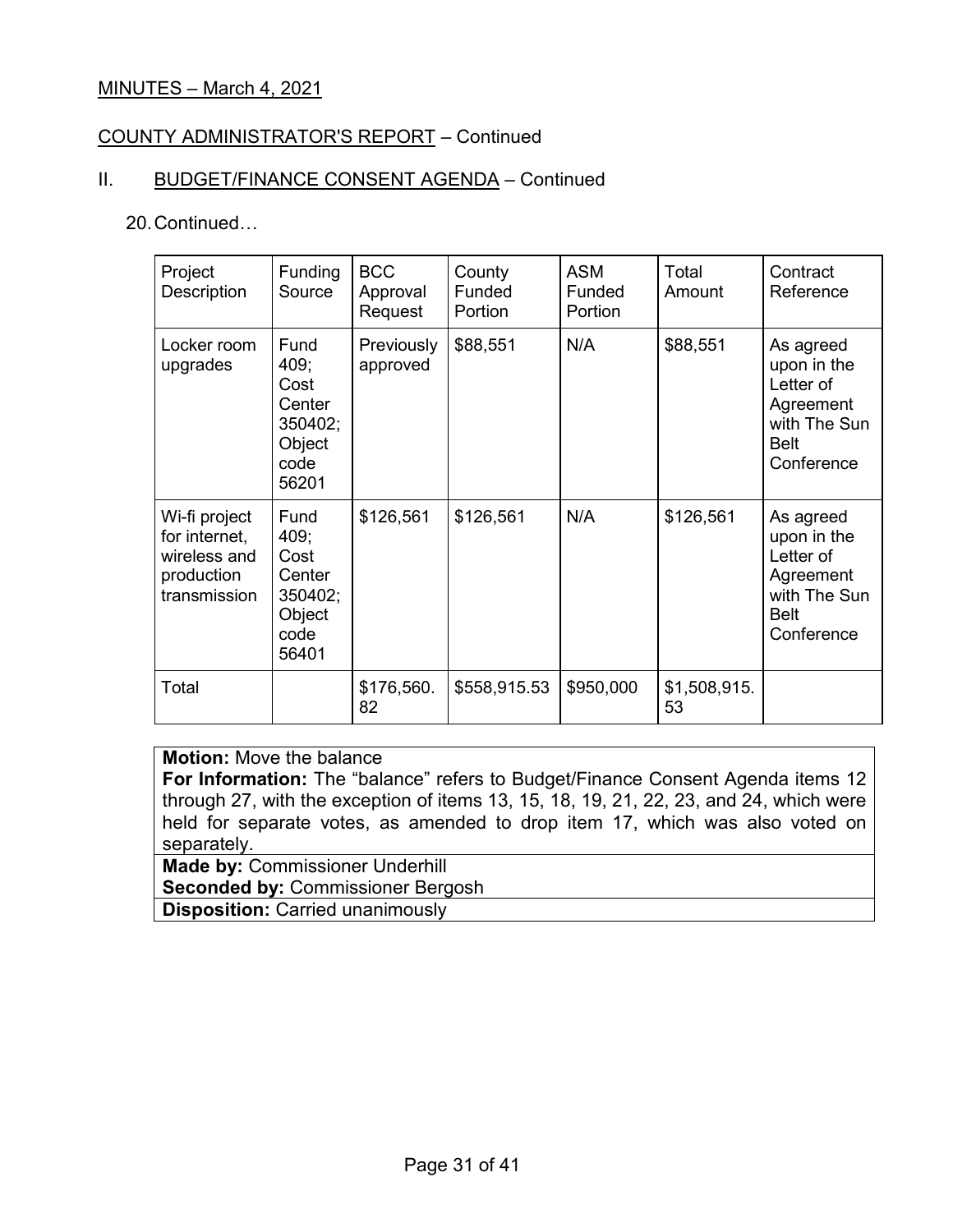#### COUNTY ADMINISTRATOR'S REPORT – Continued

#### II. BUDGET/FINANCE CONSENT AGENDA – Continued

- 21.Recommendation: That the Board take the following action concerning the Local Agency Emergency Repair Agreement between the State of Florida Department of Transportation (FDOT) and Escambia County, Florida, for road shoulder repair for CR 292 (Perdido Key Drive), West Detroit Boulevard, Stefani Road at Eagle Road, and CR 292A (Gulf Beach Highway):
	- A. Adopt and authorize the Chairman to sign the Resolution [R2021-44] authorizing the Local Agency Emergency Repair Agreement;
	- B. Approve and authorize the Chairman to sign the Local Agency Emergency Repair Agreement between the FDOT and Escambia County, Florida, obligating \$41,667 for damages incurred to CR 292 (Perdido Key Drive), West Detroit Boulevard, Stefani Road at Eagle Road, and CR-292A (Gulf Beach Highway) during Hurricane Sally; and
	- C. Authorize the Chairman to execute, subject to Legal review and sign-off, any subsequent Agreements and program-related documents for this project that do not alter the finite terms of funding amounts or budgets.

| <b>Vendor/Contractor</b>                                                                                                                                     | <b>Funding</b>                                                                                                | <b>Amount</b>                    | <b>Contract Number</b>                                                                                                                                                                                                                                                                                                                                    |
|--------------------------------------------------------------------------------------------------------------------------------------------------------------|---------------------------------------------------------------------------------------------------------------|----------------------------------|-----------------------------------------------------------------------------------------------------------------------------------------------------------------------------------------------------------------------------------------------------------------------------------------------------------------------------------------------------------|
| <b>Florida Department</b><br>οf<br>Transportation - As<br>authorized by the<br>Federal Highway<br>Association's<br>(FHWA) Emergency<br><b>Relief Program</b> | <b>Fund 112</b><br><b>Disaster</b><br>Recovery<br><b>Cost Center</b><br>330906<br><b>Object Code</b><br>54615 | \$41,667<br>100%<br>Reimbursable | <b>Local Agency Emergency</b><br><b>Repair Agreement</b><br>448523-1-G8-01, 448537-1-<br>G8-01, 448695-1-G8-01 and<br>448805-1-G8-01 for CR 292<br>(Perdido Key Drive)<br><b>Shoulder Repair, West</b><br><b>Detroit Boulevard Shoulder</b><br>Repair, Stefani Road at<br>Eagle Road Repair, and CR<br>292A (Gulf Beach Highway)<br>Repair, respectively. |

These projects are located in Commission Districts 2, 3, and 5.

| <b>Motion:</b> Move the item in the affirmative |
|-------------------------------------------------|
| <b>Made by: Commissioner Underhill</b>          |
| <b>Seconded by: Commissioner Bergosh</b>        |
| <b>Disposition: Carried unanimously</b>         |
| <b>Speaker(s): Andrew Blewer</b>                |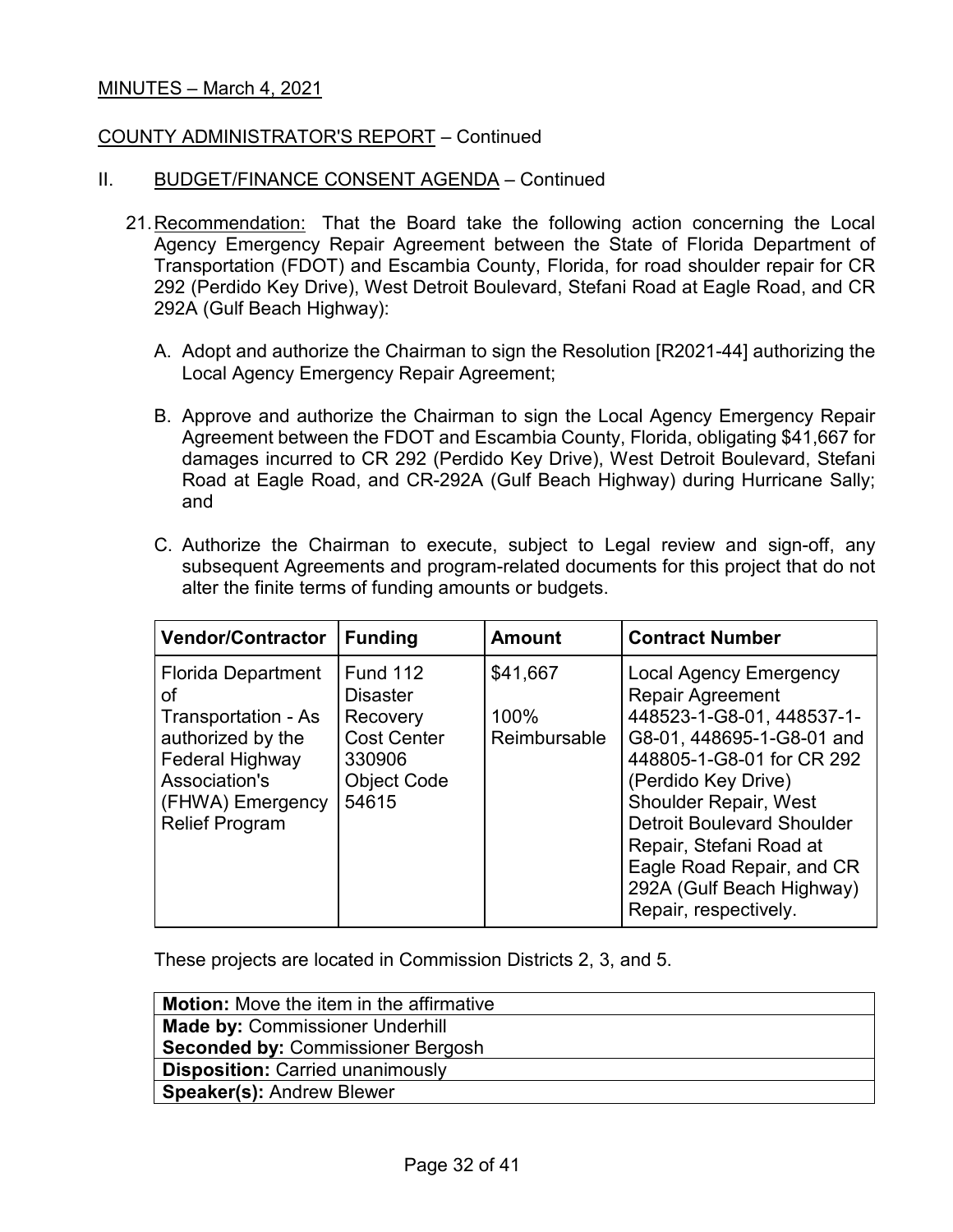#### COUNTY ADMINISTRATOR'S REPORT – Continued

- II. BUDGET/FINANCE CONSENT AGENDA Continued
	- 22.Recommendation: That the Board take the following actions concerning the issuance of a Purchase Order to Lux Solar on State Contract DOT-ITB-20-9034-GH, for Repair and Replacement of Perdido Key Drive Pedestrian Crosswalks due to Hurricane Sally:
		- A. Authorize the issuance of a Purchase Order, in the amount of \$153,750, to Lux Solar on State Contract DOT-ITB-20-9034-GH for Perdido Key Drive Pedestrian Crosswalks; and
		- B. Authorize the County Administrator to sign the Purchase Order.

| Vendor/Contractor   Funding |                                                                                                                       | <b>Amount</b>                                | <b>Contract</b><br><b>Number</b> |
|-----------------------------|-----------------------------------------------------------------------------------------------------------------------|----------------------------------------------|----------------------------------|
| Lux Solar                   | Fund 112 "Disaster<br>Recovery"<br>Cost Center 330902<br><b>Category B Hurricane Sally</b><br>Object Code 54601/55201 | \$153,750<br><b>75% FEMA</b><br>Reimbursable | DOT-ITB-20-<br>9034-GH           |

This project is located in Commission District 2.

| <b>Motion:</b> Move the item in the affirmative |
|-------------------------------------------------|
| <b>Made by: Commissioner Underhill</b>          |
| <b>Seconded by: Commissioner Bergosh</b>        |
| <b>Disposition: Carried unanimously</b>         |
| <b>Speaker(s): Andrew Blewer</b>                |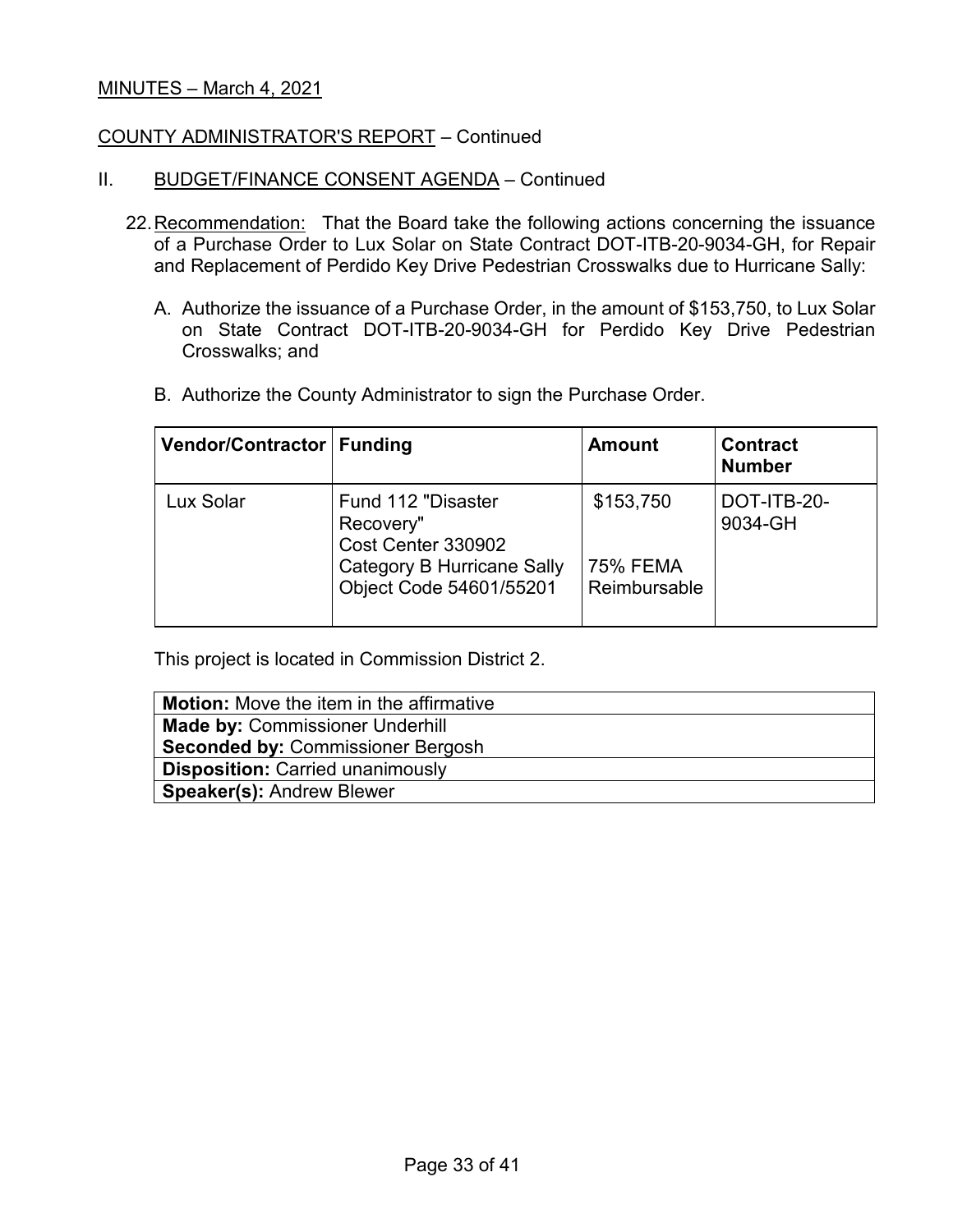#### COUNTY ADMINISTRATOR'S REPORT – Continued

#### II. BUDGET/FINANCE CONSENT AGENDA - Continued

- 23.Recommendation: That the Board take the following action concerning the Contract Award for Klondike Road at Cedarbrook Estates Pond:
	- A. Approve and award the Agreement between Escambia County and Site and Utility, LLC, per the terms and conditions of PD 20-21.011, for Klondike Road at Cedarbrook Estates Pond, in the amount of \$158,432.50;
	- B. Authorize the County Administrator to sign the Agreement; and
	- C. Authorize the County Administrator or her designee to execute, subject to Legal review and sign-off, any subsequent Agreements and program-related documents for this project that do not alter the finite terms of funding amounts or budgets.

| Vendor/Contractor   Funding      |                                                                                 | <b>Amount</b> | <b>Contract Number</b> |
|----------------------------------|---------------------------------------------------------------------------------|---------------|------------------------|
| Site and Utility, LLC   Fund 353 | <b>LOST IV</b><br>Cost Center 210106<br>Object Code 56301<br>Project # 19EN0441 | \$158,432.50  | PD 20-21.011           |

This project is located in Commission District 1.

| <b>Motion:</b> Move the item in the affirmative |
|-------------------------------------------------|
| <b>Made by: Commissioner Bergosh</b>            |
| <b>Seconded by: Commissioner Underhill</b>      |
| <b>Disposition: Carried unanimously</b>         |
| <b>Speaker(s): Andrew Blewer</b>                |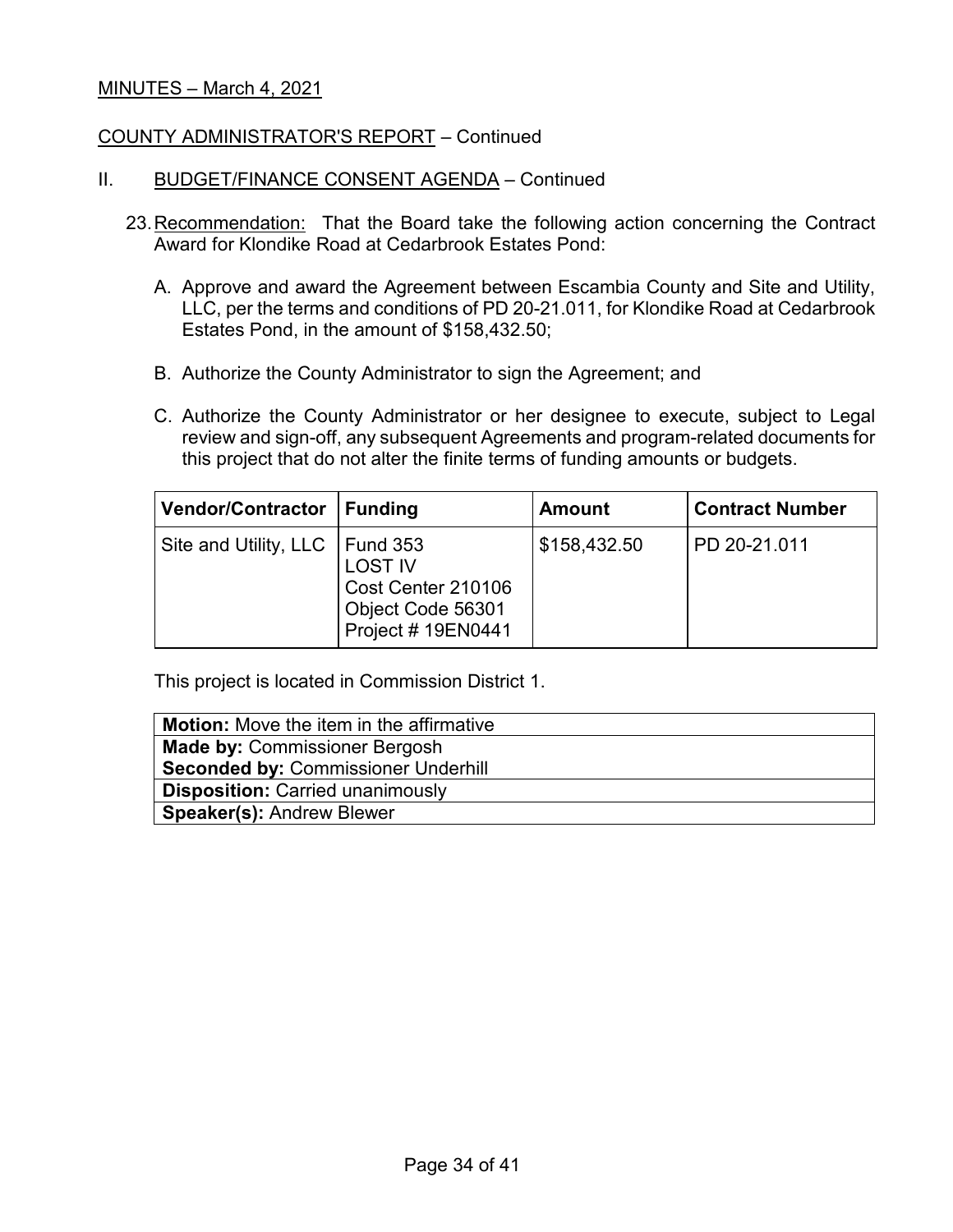#### COUNTY ADMINISTRATOR'S REPORT – Continued

#### II. BUDGET/FINANCE CONSENT AGENDA – Continued

- 24.Recommendation: That the Board take the following action concerning the Construction, Engineering, and Inspection Services (CEI) for the Chemstrand Road (Nine Mile Road to Ten Mile Road) Drainage and Pedestrian Upgrades Project:
	- A. Approve and Award the Agreement between Escambia County and HDR Engineering, Inc., per the terms and conditions of PD 20-21.028, CEI Services for the Chemstrand Road (Nine Mile Road to Ten Mile Road) Drainage and Pedestrian Upgrades Project, in the amount of \$198,930.82;
	- B. Authorize the County Administrator to sign the Agreement; and
	- C. Authorize the County Administrator or her designee to execute, subject to Legal review and sign-off, any subsequent Agreements and program-related documents for this project that do not alter the finite terms of funding amounts or budgets.

| Vendor/Contractor Funding |                                                                                                          | Amount | <b>Contract</b><br>Number |
|---------------------------|----------------------------------------------------------------------------------------------------------|--------|---------------------------|
| Inc.                      | HDR Engineering, Fund 353 LOST IV, Cost Center<br>210106, Object Code 56301,<br><b>Project #18EN0295</b> |        | \$198,930.82 PD 20-21.028 |

This project is located in Commission District 5.

| <b>Motion:</b> Move the item             |
|------------------------------------------|
| <b>Made by: Commissioner Barry</b>       |
| <b>Seconded by: Commissioner Bergosh</b> |
| <b>Disposition: Carried unanimously</b>  |
| <b>Speaker(s): Andrew Blewer</b>         |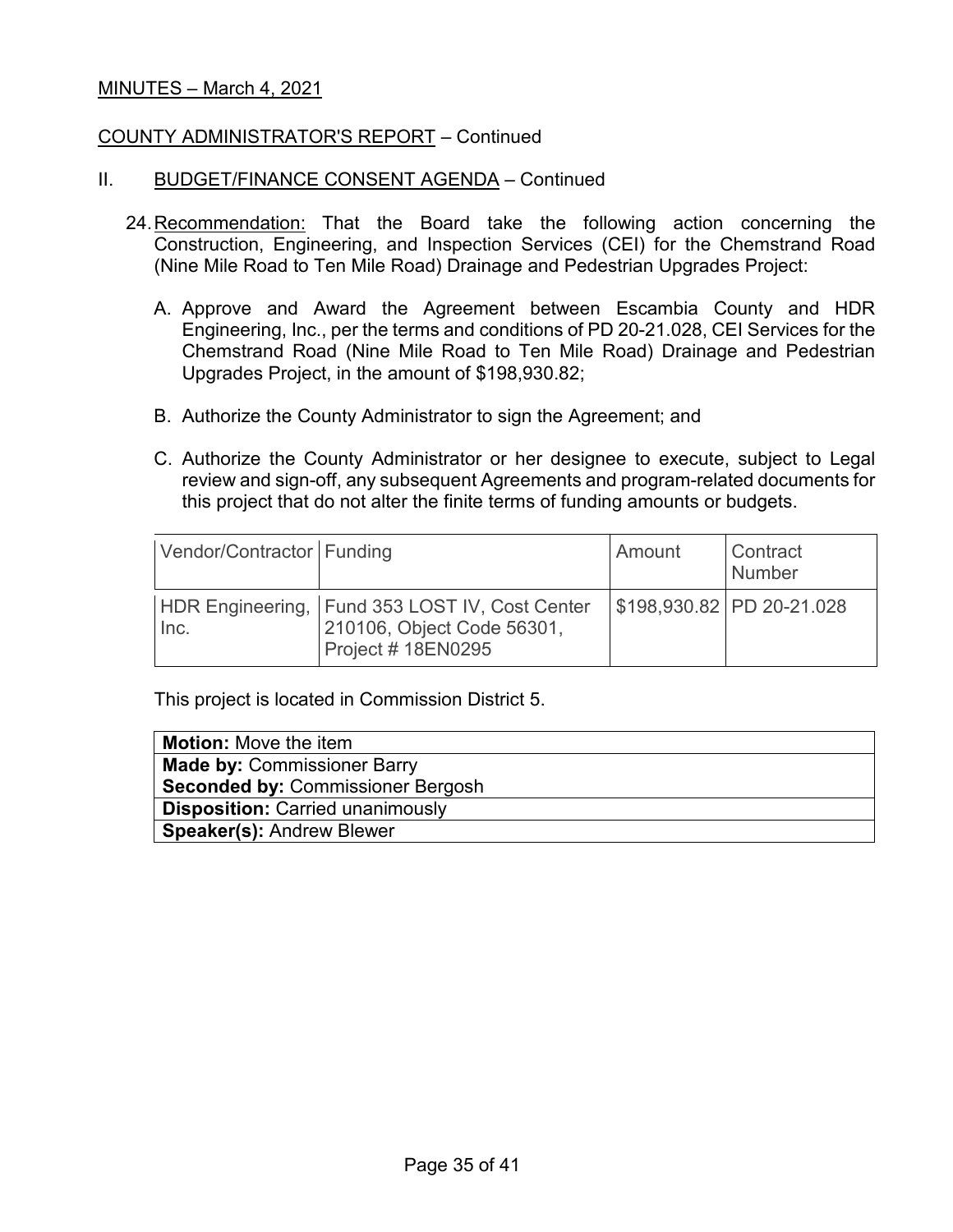#### COUNTY ADMINISTRATOR'S REPORT – Continued

#### II. BUDGET/FINANCE CONSENT AGENDA – Continued

- 25.Recommendation: That the Board take the following action concerning the surplus and sale of County-owned real property located at 3200 Block Logan Drive:
	- A. Upon written request by the County Administrator, authorize the County Attorney's Office to take such action necessary to evict occupants of the County-owned property, if any;
	- B. Declare surplus the Board's real property located at 3200 Block Logan Drive; District 4; Account #: 01-2863-450; Reference #: 01-2S-29-1901-033-004; Property Appraiser's Assessed Value: \$15,000;
	- C. Make a factual determination, in accordance with Section 46.131 of the Escambia County Code of Ordinances, that (1) the value of the property is \$15,000 or less, as determined by the records of the Escambia County Property Appraiser; and (2) the size, shape, location, and value of the property would make it of use to only one or more adjacent property owners;
	- D. Offer this property by private sale to the adjacent property owners, and authorize the sale of the property to the bidder with the highest offer received above \$15,000, without further action of the Board. This property has been reviewed by County departments and it has been determined that the County does not have a need for this property; and
	- E. Authorize the County Attorney's Office to prepare, and the Chairman to sign, all documents related to the sale of this property, without further action of the Board.

#### **Motion:** Move the balance

**For Information:** The "balance" refers to Budget/Finance Consent Agenda items 12 through 27, with the exception of items 13, 15, 18, 19, 21, 22, 23, and 24, which were held for separate votes, as amended to drop item 17, which was also voted on separately.

**Made by:** Commissioner Underhill **Seconded by:** Commissioner Bergosh **Disposition:** Carried unanimously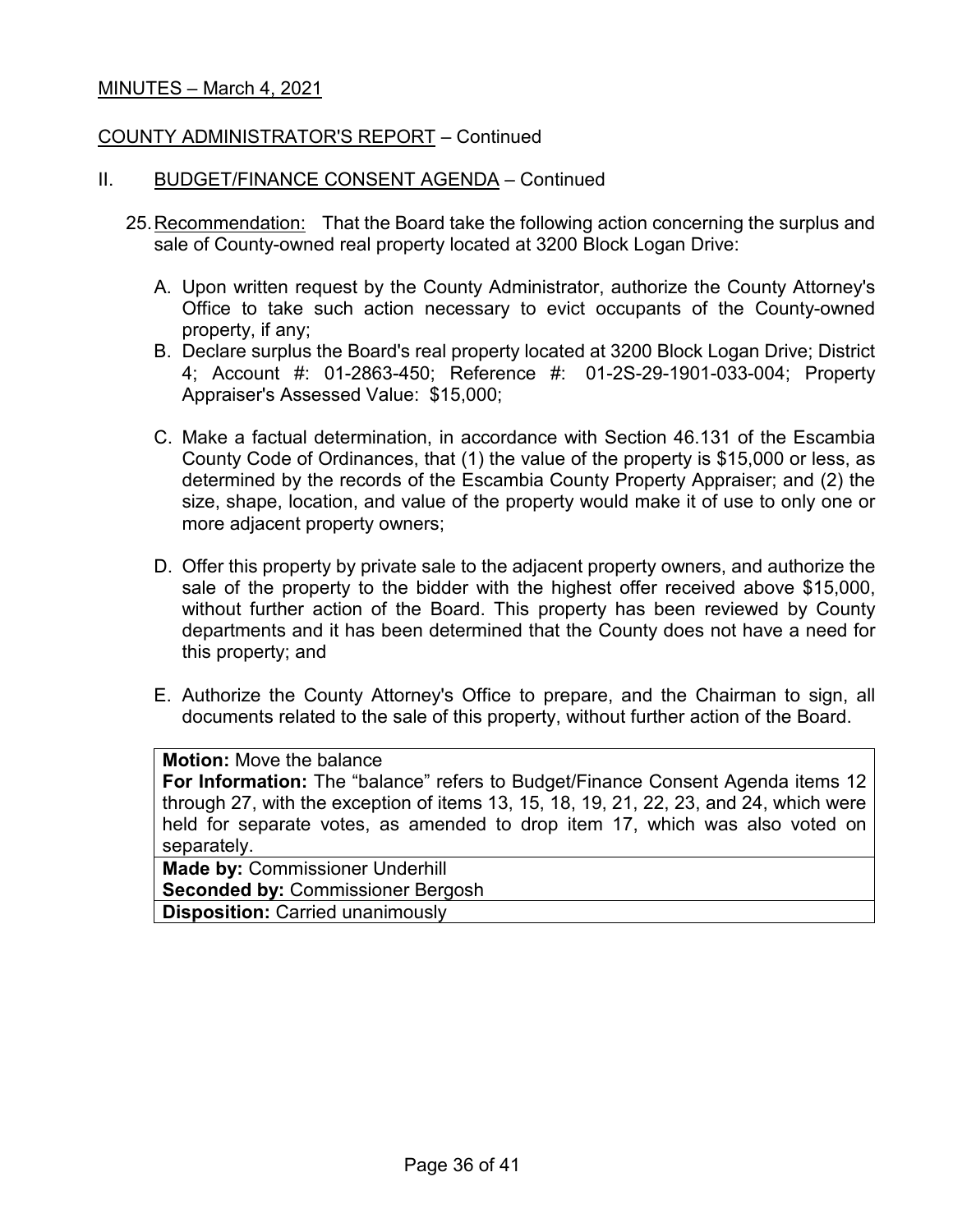#### COUNTY ADMINISTRATOR'S REPORT – Continued

#### II. BUDGET/FINANCE CONSENT AGENDA – Continued

- 26.Recommendation: That the Board take the following action concerning the lease of the County-Owned property located at 501 Church Street, Century, Florida:
	- A. Adopt the Resolution [R2021-45] authorizing the lease of real property to Escambia Community Clinics, Inc., for the property located at 501 Church Street, Century, Florida, for the term of three years, commencing on February 1, 2021, with the option to renew for two additional two-year terms. Rent is to be paid to the County, in the amount of \$1 per year; and
	- B. Authorize the Chairman or his designee to sign the Resolution and Lease Agreement between Escambia County and Escambia Community Clinic, Inc.

| <b>Motion: Move the balance</b>                                                                                                                                                                                                                           |
|-----------------------------------------------------------------------------------------------------------------------------------------------------------------------------------------------------------------------------------------------------------|
| For Information: The "balance" refers to Budget/Finance Consent Agenda items 12<br>through 27, with the exception of items 13, 15, 18, 19, 21, 22, 23, and 24, which were<br>held for separate votes, as amended to drop item 17, which was also voted on |
| separately.                                                                                                                                                                                                                                               |
| <b>Made by: Commissioner Underhill</b>                                                                                                                                                                                                                    |
| <b>Seconded by: Commissioner Bergosh</b>                                                                                                                                                                                                                  |
| <b>Disposition: Carried unanimously</b>                                                                                                                                                                                                                   |

27.Recommendation: That the Board approve the issuance of a blanket Purchase Order, in excess of \$25,000, for the Fiscal Year 2020-2021, based on the previous Annual Maintenance Requirements for the Public Works Department.

#### **Motion:** Move the balance

**For Information:** The "balance" refers to Budget/Finance Consent Agenda items 12 through 27, with the exception of items 13, 15, 18, 19, 21, 22, 23, and 24, which were held for separate votes, as amended to drop item 17, which was also voted on separately.

**Made by:** Commissioner Underhill

**Seconded by:** Commissioner Bergosh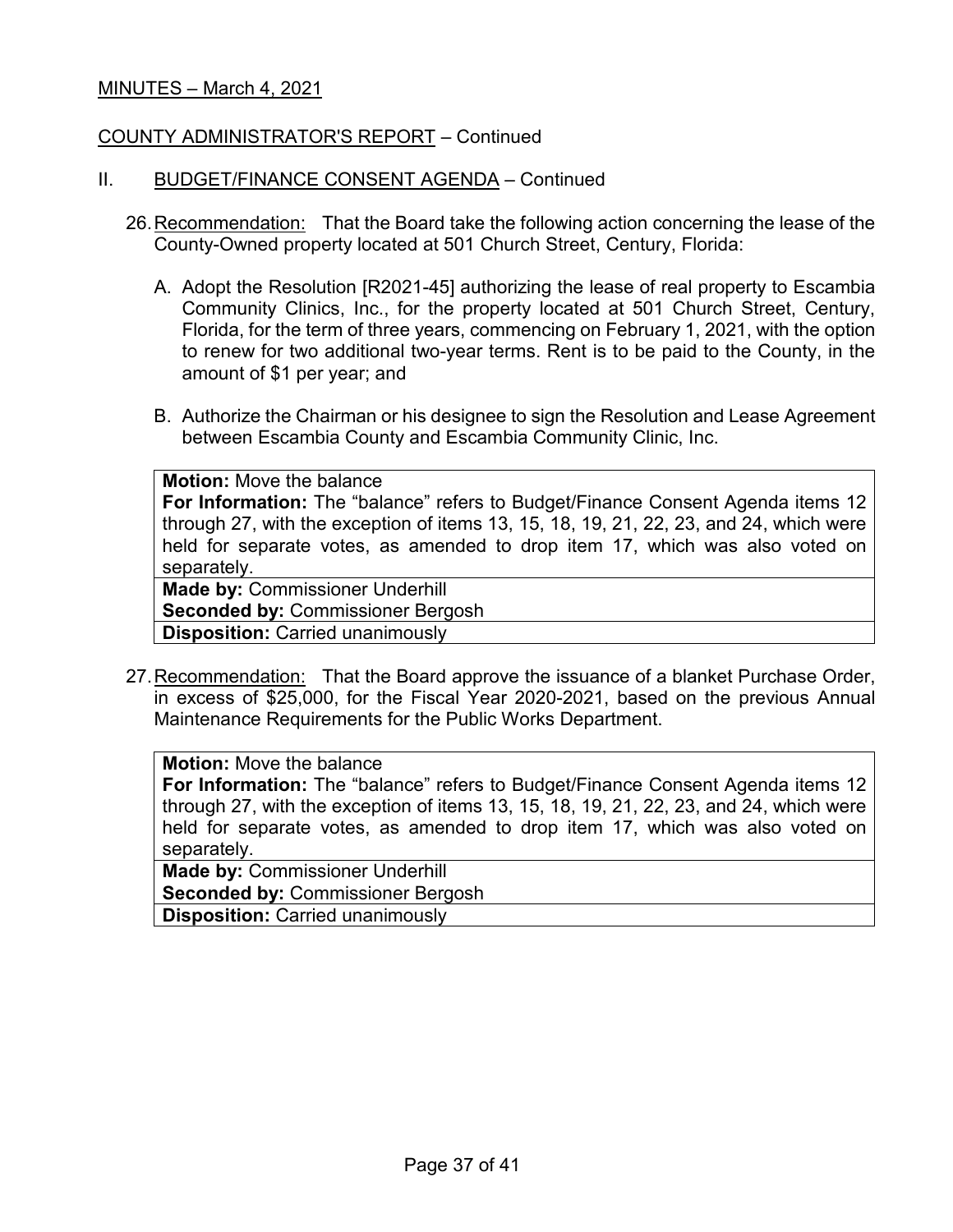#### COUNTY ADMINISTRATOR'S REPORT – Continued

### **III. FOR DISCUSSION**

- 1. Recommendation: That the Board consider a written request from The Arc Gateway, Inc., for a partial release of the State Housing Initiatives Partnership (SHIP) loan at 2145 Summit Boulevard and take the following action:
	- A. Approve a partial release of the SHIP loan at 2145 Summit Boulevard in return for repayment of \$38,203 expended on the property to the SHIP Housing Trust Fund;
	- B. Authorize the County Attorney's office to prepare documentation to release the subject property from the SHIP Declaration of Covenants and Restrictions and modify the SHIP Agreement if required; and
	- C. Authorize the Chairman to execute the Release and any other documents required to release the subject property.

| <b>Motion: So moved</b>                 |
|-----------------------------------------|
| <b>Made by: Commissioner Underhill</b>  |
| <b>Seconded by: Commissioner Barry</b>  |
| <b>Disposition:</b> Carried unanimously |
| <b>Speaker(s): Andrew Blewer</b>        |

2. Recommendation: That the Board discuss the reimbursements paid from FDEM.

State and Federal Deadlines Update:

• February 26th - Final reporting due for 100% of allocation.

| Disposition: No action taken     |  |
|----------------------------------|--|
| <b>Speaker(s): Andrew Blewer</b> |  |

3. Recommendation: That the Board discuss the SOAR with RESTORE Workforce Development Program.

**Disposition:** No action taken **For Information:** The Board discussed SOAR with RESTORE and the intent of the program to remain driven by and for the minority business community. **Speaker(s):** Andrew Blewer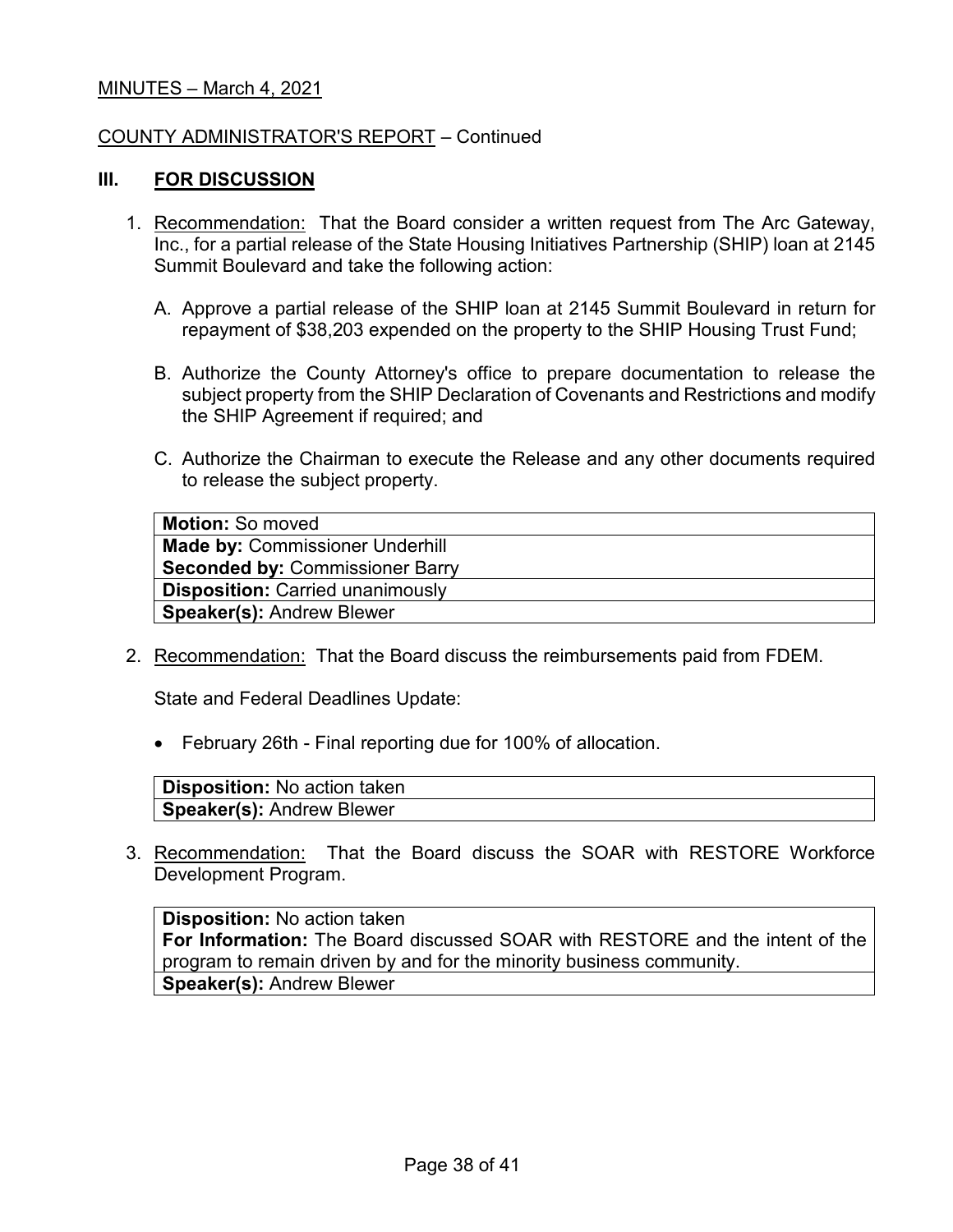# **COUNTY ATTORNEY'S REPORT** – Alison Rogers, County Attorney

## **I. FOR ACTION**

- 1. Recommendation: That the Board take the following actions:
	- A. Ratification of Escambia County State of Local Emergency Resolution R2021-39, R2021-40; and
	- B. Extension of Escambia County State of Local Emergencies.

**Motion:** Move the item, A and B **For Information:** This action adopted Resolutions R2021-46 and R2021-47. **Made by:** Commissioner Underhill **Seconded by:** Commissioner Barry **Disposition:** Carried unanimously **Speaker(s):** Melissa Pino

2. Recommendation: That the Board authorize the County Attorney's Office to retain a team of three local law firms to represent the County's interests in the Skanska Three-Mile Bridge matter.

**Motion:** Move that we authorize the County Attorney's office to execute the plan as presented in the backup

**Made by:** Commissioner Underhill

**Seconded by:** Commissioners Bergosh and Barry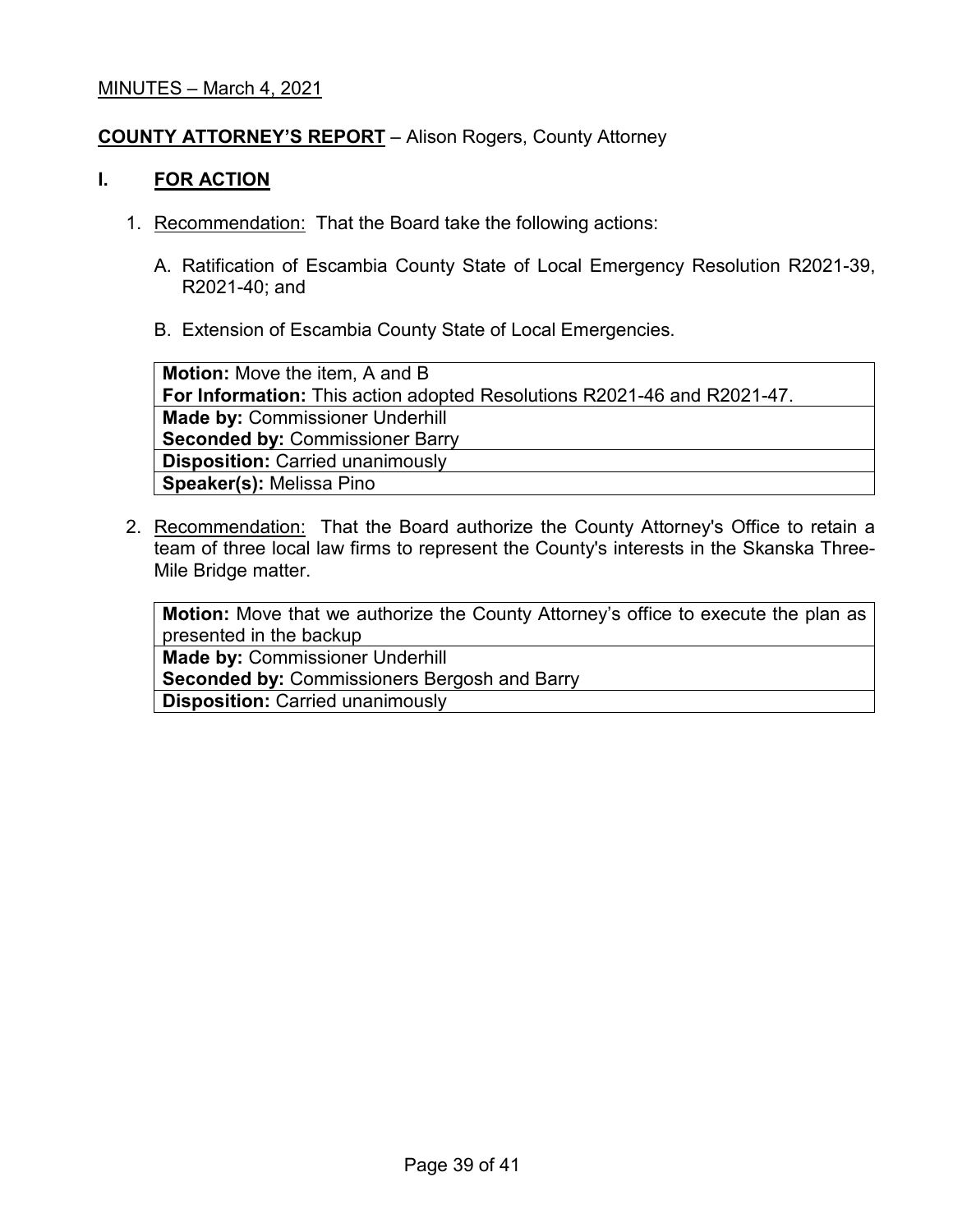## **ITEMS ADDED TO THE AGENDA**

#### **I. COMMISSIONER STEVEN BARRY, DISTRICT 5**

1. Recommendation: That the Board reallocate \$1,612,000 for the rehab and/or replacement of Bridges: Gibson @ Alligator, Pine Barren @ Unnamed, Pineville @ Unnamed, CR 196 @ Cowdevil, Guidy @ Unnamed, Interstate Circle FDOT to be funded from District V Discretionary Fund; and Reimburse District V Discretionary Fund by \$1,612,000 when Budget Amendment, for District V LOST projects, is approved on March 25, 2021.

**Motion:** "I'm asking the Board to allocate \$1.612 million for the rehabilitation and replacement of a number of bridges, Gibson @ Alligator, Pine Barren @ Unnamed, Pineville @ Unnamed, CR 196 @ Cowdevil, Guidy @ Unnamed, Interstate Circle FDOT to be funded from District V Discretionary Fund and to then reimburse District V Discretionary Fund by the same \$1.612 million when the Budget Amendment comes forward on March 25, 2021. These are a pool of projects that I need to be moving forward and three weeks, believe it or not, does help and the reallocation of District V project funds was not ready for tonight so I needed to jumpstart them by doing this and I appreciate my colleagues' support."

**Made by:** Commissioner Barry **Seconded by:** Commissioner May **Disposition:** Carried unanimously **Speaker(s):** Andrew Blewer

**ANNOUNCEMENTS** – None.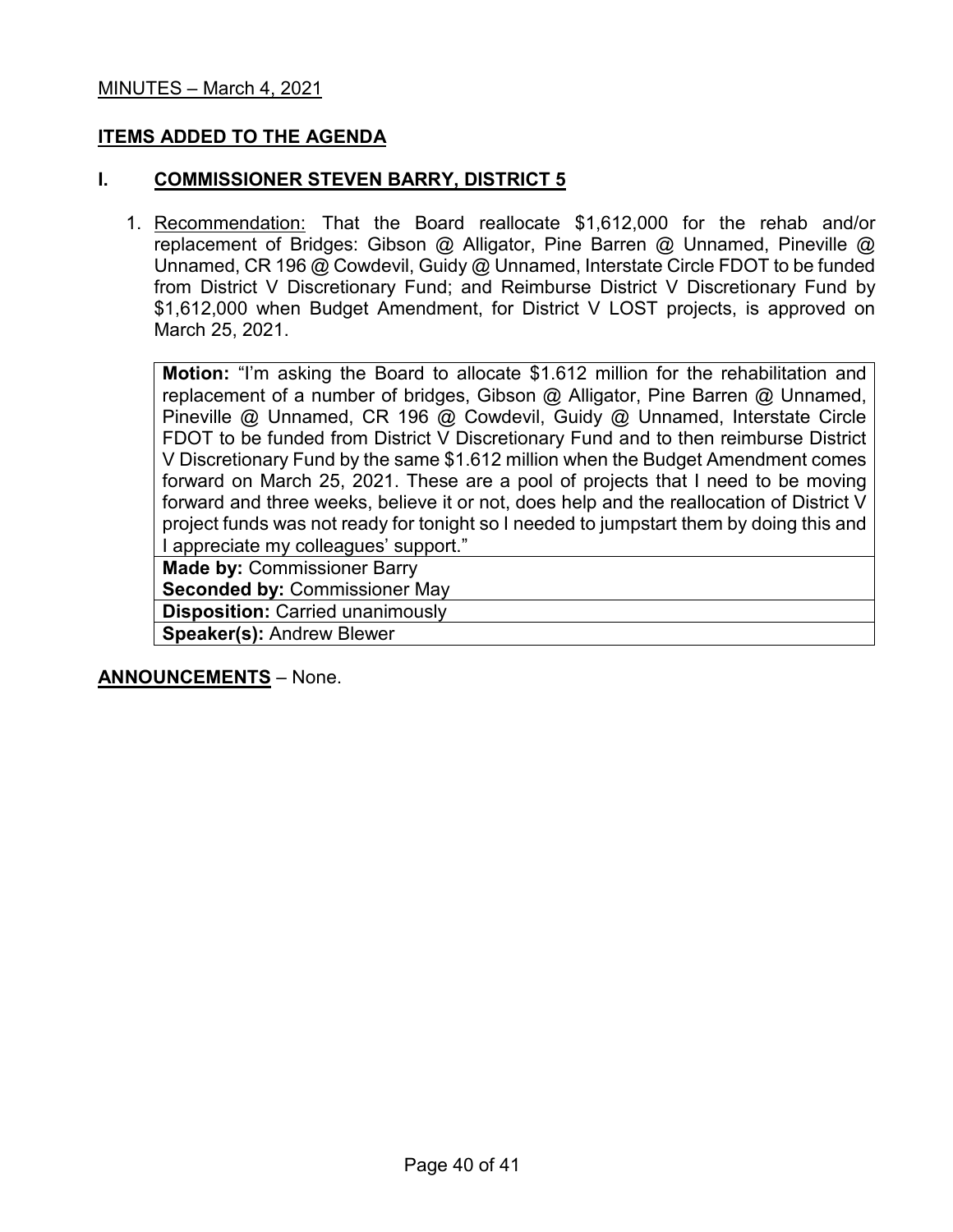# **ADJOURNMENT**

There being no further business to come before the Board, Chairman Bender declared the Regular Meeting of the Board of County Commissioners adjourned at 8:12 p.m.

BOARD OF COUNTY COMMISSIONERS ESCAMBIA COUNTY, FLORIDA

By: \_\_\_\_\_\_\_\_\_\_\_\_\_\_\_\_\_\_\_\_\_\_\_\_\_\_\_\_\_\_\_\_

Robert Bender, Chairman

ATTEST:

Pam Childers Clerk of the Circuit Court & Comptroller

\_\_\_\_\_\_\_\_\_\_\_\_\_\_\_\_\_\_\_\_\_\_\_\_\_\_\_\_\_\_\_ Deputy Clerk

Approved: March 25, 2021